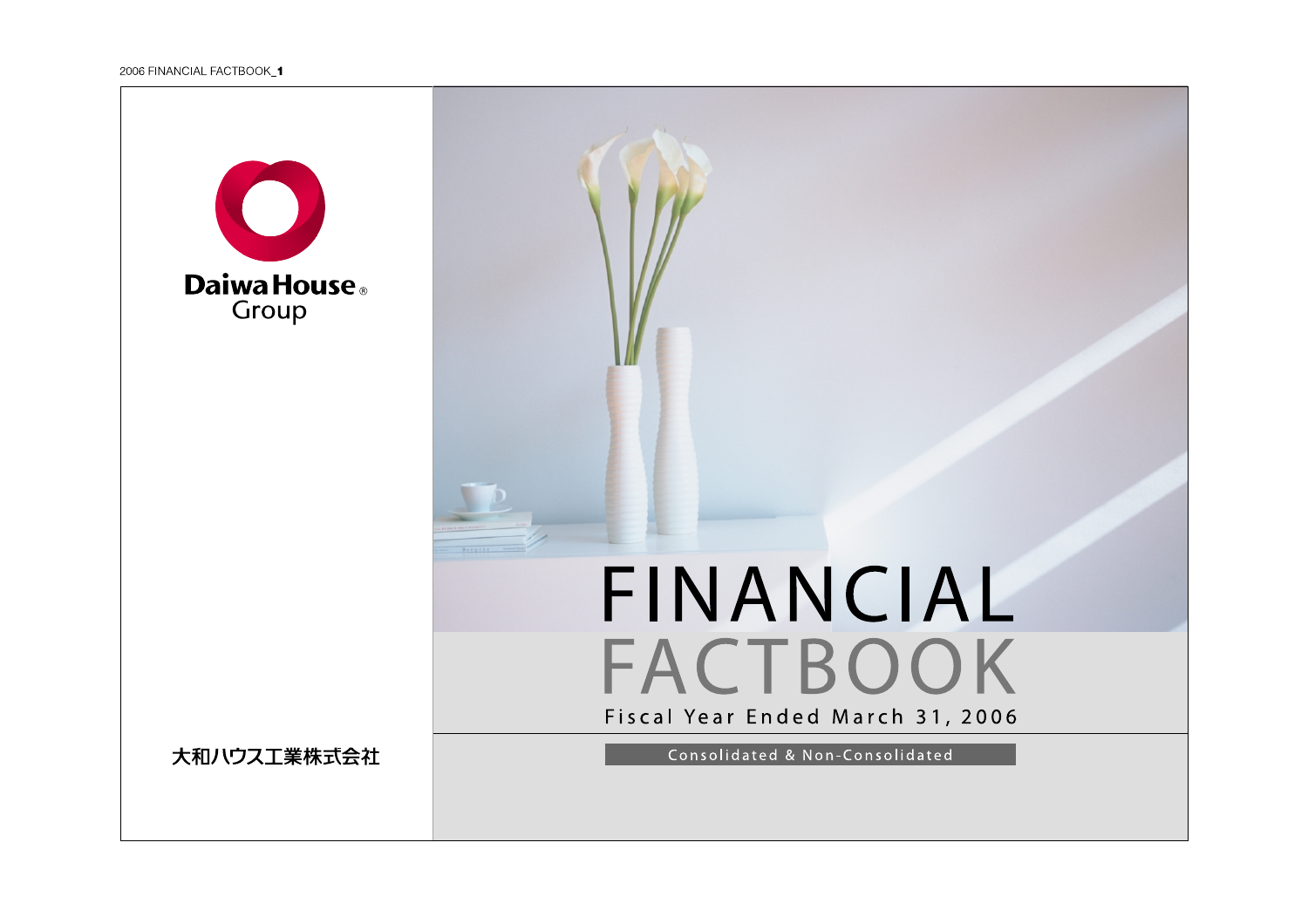# FINANCIAL FACT BOOK

#### I N D E X

| $\mathbf{r}$<br>Housing                 |   |
|-----------------------------------------|---|
| $\sim$ $\cdot$<br>Sales.<br>nt House: : | ╭ |

#### CONSOLIDATED)

#### ANALYSIS OF OPERATIONS

| Net Sales<br>Uperating                    | ' Income<br>Ordinary Income | $\sim$<br>: Income(Loss)<br>/Vet |  |
|-------------------------------------------|-----------------------------|----------------------------------|--|
| $\sim$<br>Segment<br>Sales by             |                             |                                  |  |
| <i>Operating Income (Loss) by Segment</i> |                             |                                  |  |

#### ANALYSIS OF FINANCIAL POSITION

| $\sim$<br>$\sim$<br>$\overline{\phantom{0}}$<br>Lotal<br>.shar<br>Assets<br>Eauitv<br>eholders | $\sqrt{ }$<br>Othe<br><i><b>Ratios</b></i> |     |
|------------------------------------------------------------------------------------------------|--------------------------------------------|-----|
| $\sim$<br>$\sqrt{ }$<br>Data<br>Katıırr<br>Per Share<br>Eauit<br>nn                            |                                            | . . |

#### OTHERS

| Capital<br><i>_xpenditures</i> |  |
|--------------------------------|--|
|                                |  |

#### FINANCIAL STATEMENTS

| <b>Consolidated Balance Sheets</b>                     |                        |
|--------------------------------------------------------|------------------------|
| <b>Consolidated Statements of Income</b>               | 10                     |
| <b>Consolidated Statements of Shareholders' Equity</b> |                        |
| <b>Consolidated Statements of Cash Flows</b>           | . വ<br>$\overline{16}$ |

#### REFERENCE MATERIALS

| <b>Housing</b>                                              |                |        |     | 13    |
|-------------------------------------------------------------|----------------|--------|-----|-------|
| <b>Commercial Construction</b>                              |                |        |     | 14    |
| <b>Resort Hotels(Golf Courses)</b>                          |                |        |     | 15,16 |
| <i><b>Home Center</b></i>                                   |                |        |     | 17    |
| <b>Others-City-Center Hotels</b>                            |                |        |     | 18    |
| Comparisons of P/L(Between Fiscal 2004 and Fiscal 2005)     | 2005           | 2006 3 | PL. | 19    |
| Comparisons of P/L(Between the Plan and the Result of 2005) | $2006 \quad 3$ | 2006 3 | PL. | 20    |
| <b>Indexes of Main Subsidiaries' Financial Statements</b>   |                |        |     | 21    |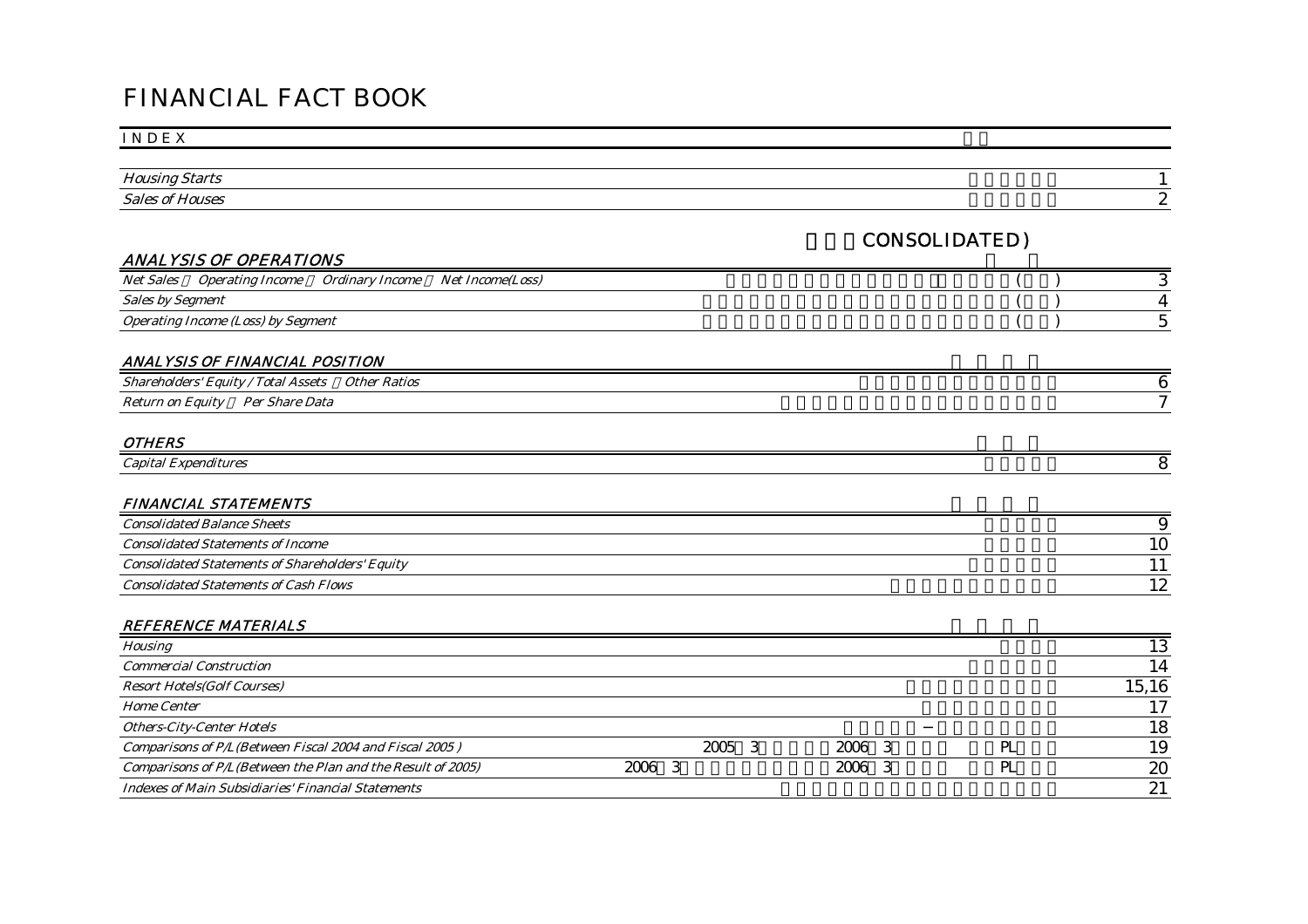# FINANCIAL FACT BOOK

#### NON-CONSOLIDATED )

|                  | ANALYSIS OF OPERATIONS                |                 |                         |  |    |
|------------------|---------------------------------------|-----------------|-------------------------|--|----|
| <b>Net Sales</b> | <i><b>Operating Income</b></i>        | Ordinary Income | <i>Net Income(Loss)</i> |  | 22 |
|                  | Sales by Segment-Changes in Sales Mix |                 |                         |  | 23 |
|                  | Gross Profit Ratio by Segment         |                 |                         |  | 24 |

#### ANALYSIS OF FINANCIAL POSITION

| $\sim$<br>Other Ratios<br>$\sqrt{2}$<br>™otar<br>ヾゎっゝ<br>Assets<br><i>Eauitv</i><br>∘holders | $\Omega$ $\sim$<br>∼ |
|----------------------------------------------------------------------------------------------|----------------------|
| $\mathbf{r}$<br>$\sim$<br>Data<br>Ρρι<br>Share<br>aun<br>Voturn<br>- 61                      | ባር<br>∼∪             |

#### FINANCIAL STATEMENTS

| Noi.<br><i>Sheets</i><br>alanc | $\sim$ |
|--------------------------------|--------|
| Noi<br>Income<br>ΩI<br>,,,,    | ~~     |

#### REFERENCE MATERIALS

| <b>Housing</b>                                              |      |      | 29    |
|-------------------------------------------------------------|------|------|-------|
| <b>Condominiums</b>                                         |      |      | 30,31 |
| <b>Shareholding Ratio</b>                                   |      |      | 32    |
| Order Received by Segment Sales by Segment                  |      |      | 33    |
| Comparisons of P/L(Between Fiscal 2004 and Fiscal 2005)     | 2005 | 2006 | 34    |
| Comparisons of P/L(Between the Plan and the Result of 2005) | 2006 | 2006 | 35    |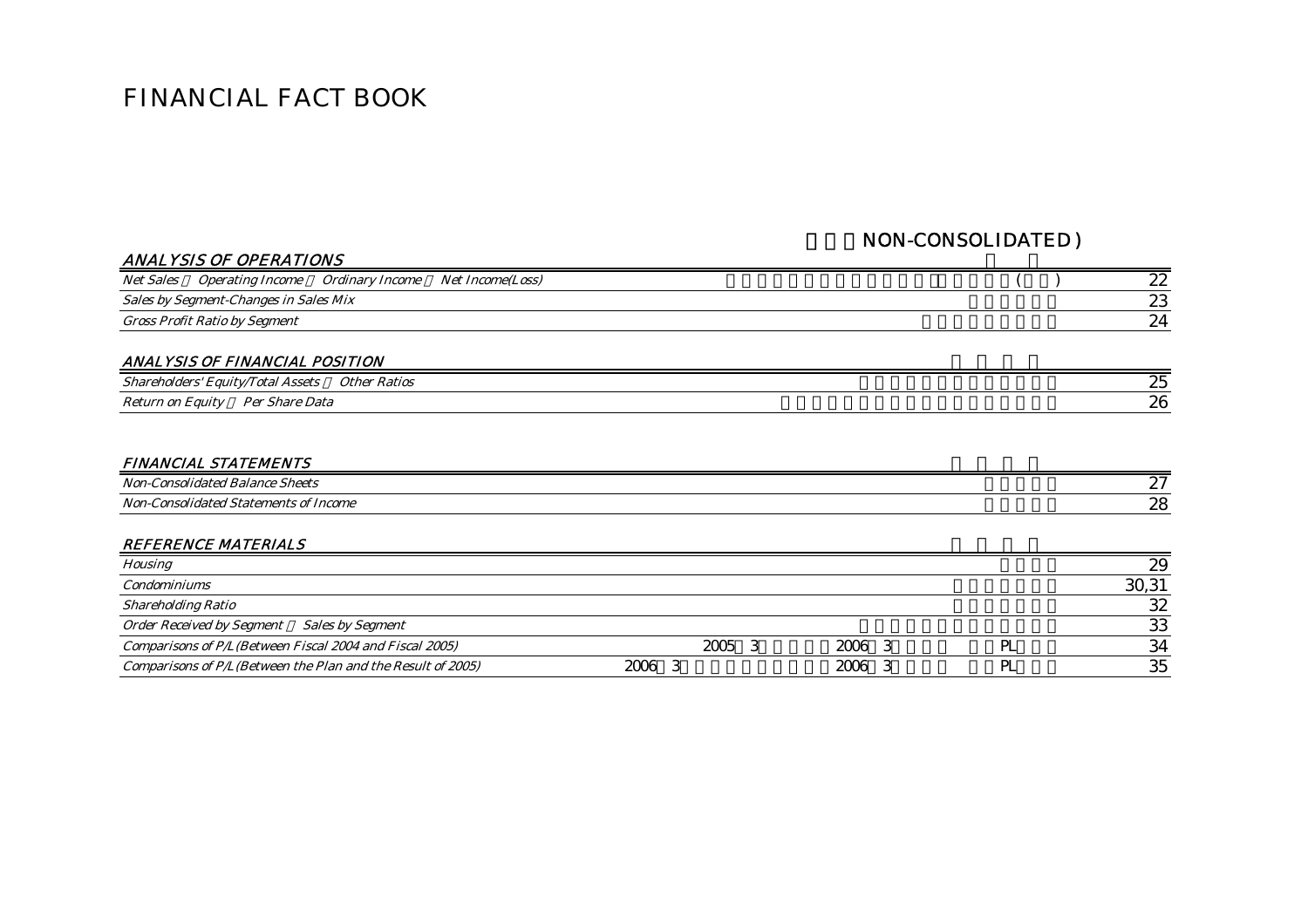

住宅着工戸数 - プレハブ着工戸数







Prefabrication Share

Prefabricated Share in Private-Owned Houses

| Fiscal years ended March 31                                | 2002   | 2003   | 2004   | 2005  | 2006  |
|------------------------------------------------------------|--------|--------|--------|-------|-------|
|                                                            |        |        |        |       |       |
| <b>Housing Starts (Thousands of units)</b>                 |        |        |        |       |       |
|                                                            | 1, 173 | 1, 146 | 1, 174 | 1,193 | 1,249 |
| <b>Prefabricated Housing Starts (Thousands of units)</b>   |        |        |        |       |       |
|                                                            | 163    | 162    | 159    | 160   | 156   |
| Private-Owned Housing Starts (Thousands of units)          |        |        |        |       |       |
|                                                            | 139    | 14.1   | 13.5   | 134   | 12.5  |
| Private-Owned Housing Starts (Thousands of units)          |        |        |        |       |       |
|                                                            | 377    | 366    | 373    | 367   | 352   |
| Prefabricated in Private-Owned Houses (Thousands of units) |        |        |        |       |       |
|                                                            | 70     | 66     | 65     | 66    | 64    |
| Prefabricated Share in Private-Owned Houses (%)            |        |        |        |       |       |
|                                                            | 186    | 18.0   | 17.5   | 180   | 18.0  |
|                                                            |        |        |        |       |       |

Source: "Statistical Survey of Construction Starts"- Ministry of Land, Infrastructure and Transport.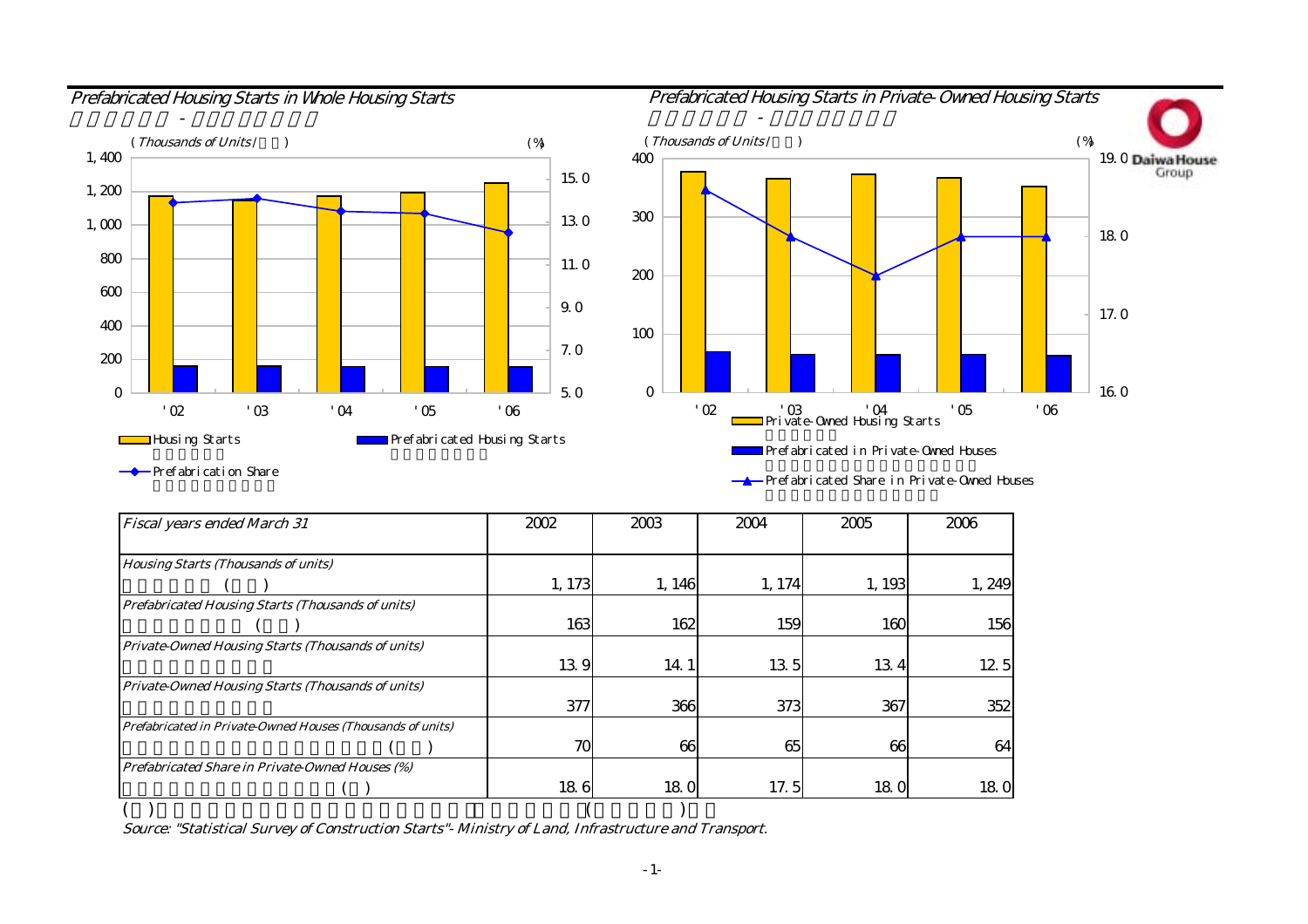## Sales of Houses (In Number of Units)



| <b>Fiscal years ended March 31</b>               | 2002    | 2003    | 2004    | 2005    | 2006    | 2007   |
|--------------------------------------------------|---------|---------|---------|---------|---------|--------|
|                                                  |         |         |         |         |         |        |
| <b>Sales of Houses (In Number of Units)</b>      |         |         |         |         |         |        |
|                                                  | 40, 284 | 40,970  | 42, 392 | 42,855  | 43, 632 | 45,000 |
| <b>Single-Family Houses (In Number of Units)</b> |         |         |         |         |         |        |
|                                                  | 13, 725 | 12,909  | 12, 143 | 12, 470 | 11,585  | 11,600 |
| <b>Condominiums (In Number of Units)</b>         |         |         |         |         |         |        |
|                                                  | 4, 143  | 3,669   | 3838    | 3.727   | 4,391   | 4,700  |
| Multi-Family Houses (In Number of Units)         |         |         |         |         |         |        |
|                                                  | 22, 416 | 24, 392 | 26, 411 | 26,658  | 27,656  | 28,700 |
|                                                  |         |         |         |         |         |        |

'Real Estate -Single Family Houses for Sale' is included in 'Single Family Houses' Sales.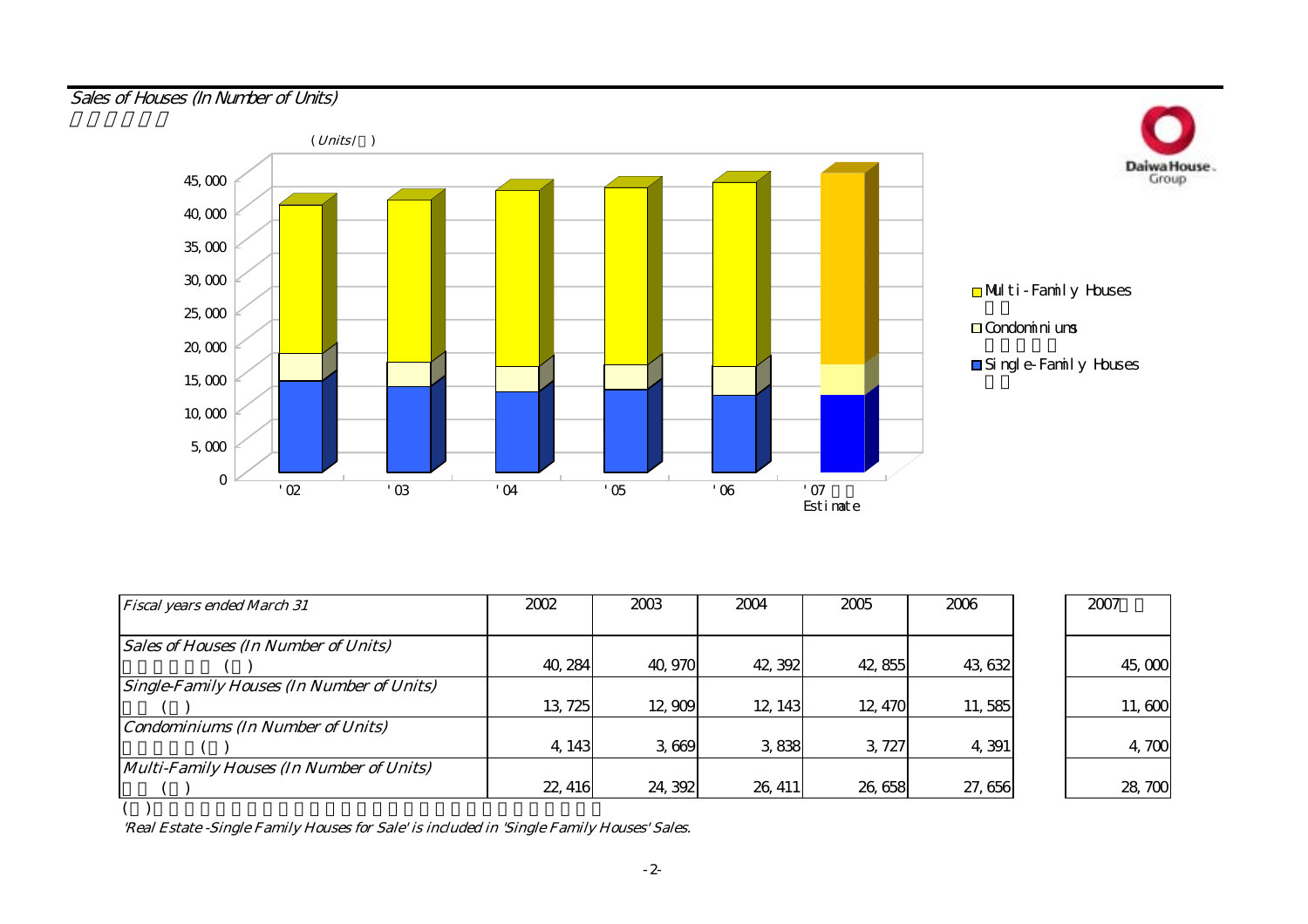#### ANALYSIS OF OPERATIONS

#### **CONSOLIDATED**



| <b>Fiscal years ended March 31</b>          | 2002        | 2003        | 2004        | 2005        | 2006      | 2007        |
|---------------------------------------------|-------------|-------------|-------------|-------------|-----------|-------------|
|                                             |             |             |             |             |           | Estimate    |
| $Net Sales ( \Million)$                     |             |             |             |             |           |             |
|                                             | 1, 197, 924 | 1, 184, 543 | 1, 224, 647 | 1, 365, 913 | 1,528,983 | 1, 600, 000 |
| <b>Operating Income (\Million)</b>          |             |             |             |             |           |             |
|                                             | 46,031      | 45, 271     | 59,660      | 67, 849     | 80,072    | 85,000      |
| <i><b>Ordinary Income (\Million)</b></i>    |             |             |             |             |           |             |
|                                             | 44,635      | 41, 851     | 72,590      | 74, 209     | 103,073   | 85,000      |
| <i>Net Income(Loss)</i> ( \ <i>Million)</i> |             |             |             |             |           |             |
|                                             | 5, 216      | $-91,388$   | 37, 256     | 40, 262     | 45, 184   | 46,000      |

-3-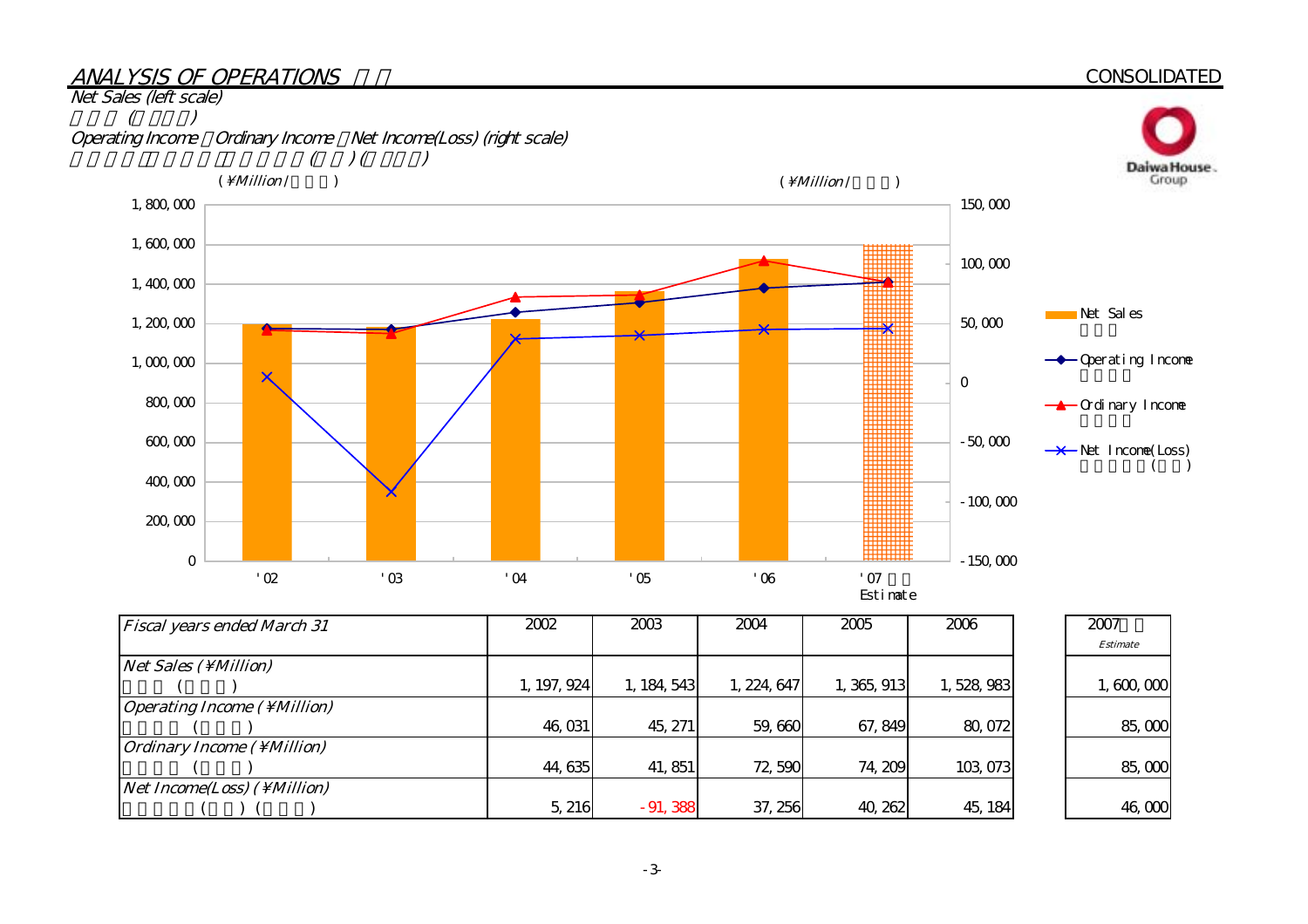

| <b>Fiscal years ended March 31</b> | 2004       | 2005       | 2006      | 2007            |        |
|------------------------------------|------------|------------|-----------|-----------------|--------|
|                                    |            |            |           | <b>Estimate</b> |        |
| <b>Housing</b>                     | 800, 630   | 854, 574   | 909, 587  | 948,000         |        |
| <b>Commercial Construction</b>     | 276, 988   | 363, 830   | 445, 251  | 472,000         |        |
| <b>Resort &amp; Fitness club</b>   | 53, 612    | 55, 748    | 66, 482   | 67,000          | 2006 3 |
| <b>Home Center</b>                 | 57, 226    | 59, 164    | 63, 273   | 65,000          |        |
| <b>Others</b>                      | 97,766     | 104, 129   | 121, 982  | 128,000         |        |
| <i><b>Eliminations</b></i>         | $-61,576$  | $-71,533$  | $-77,594$ | $-80,000$       |        |
| Total                              | , 224, 647 | , 365, 913 | 528, 983  | 1,600,000       |        |

former "Resort hotels"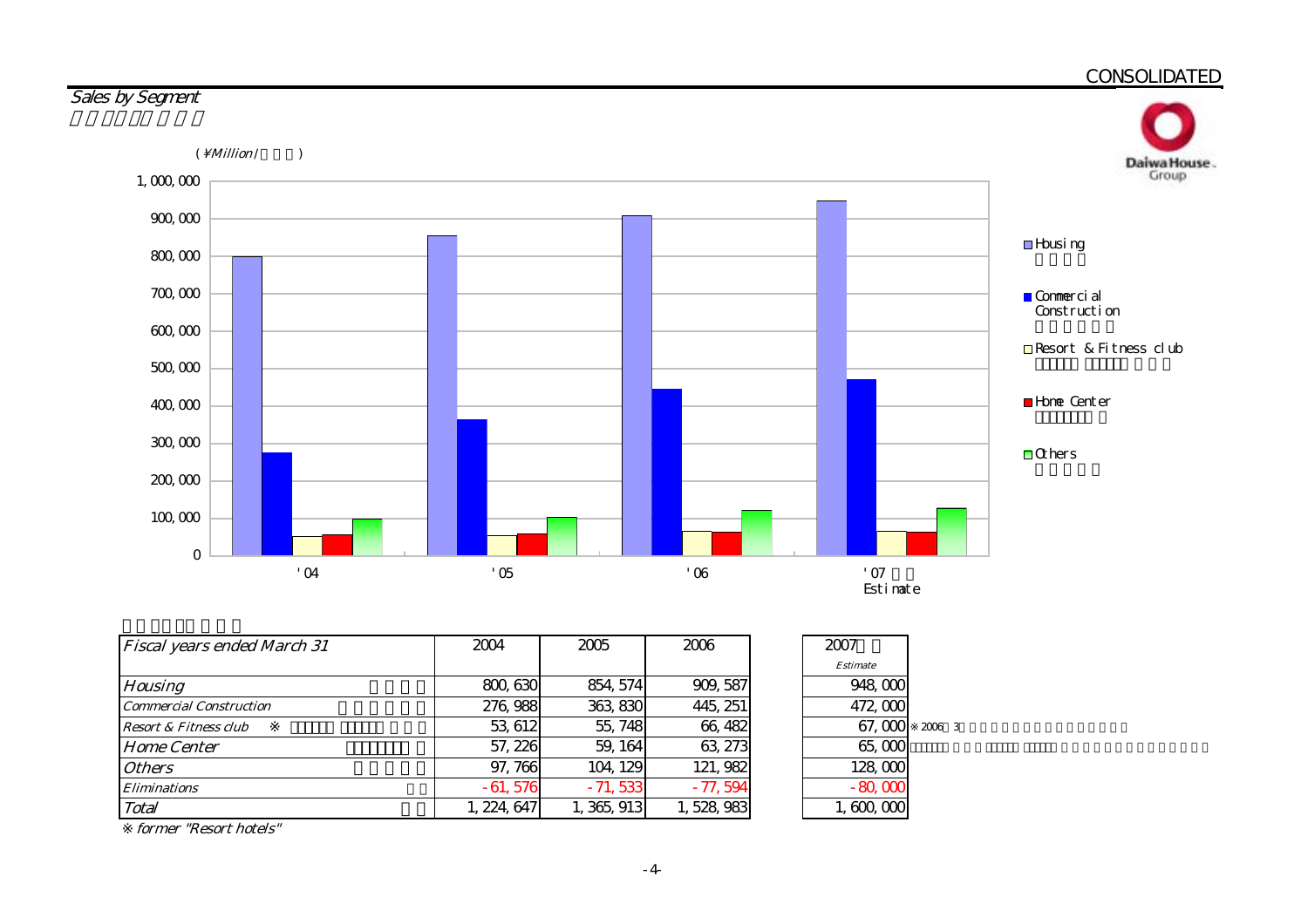

| <b>Fiscal years ended March 31</b>       | 2004      | 2005      | 2006       | 2007予想    |                                         |
|------------------------------------------|-----------|-----------|------------|-----------|-----------------------------------------|
|                                          |           |           |            | Estimate  |                                         |
| 住宅事業<br><b>Housing</b>                   | 48,792    | 50,046    | 50,965     | 53,000    |                                         |
| 商業建築事業<br><b>Commercial Construction</b> | 20, 844   | 27, 420   | 39, 517    | 42,800    |                                         |
| Resort & Fitness club ※ リゾート・スポーツ施設事業    | $-620$    | 1,507     | 635        |           | 1,000 ※2006年3月期より、「観光事業」としていた           |
| ホームセンター事業<br><b>Home Center</b>          | 138       | 100       | 1,106      |           | 1,300 セグメント名称を「リゾート・スポーツ施設事業」に変更しております。 |
| その他事業<br><i><b>Others</b></i>            | 2,823     | 3,534     | 4,558      | 5,400     |                                         |
| 消去<br><i><b>Eliminations</b></i>         | $-12,316$ | $-14,760$ | $-16, 711$ | $-18,500$ |                                         |
| <b>Total</b>                             | 59,660    | 67, 849   | 80,072     | 85,000    |                                         |

| 2007予想          |                                         |
|-----------------|-----------------------------------------|
| <b>Estimate</b> |                                         |
| 53,000          |                                         |
| 42,800          |                                         |
|                 | 1,000 ※2006年3月期より、「観光事業」としていた           |
|                 | 1,300 セグメント名称を「リゾート・スポーツ施設事業」に変更しております。 |
| 5,400           |                                         |
| $-18,500$       |                                         |
|                 |                                         |

former "Resort hotels"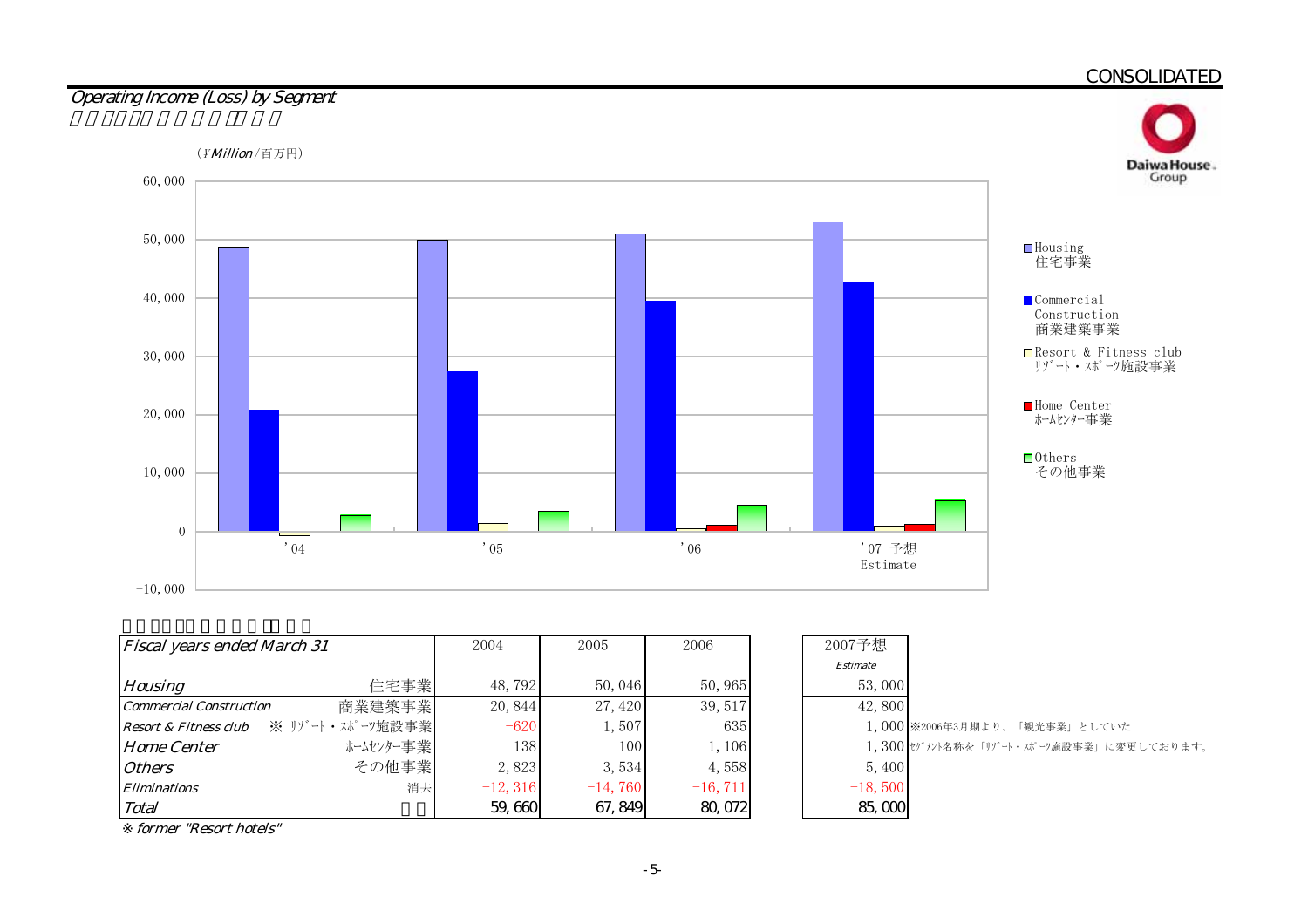# ANALYSIS OF FINANCIAL POSITION

#### Shareholders' Equity / Total Assets



| <b>Fiscal years ended March 31</b>          | 2002  | 2003  | 2004  | 2005  | 2006 |
|---------------------------------------------|-------|-------|-------|-------|------|
|                                             |       |       |       |       |      |
| <b>Shareholders' Equity/Total Assets(%)</b> |       |       |       |       |      |
| $\%$                                        | 49.   | 44.2  | 45.3  | 38.6  | 39.  |
| <b>Liquid Ratio(%)</b>                      |       |       |       |       |      |
| $^{\prime}$ %                               | 157.5 | 174 2 | 177.6 | 159.0 | 145. |
| <b>Fixed Assets/Shareholders' Equity(%)</b> |       |       |       |       |      |
| ′%                                          | 110.6 | 129.5 | 119.9 | 142.4 | 1483 |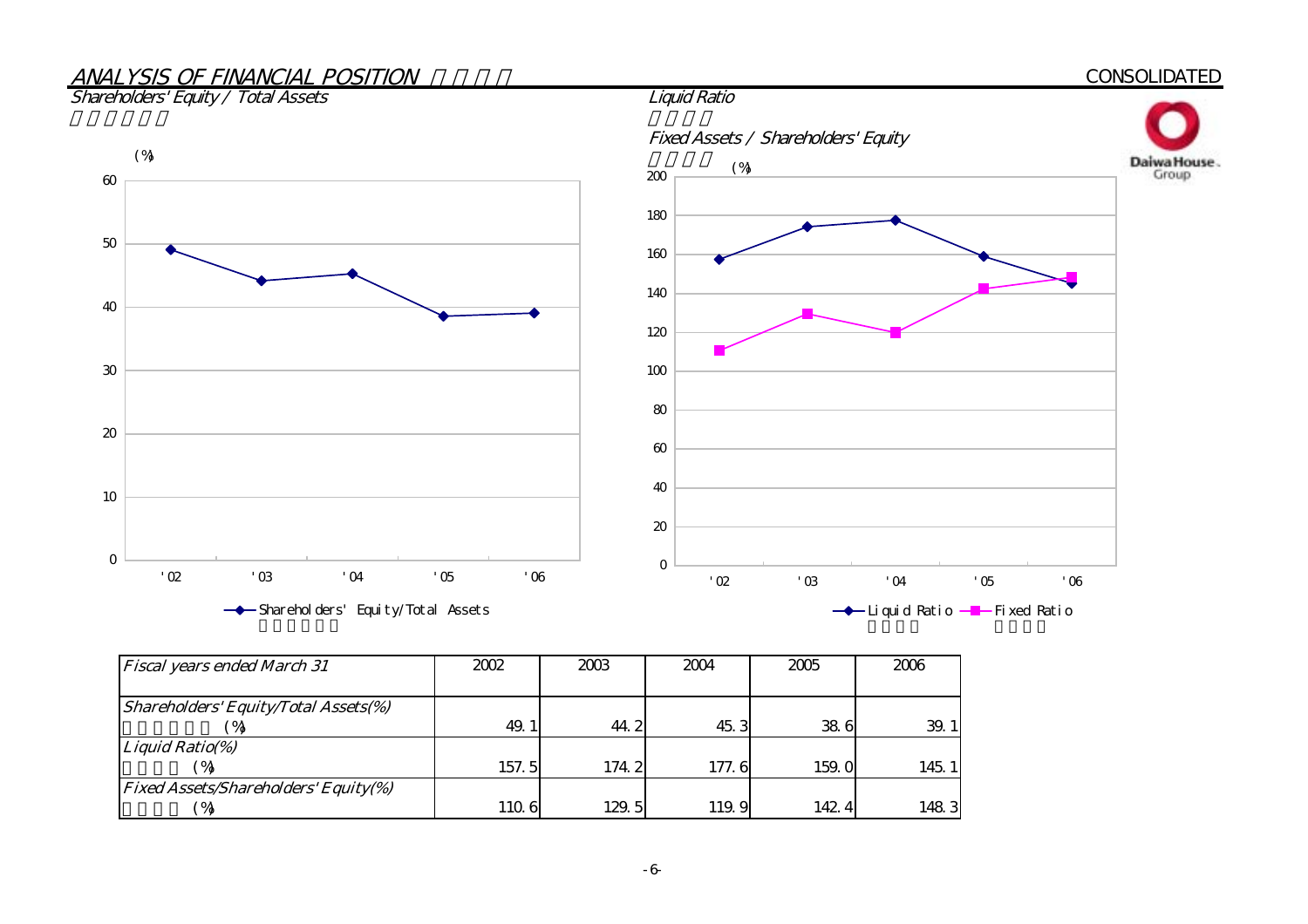

| <b>Fiscal years ended March 31</b>                            | 2002    | 2003      | 2004  | 2005  | 2006    |
|---------------------------------------------------------------|---------|-----------|-------|-------|---------|
|                                                               |         |           |       |       |         |
| <b>Return on Equity(%)</b>                                    |         |           |       |       |         |
|                                                               | Q 9     | $-17.1$   | 7.6   | 7.9   | 82      |
| <i>Shareholders' Equity per Share(<math>\setminus</math>)</i> |         |           |       |       |         |
|                                                               | 1,066.6 | 8846      | 902.3 | 959.1 | 1,053,4 |
| <i>Net Income(loss) per Share(<math>\setminus</math>)</i>     |         |           |       |       |         |
|                                                               | 9.55    | $-167.06$ | 68.16 | 73.26 | 81.88   |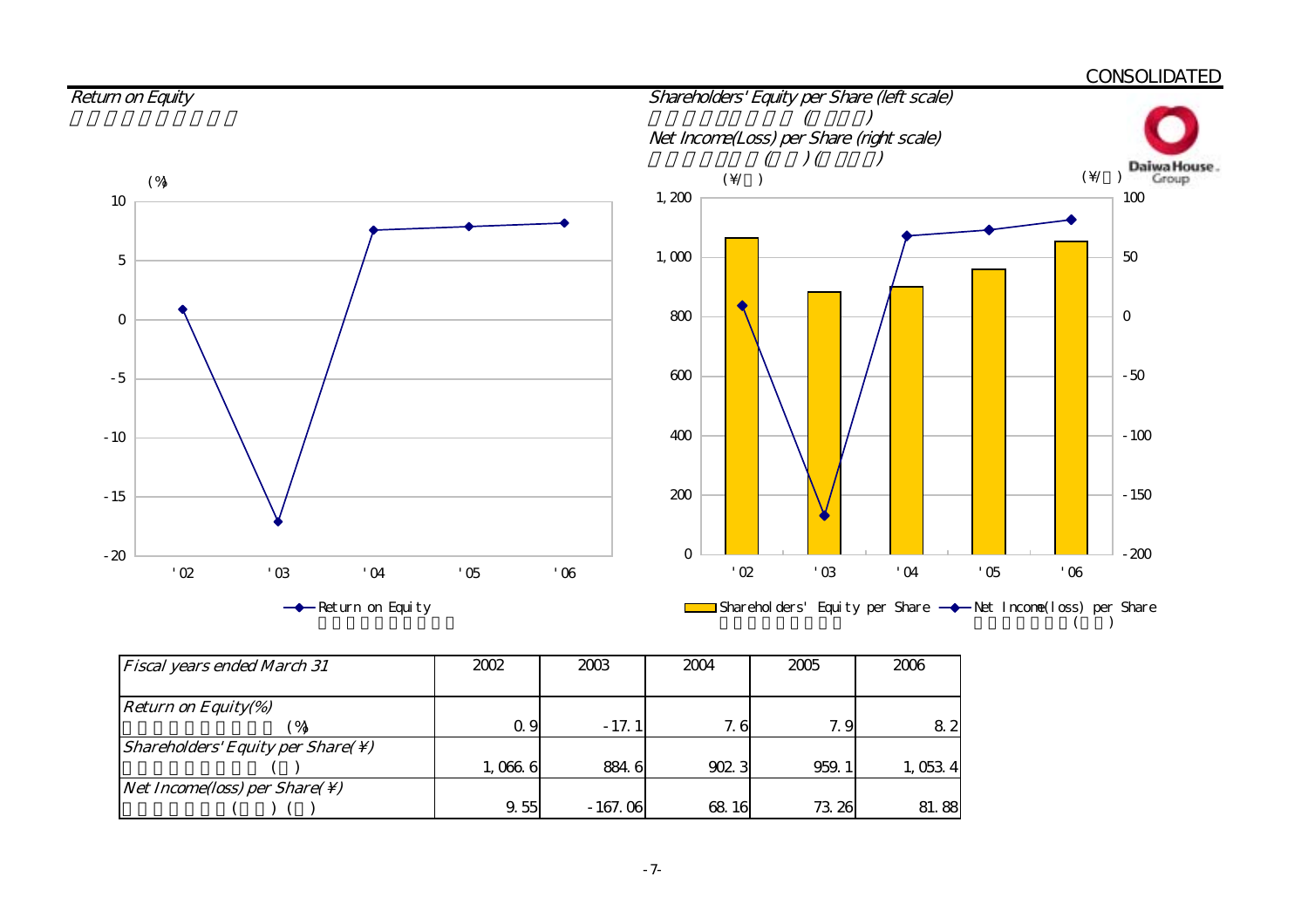#### **OTHERS Depreciation**<br> **CONSOLIDATED Capital Expenditures**  $120,000$ <sup> $\leq$ </sup>  $30,000$  $(\ \Million / \ \ )$





| <b>Fiscal years ended March 31</b> | 2004    | 2005    | 2006     | 2007            |
|------------------------------------|---------|---------|----------|-----------------|
|                                    |         |         |          | <b>Estimate</b> |
| Capital Expenditures (\ Million)   |         |         |          |                 |
|                                    | 20, 107 | 56,695  | 110, 143 | 103,000         |
| <b>Housing</b>                     | 6,687   | 7,699   | 12,642   | 15,000          |
| <b>Commercial Construction</b>     | 4,465   | 31,908  | 77, 100  | 61, 200         |
| <b>Resort &amp; Fitness club</b>   | 2, 271  | 850     | 3,072    | 7,700           |
| <b>Home Center</b>                 | 2,097   | 725     | 611      | 3,300           |
| <b>Others</b>                      | 4,916   | 15,842  | 17, 410  | 16,200          |
| <b>Eliminations and Corporate</b>  | $-331$  | $-331$  | $-694$   | $-400$          |
| Depreciation (\Million)            |         |         |          |                 |
|                                    | 15, 165 | 19, 242 | 26, 814  | 28,000          |
| <b>Housing</b>                     | 4,821   | 4,486   | 5, 227   | 5,000           |
| <b>Commercial Construction</b>     | 2,770   | 4,622   | 7,897    | 8,300           |
| Resort & Fitness club              | 1,530   | 1,869   | 1,918    | 1,800           |
| <b>Home Center</b>                 | 647     | 704     | 665      | 600             |
| <b>Others</b>                      | 3,628   | 5,875   | 9,635    | 10,800          |
| <b>Eliminations and Corporate</b>  | 1,766   | 1,684   | 1,470    | 1,500           |

※2006年3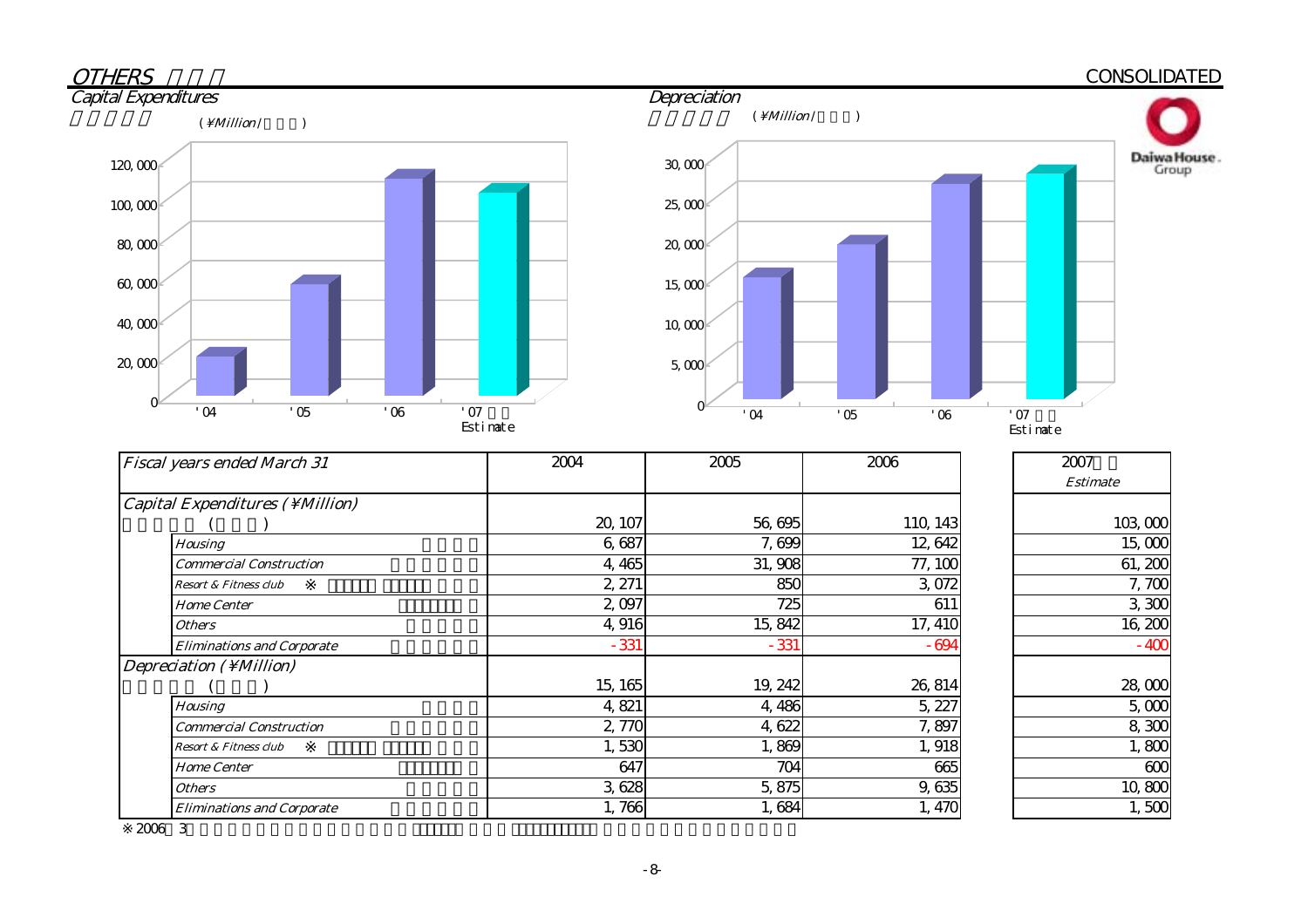# FINANCIAL STATEMENTS

#### **CONSOLIDATED**

| <b>Consolidated Balance Sheets (Million)</b>                  |             |                 |           |           |             |
|---------------------------------------------------------------|-------------|-----------------|-----------|-----------|-------------|
|                                                               |             |                 |           |           |             |
| March 31                                                      | 2002        | 2003            | 2004      | 2005      | 2006        |
| <assets<br><math>\geq</math></assets<br>                      |             |                 |           |           |             |
| <b>Current Assets</b>                                         |             |                 |           |           |             |
| <b>Cash &amp; Time Deposits</b>                               | 150 118     | 104,083         | 141, 605  | 150, 739  | 124, 021    |
| Trade Notes & Accounts Receivable                             | 65,875      | 62.922          | 52, 729   | 70.304    | 60, 631     |
| <b>Marketable Securities</b>                                  | 179         | 201             | 64        | 24        |             |
| <b>Inventories</b>                                            | 298, 423    | 267, 198        | 267, 919  | 324, 238  | 368, 334    |
| <b>Other</b>                                                  | 29,983      | 35,860          | 35, 742   | 69,096    | 69, 192     |
| <b>Allowance for Doubtful Accounts</b>                        | $-1.765$    | $-1.971$        | $-1,771$  | $-1.861$  | $-2,161$    |
| <b>Total Current Assets</b>                                   | 542814      | 468, 295        | 496, 290  | 612 542   | 620,019     |
| <b>Fixed Assets</b>                                           |             |                 |           |           |             |
| <b>Tangible Fixed Assets</b>                                  | 426,630     | 349, 646        | 344, 268  | 441, 387  | 505, 471    |
| <b>Intangible Fixed Assets</b>                                | 7.488       | 7,509           | 7,463     | 8,880     | 11, 791     |
| <b>Investments &amp; Other Assets</b>                         | 210, 194    | 268, 990        | 239, 635  | 295, 995  | 337, 915    |
| <b>Total Fixed Assets</b>                                     | 644, 312    | 626, 145        | 591, 367  | 746, 264  | 855, 178    |
| <b>Total Assets</b>                                           | 1, 187, 127 | , 094, 441<br>1 | 1,087,658 | 1,358,806 | 1,475,197   |
| <b>∠Liabilities</b><br>$\geq$                                 |             |                 |           |           |             |
| <b>Current Liabilities</b>                                    |             |                 |           |           |             |
| Trade Notes & Accounts Payable                                | 174, 773    | 116,902         | 122, 440  | 156, 973  | 169, 853    |
| <b>Short-Term Bank Loans</b>                                  | 54,000      | 2800            | 550       | 13, 175   | 6,183       |
| Long-Term Bank Loans within One Year                          | 1.000       |                 | 51        | 1,367     | 2,927       |
| <b>Bonds Due within One Year</b>                              |             |                 |           |           |             |
| <b>Accrued Income Taxes</b>                                   | 2,378       | 8,419           | 14, 218   | 15,699    | 16, 211     |
| <b>Other</b>                                                  | 112, 573    | 140,689         | 142, 193  | 198,040   | 232, 192    |
| <b>Total Current Liabilities</b>                              | 344, 725    | 268, 811        | 279, 453  | 385, 256  | 427, 368    |
| Lono-Term Liabilities                                         |             |                 |           |           |             |
| <b>Bonds</b>                                                  | 2000        | 2,000           |           |           |             |
| <b>Long-Term Bank Loans</b>                                   |             | 1,237           | 911       | 6 555     | 13, 527     |
| Other                                                         | 234.048     | 315, 951        | 294, 851  | 371, 087  | 383, 109    |
| Total ong erm Liabilities                                     | 236, 048    | 319, 188        | 295, 762  | 377, 642  | 396, 637    |
| <b>Total Liabilities</b>                                      | 580, 773    | 588,000         | 575, 215  | 762, 898  | 824,006     |
|                                                               |             |                 |           |           |             |
| <b>Mnority Interests</b>                                      | 23,915      | 22, 756         | 19, 393   | 71, 798   | 74,656      |
| <shareholders' equity<br=""><math>\geq</math></shareholders'> |             |                 |           |           |             |
| <b>Common Stock</b>                                           | 110, 120    | 110, 120        | 110, 120  | 110, 120  | 110, 120    |
| <b>Additional Paid-in Capital</b>                             | 147, 755    |                 |           |           |             |
| <b>Capital Surplus</b>                                        |             | 147, 755        | 147, 756  | 147, 759  | 148,019     |
| <b>Retained Earnings</b>                                      | 387,590     |                 |           |           |             |
| <b>Retained Earnings</b>                                      |             | 289, 840        | 313, 214  | 325, 893  | 355, 494    |
| <b>Land Revaluation Difference</b>                            | $-59,900$   | $-60,400$       | $-86,199$ | $-69,22$  | $-63,392$   |
| Net Unrealized Gain on Available-for-Sale Securities          | 1,357       | 776             | 12,957    | 14 662    | 30, 746     |
| <b>Cumulative Translations Adjustment</b>                     | $-805$      | $-88$           | $-916$    | $-927$    | $-88$       |
| <b>Treasury Stock</b>                                         | $-3,667$    | $-3,517$        | $-3,880$  | $-4.168$  | $-3,571$    |
| <b>Total Shareholders' Equity</b>                             | 582, 438    | 483, 684        | 493, 049  | 524, 109  | 576, 534    |
|                                                               |             |                 |           |           |             |
| Total Liabilities & Shareholders' Equity                      | 1, 187, 127 | 1, 094, 441     | 1,087,658 | 1,358,806 | 1, 475, 197 |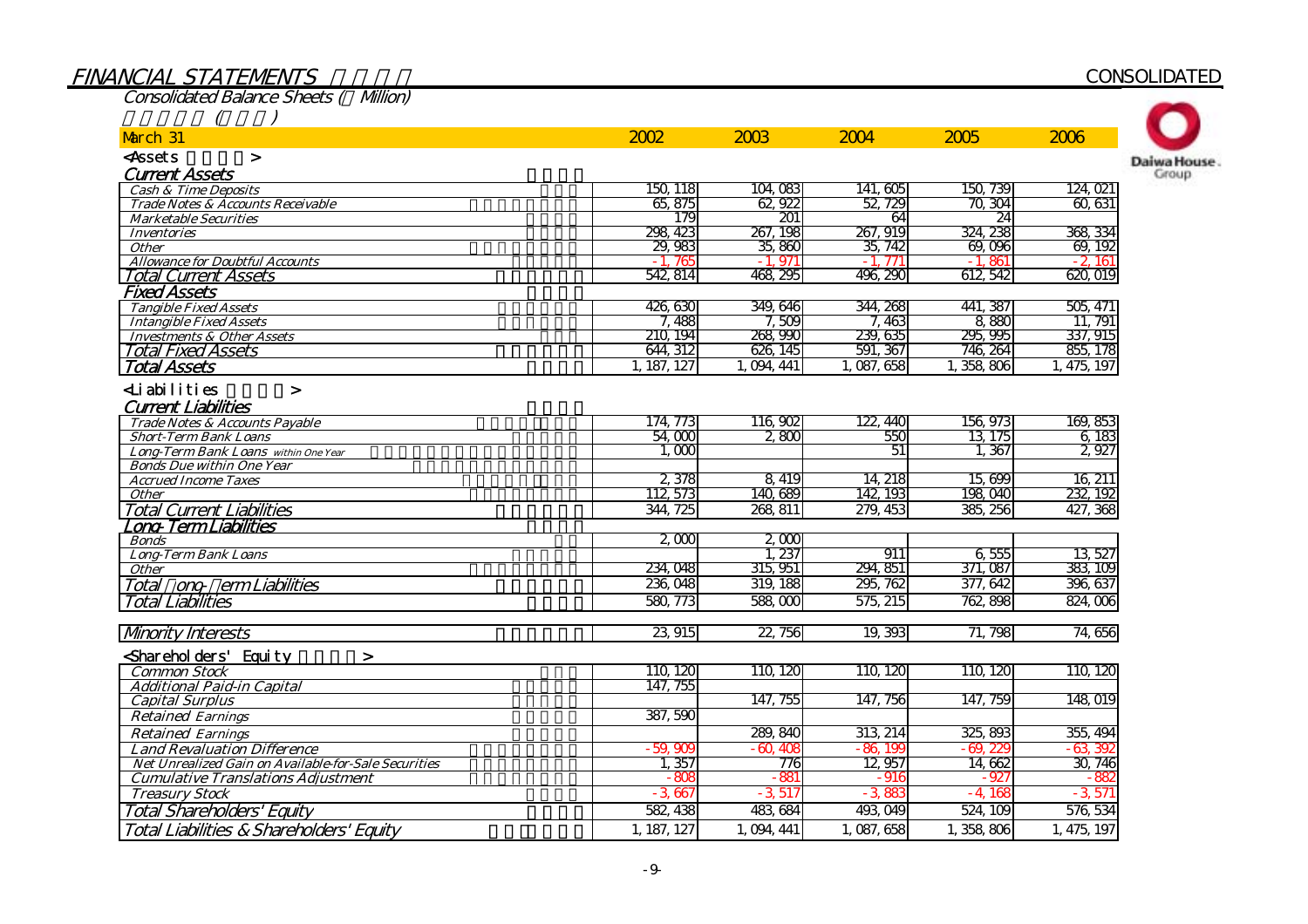Consolidated Statements of Income ( Million)

| $\sqrt{ }$ |  |
|------------|--|

| March 31                                                                                                                  | 2002        | 2003        | 2004        | 2005       | 2006        |             |
|---------------------------------------------------------------------------------------------------------------------------|-------------|-------------|-------------|------------|-------------|-------------|
| <qperating &="" expense<="" income="" td=""><td></td><td></td><td></td><td></td><td></td><td>Daiwa House</td></qperating> |             |             |             |            |             | Daiwa House |
| <b>Net Sales</b>                                                                                                          | 1, 197, 924 | ., 184, 543 | l, 224, 647 | . 365, 913 | .528,983    | Group       |
| <b>Cost of Sales</b>                                                                                                      | 945, 473    | 936, 860    | 963, 457    | , 082, 132 | l, 213, 644 |             |
| Selling, General & Administrative Expenses                                                                                | 206, 419    | 202, 411    | 201, 529    | 215, 932   | 235, 266    |             |
| <b>Operating Income</b>                                                                                                   | 46,031      | 45, 271     | 59,660      | 67, 849    | 80,072      |             |

#### <Non-Operating Income & Expense  $\rightarrow$

| <b>Interest &amp; Dividend Income</b>                   | 568      | 546         | 650      | 1,067    | 1,590    |
|---------------------------------------------------------|----------|-------------|----------|----------|----------|
| <b>Equity in Earnings of Associated Companies</b>       | 1,051    | 277         | 2,383    | 1,610    | 350      |
| <b>Interest Expenses</b>                                | 1,348    | 722         | 422      | 736      | 1, 321   |
| Ordinary Income                                         | 44, 635  | 41,851      | 72,590   | 74, 209  | 103, 073 |
| Income(Loss) before Taxes                               | 9,538    | $-155, 157$ | 67,896   | 63, 108  | 82, 155  |
| <b>Income Taxes</b>                                     | 3,720    | $-63,577$   | 29,608   | 20, 356  | 33,645   |
| <b>Minority Income (Loss)</b>                           | 600      | $-191$      | 1,031    | 2,489    | 3,325    |
| <b>Equity in Earnings of Associated Companies</b>       |          |             |          |          |          |
| Net Income(Loss)                                        | 5,216    | $-91,388$   | 37, 256  | 40, 262  | 45, 184  |
| Net Income(Loss) per Share $( \setminus )$              | 9.55     | $-167.06$   | 68 16    | 73.26    | 81.88    |
| Cash Dividends per Share $(\setminus)$                  | 10.00    | 10.00       | 15.00    | 17.00    | 20.00    |
| <i>Pay-out Ratio</i> $( \setminus )$                    | 104.7    |             | 22.0     | 23.2     | 24.4     |
| Non-Operating Inc. & Exp. - Net                         | - 779    | $-176$      | 227      | 331      | 269      |
| <b>Number of Outstanding Shares (Thousand of Share)</b> | 546, 054 | 546, 816    | 546, 426 | 546, 222 | 546, 915 |
|                                                         |          |             |          |          |          |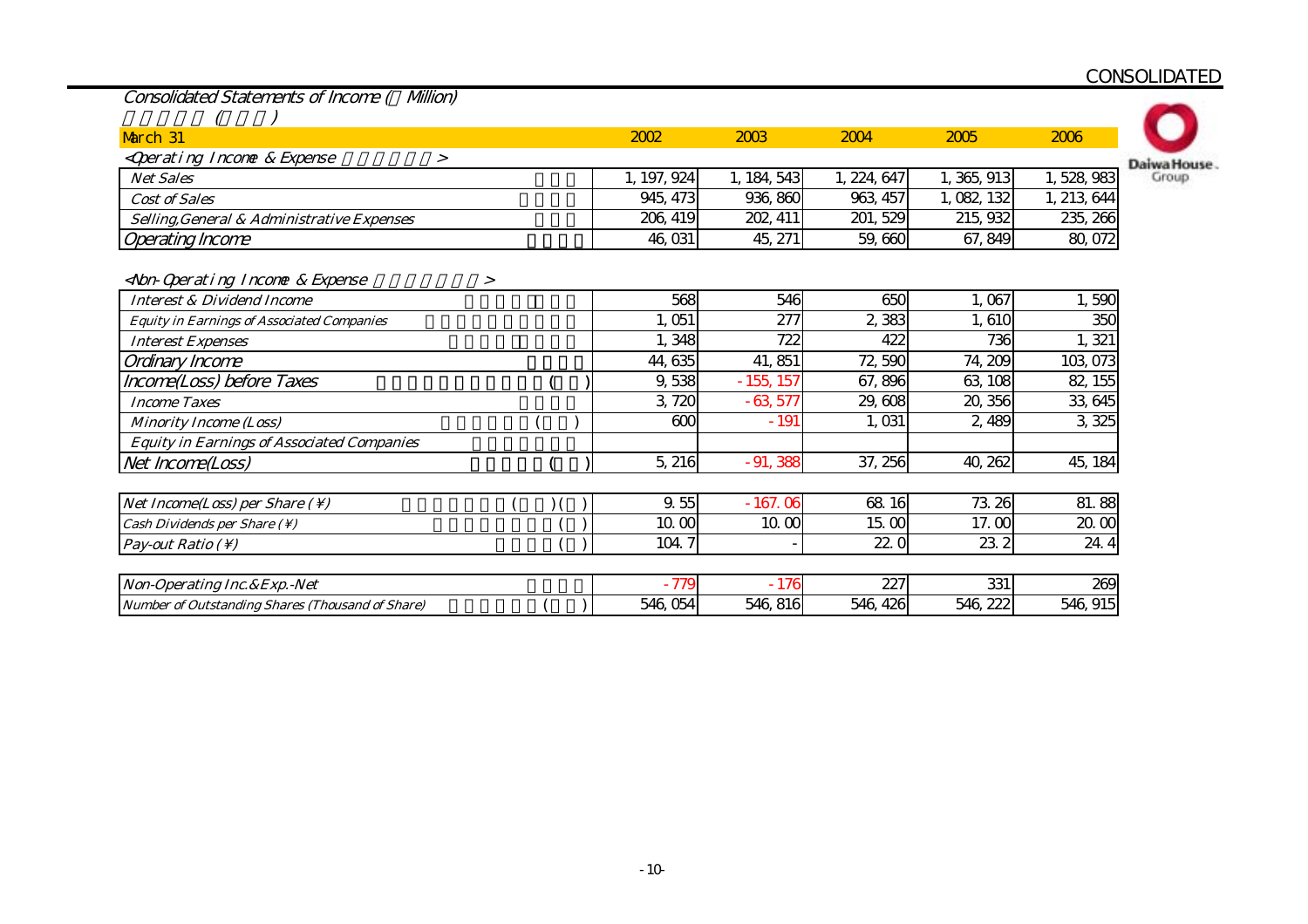Consolidated Statements of Shareholders' Equity (Willion)<br>()  $($ 

|                                                    | Outstanding<br>Number of<br>Shares of<br>Common Stock<br>(Thousands) | Common Stock | Additional<br>Paid-in<br>Capital | Capital<br>Reserve | Retained<br>Earnings     | Retained<br>Earnings | <b>Daiwa House</b><br>Group |
|----------------------------------------------------|----------------------------------------------------------------------|--------------|----------------------------------|--------------------|--------------------------|----------------------|-----------------------------|
| <b>Balance, March 31, 2001</b>                     | 519,340                                                              | 108,781      | 122,041                          |                    | 387,594                  |                      |                             |
| <b>Net Income</b>                                  |                                                                      |              |                                  |                    | 5, 216                   |                      |                             |
| Cash Dividends, \17.0 per Share                    |                                                                      |              |                                  |                    | $-8,828$                 |                      |                             |
| <b>Bonuses to Directors and Corporate Auditors</b> |                                                                      |              |                                  |                    | $-54$                    |                      |                             |
| <b>Other</b>                                       | 26, 714                                                              | 1,339        | 25, 714                          |                    | 3,663                    |                      |                             |
| Balance, March 31, 2002                            | 546,054                                                              | 110,120      | 147,755                          |                    | 387,590                  |                      |                             |
| <b>Net Income</b>                                  |                                                                      |              |                                  |                    | $\overline{a}$           | $-91,388$            |                             |
| Cash Dividends, \10.0 per Share                    |                                                                      |              |                                  |                    | $\overline{\phantom{a}}$ | $-5,460$             |                             |
| <b>Bonuses to Directors and Corporate Auditors</b> |                                                                      |              |                                  |                    | $\sim$                   | $-18$                |                             |
| <b>Other</b>                                       | 762                                                                  |              |                                  |                    |                          | $-883$               |                             |
| Balance, March 31, 2003                            | 546,816                                                              | 110,120      | $\blacksquare$                   | 147,755            |                          | 289,840              |                             |
| <b>Net Loss</b>                                    |                                                                      |              |                                  |                    | $\overline{\phantom{a}}$ | 37, 256              |                             |
| Cash Dividends, \10.0 per Share                    |                                                                      |              |                                  |                    | $\overline{\phantom{a}}$ | $-5,457$             |                             |
| <b>Bonuses to Directors and Corporate Auditors</b> |                                                                      |              |                                  |                    |                          |                      |                             |
| <b>Other</b>                                       | $-390$                                                               |              |                                  |                    | $\overline{\phantom{a}}$ | $-8,425$             |                             |
| Balance, March 31, 2004                            | 546,426                                                              | 110,120      | $\equiv$                         | 147,756            |                          | 313,214              |                             |
| <b>Net Income</b>                                  |                                                                      |              |                                  |                    |                          | 40, 262              |                             |
| Cash Dividends, $\setminus$ 15.0 per Share         |                                                                      |              |                                  |                    | $\overline{\phantom{a}}$ | $-8,184$             |                             |
| <b>Bonuses to Directors and Corporate Auditors</b> |                                                                      |              |                                  |                    | $\overline{\phantom{a}}$ |                      |                             |
| <b>Other</b>                                       | $-204$                                                               |              |                                  | 2                  | $\blacksquare$           | $-19,398$            |                             |
| Balance, March 31, 2005                            | 546,222                                                              | 110120       | $\blacksquare$                   | 147,759            | $\blacksquare$           | 325,893              |                             |
| <b>Net Income</b>                                  |                                                                      |              |                                  |                    | $\overline{a}$           | 45, 184              |                             |
| Cash Dividends, \17.0 per Share                    |                                                                      |              |                                  |                    |                          | $-9,210$             |                             |
| <b>Bonuses to Directors and Corporate Auditors</b> |                                                                      |              |                                  |                    | $\overline{\phantom{a}}$ | $-225$               |                             |
| <b>Other</b>                                       | 693                                                                  |              |                                  | 259                | $\sim$                   | $-6,146$             |                             |
| Balance, March 31, 2006                            | 546,915                                                              | 110120       | $\overline{\phantom{0}}$         | 148019             |                          | 355,494              |                             |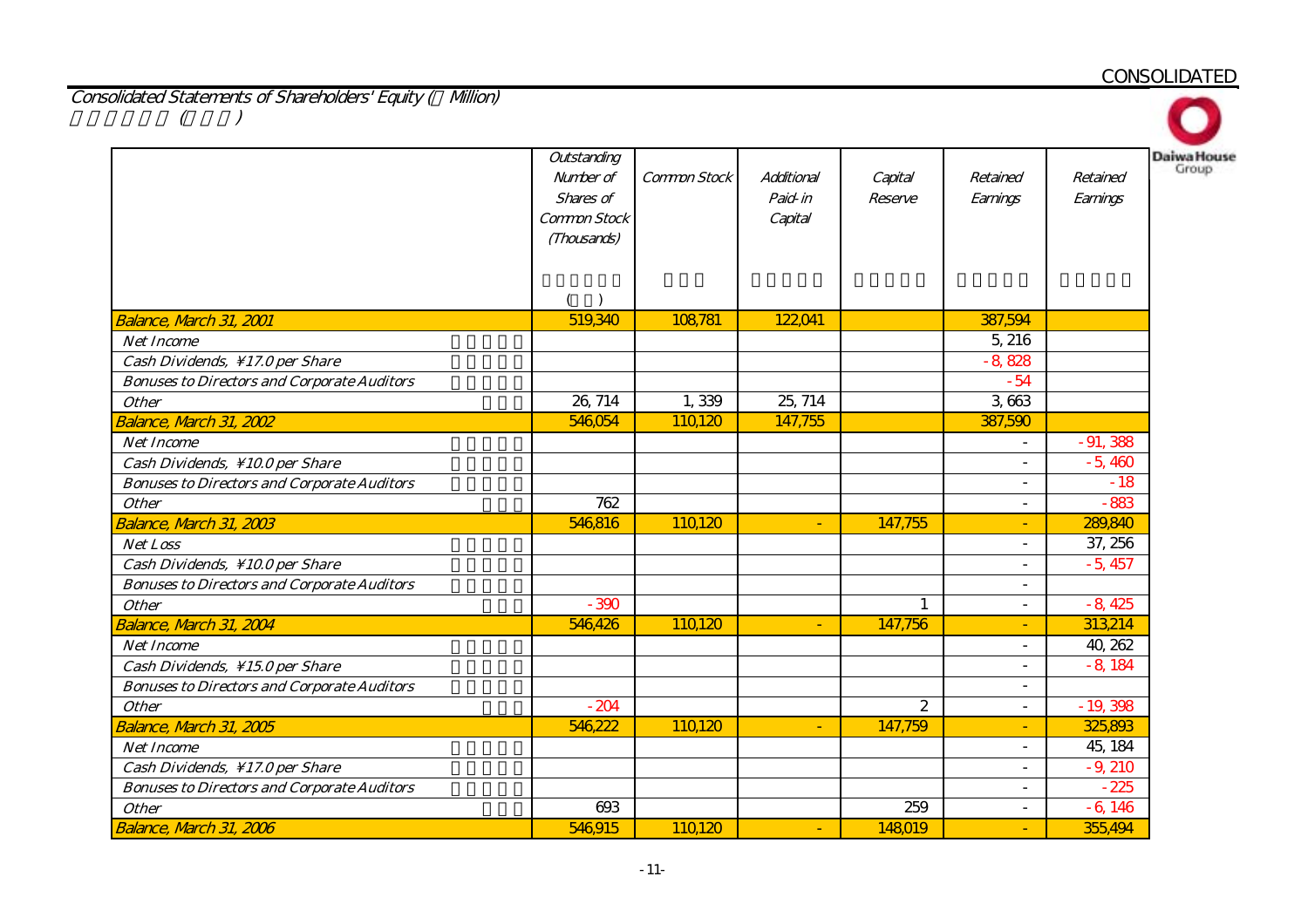Consolidated Statements of Cash Flows ( Million)

|                                                                               | 2005      | 2006              |
|-------------------------------------------------------------------------------|-----------|-------------------|
| <operating activities<br=""><math>\geq</math></operating>                     |           |                   |
| <b>Income before Taxes and Minority Interests</b>                             | 63, 108   | 82, 155           |
| <b>Depreciation</b>                                                           | 19, 242   | 26, 814<br>Group  |
| Increase (Decrease) in Liability for Termination and Retirement Benefit Plans | 6,350     | $-29.084$         |
| <b>Interest Income and Dividend Income</b>                                    | $-1.06$   | $-1,590$          |
| <b>Interest Expense</b>                                                       | 736       | 1,321             |
| <b>Equity in Earnings of Associated Companies</b>                             | $-1,610$  | - 350             |
| Loss on Sales and Disposal of Property, Plant and Equipment                   | 2,212     | 3,179             |
| <b>Loss on Declination of Fixed Assets</b>                                    | 1,200     | 5,500             |
| Write-down of Marketable and Investment Securities                            |           |                   |
| <b>Write-down of Golf Club Memberships</b>                                    | 12C       | 263               |
| Increase (Decrease) in Notes and Accounts Recievable-trade                    | $-3.08$   | 9,795             |
| <b>Increase in Inventories</b>                                                | $-48,81$  | - 41.<br>597      |
| <b>Increase in Construction Materials and Supplies</b>                        | 8,352     | 17, 418           |
| Increase in Notes and Accounts Payable-trade                                  | 25,732    | 17, 384           |
| Other - Net                                                                   | 5,544     | 21,863            |
| Subtotal                                                                      | 78,024    | 113, 074          |
| <b>Interest and Dividends Received</b>                                        | 1, 201    | 890               |
| <b>Interest Paid</b>                                                          | 32        | - 496             |
| <b>Income Tax Paid</b>                                                        | $-22.80$  | 22.98             |
| Net Cash Provided by Operating Activities                                     | 56,094    | 90,482            |
| <investing activities<br=""><math>\geq</math></investing>                     |           |                   |
| <b>Disbursements for Purchase of Property</b>                                 | $-56,331$ | - 90, 850         |
| Proceeds from Sales of Property, Plant and Equipment                          | 4.905     | 5, 257            |
| <b>Purchase of Investment Securities</b>                                      | $-7,936$  | - 17. 74:         |
| <b>Proceeds from Sales of Investment Securities</b>                           | 1,570     | 2,776             |
| <b>Purchase of Consolidated Subsidiary</b>                                    | - 1. 25   |                   |
| Proceeds from Sales of Consolidated Subsidiary                                | 654       |                   |
| Net Proceede from Sales of Shares of Subsidiary Resulting Deconsolidation     | 639       |                   |
| Net Proceeds from Purchases of Shares of the Newly Consolidated Subsidiaries  | 9,164     |                   |
| Purchase of Shares of the Newly Consolidated Subsidiaries                     |           | $-1.897$          |
| <b>Increase in Lease Deposits</b>                                             | $-2,38$   | - 1. 87           |
| Other - Net                                                                   | $-2.09$   | 3                 |
| Net Cash Used in Investing Activities                                         | $-53,068$ | - 107<br>85.      |
| <financing activities<br=""><math>\geq</math></financing>                     |           |                   |
| Net Increase (Decrease) in Short-term Loans                                   | 750       | - 6, 99           |
| Net Increase (Decrease) in Long-term Loans                                    | 6.96C     | 1.90 <sup>c</sup> |
| <b>Gain on Sales of Treasury Stock</b>                                        | $-13$     | 1.017             |
| Cash Dividends Paid by Parent Company                                         | $-8.18$   | - 9. 210          |
| <b>Cash Dividends Paid to Minority Interests</b>                              | - 773     | $-1,354$          |
| Proceeds from Recievables Sold to Trust                                       | 8,445     | 10,045            |
| Premittance to Trust of Recievables Collected                                 | $-1.17$   | $-4.67$           |
| Net Cash Used in Financing Activities                                         | 5,888     | $-9,26$           |
| Foreign Currency Translation Adjustment on Cash and Cash Equivalents          |           |                   |
| Net Increase in Cash and Cash Equivalents                                     | 8,914     | $-26,63$          |
|                                                                               | 141,546   | 150, 460          |
| Cash and Cash Equivalents at Beginning of Year                                |           |                   |
| Cash and Cash Equivalents at end of Year                                      | 150, 460  | 123, 822          |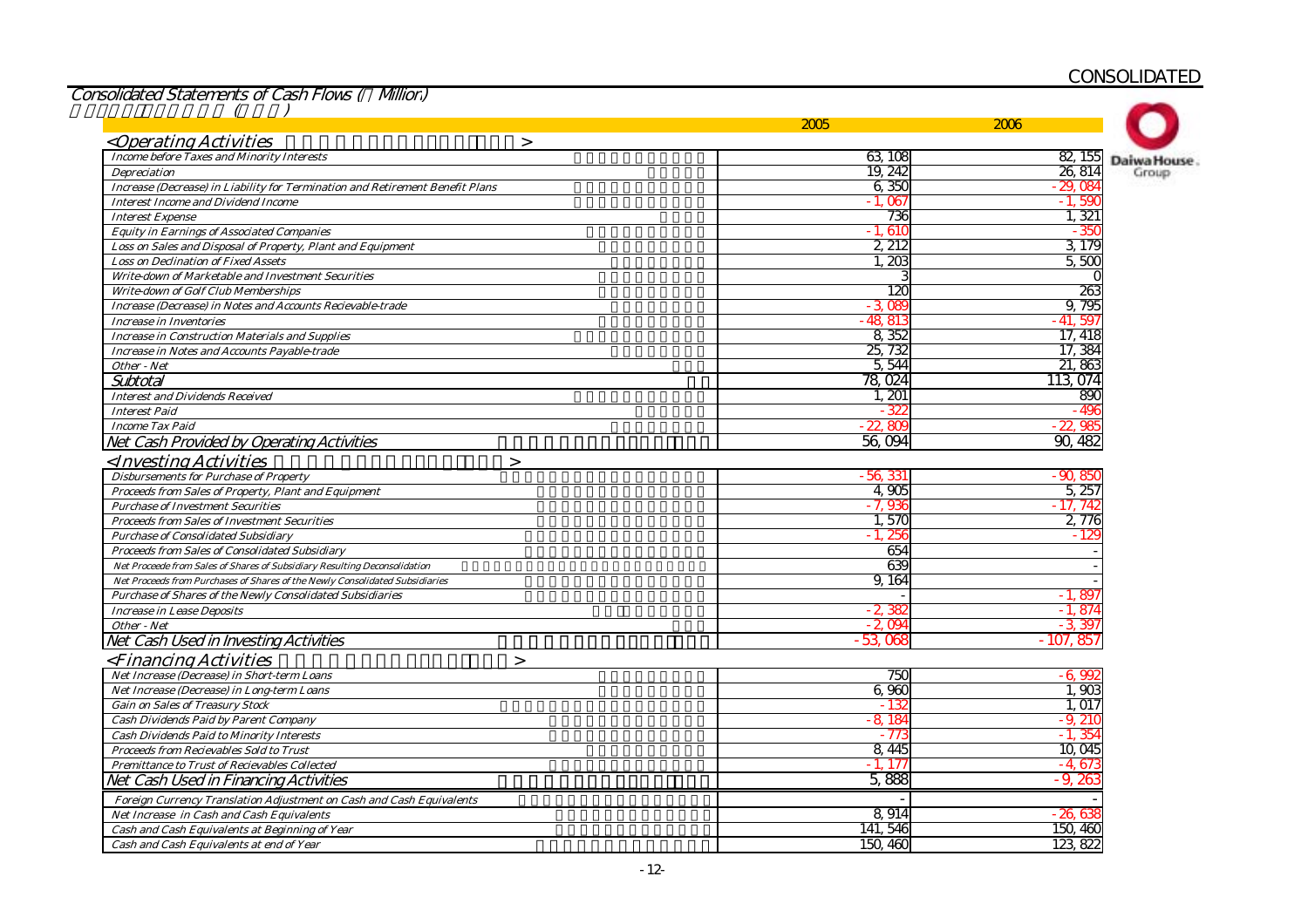



| Fiscal years ended March 31                 | 2003                     | 2004    | 2005    | 2006     |                             |                    |
|---------------------------------------------|--------------------------|---------|---------|----------|-----------------------------|--------------------|
|                                             |                          |         |         |          | <b>Units with Guarantee</b> | <b>Occupancy</b>   |
|                                             |                          |         |         |          |                             |                    |
| <b>Management of Rental Apartment Units</b> | 73, 672                  | 92, 452 | 115,936 | 142, 998 | 111,036                     | 96.8%              |
| DAIWA LIVING CO., LTD.                      |                          |         |         |          |                             |                    |
|                                             | 66,934                   | 85, 436 | 106,650 | 131, 583 | 101, 371                    | 97.1%              |
| DAIWA KOSHO LEASE CO.,LTD.                  |                          |         |         |          |                             |                    |
|                                             | $\overline{\phantom{a}}$ |         | 2,036   | 2,872    | 2,738                       | 92. O <sub>%</sub> |
| NIHON JYUTAKU RYUTU CO.,LTD.                |                          |         |         |          |                             |                    |
|                                             | 6,738                    | 7,016   | 7,250   | 8,543    | 6,927                       | 95.0%              |
|                                             |                          |         |         |          |                             |                    |
| <b>Management of Condominium Units</b>      | 36, 207                  | 38,694  | 42,388  | 46, 355  |                             |                    |
| DAIWA SERVICE CO., LTD.                     |                          |         |         |          |                             |                    |
|                                             | 36, 207                  | 38,694  | 42,388  | 46, 355  | 857                         |                    |

#### **CONSOLIDATED**

Daiwa House.<br>Group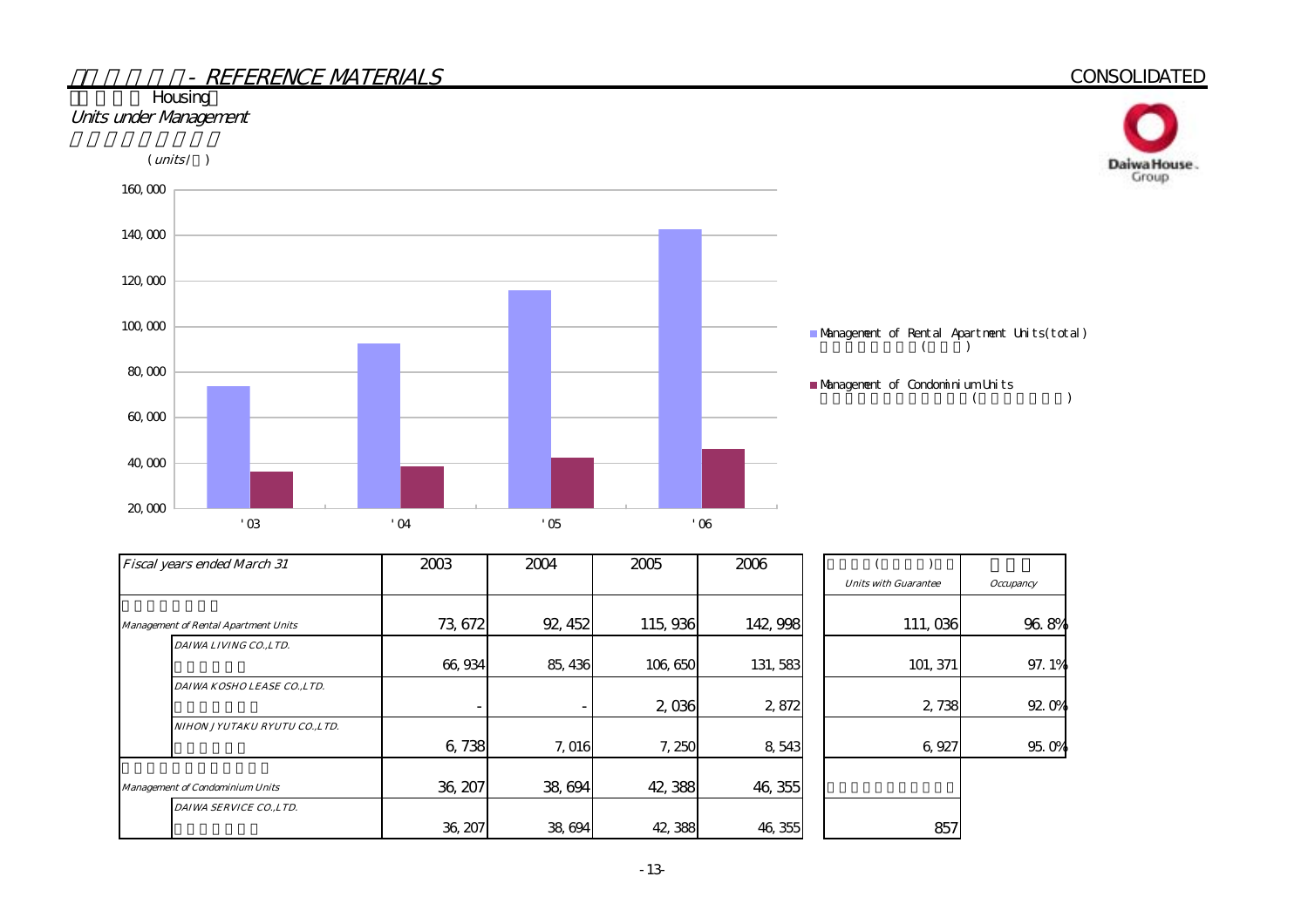

| <b>Other Circumstances of Commercial Construction (Sublease)</b> |  |  |
|------------------------------------------------------------------|--|--|
|                                                                  |  |  |

| <b>Fiscal years ended March 31</b>   | 2003     | 2004        | 2005        | 2006        |                                      | Area      | <b>Tenants</b> | <i><b>Occupancy</b></i> |
|--------------------------------------|----------|-------------|-------------|-------------|--------------------------------------|-----------|----------------|-------------------------|
|                                      |          |             |             |             |                                      |           |                |                         |
| DAIWA KOSHO LEASE COLTD.             |          |             |             |             | DAIWA KOSHO LEASE CO., LTD.          |           |                |                         |
|                                      |          |             | 956, 829    | 1,083,127   |                                      | 1,068,375 | 1,598          | 98                      |
| DAIWA INFORMATION SERVICES CO., LTD. |          |             |             |             | DAIWA INFORMATION SERVICES CO., LTD. |           |                |                         |
|                                      | 467, 217 | 571, 659    | 624, 207    | 724, 342    |                                      | 720, 424  | 1,058          | 99.                     |
| DAIWAROYAL CO., LTD.                 |          |             |             |             | DAIWAROYAL COLTD.                    |           |                |                         |
|                                      | 392, 931 | 527, 615    | 707, 371    | 792, 299    |                                      | 790, 273  | 1,351          | 99.                     |
| <b>Total</b>                         |          |             |             |             |                                      |           |                |                         |
|                                      | 860, 148 | 1, 099, 274 | 2, 288, 407 | 2, 599, 768 |                                      | 2,579,072 | 4,007          | 99.                     |

|                                      | <b>Area</b> | <b>Tenants</b> | <b>Occupancy</b> |
|--------------------------------------|-------------|----------------|------------------|
|                                      |             |                |                  |
| DAIWA KOSHO LEASE CO., LTD.          |             |                |                  |
|                                      | 1,068,375   | 1,598          | 98.6%            |
| DAIWA INFORMATION SERVICES CO., LTD. |             |                |                  |
|                                      | 720, 424    | 1,058          | 99.5%            |
| DAIWAROYAL COLTD.                    |             |                |                  |
|                                      | 790, 273    | 1, 351         | 99.7%            |
|                                      |             |                |                  |
|                                      | 2,579,072   | 4.007          | 99. 2%           |
|                                      |             |                |                  |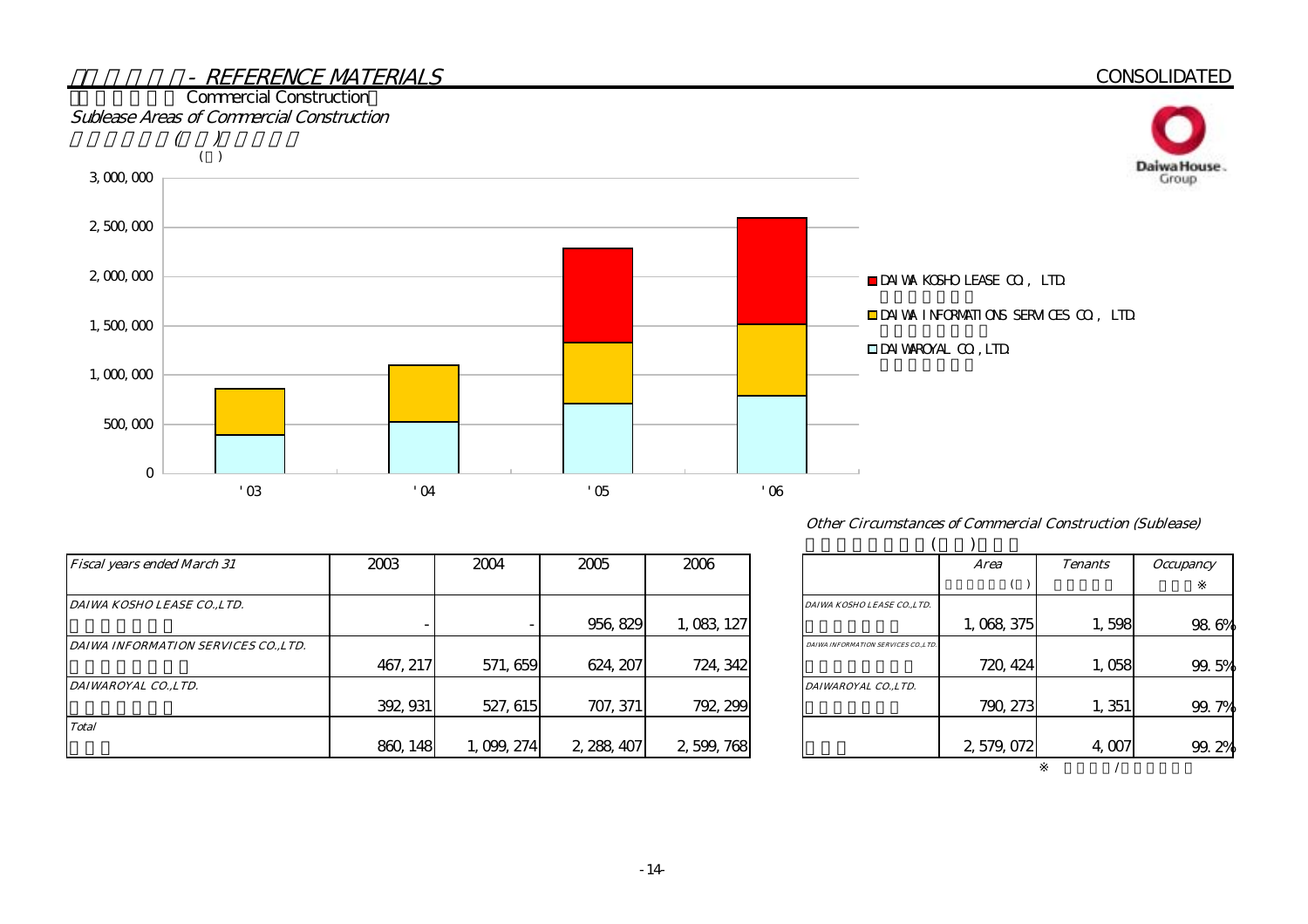#### **CONSOLIDATED**

# **Resort Hotels**



| <b>Fiscal years ended March 31</b>     | 2004        | 2005        | 2006        | <b>Fiscal years ended March 31</b>                |
|----------------------------------------|-------------|-------------|-------------|---------------------------------------------------|
| Number of Guests (the first half)      |             |             |             | <b>Guests Attending Weddings (the first half)</b> |
|                                        | 1, 447, 568 | 1,653, 152  | 1,669,329   |                                                   |
| Number of Guests (the second half)     |             |             |             | Guests Attending Weddings (the second half)       |
|                                        | 1, 399, 942 | 1, 384, 502 | 1, 439, 925 |                                                   |
| Room Occupancy Rates (the first half)  |             |             |             | <b>Number of Chapels</b>                          |
| %                                      | 47.4        | 49.9        | 55.3        |                                                   |
| Room Occupancy Rates (the second half) |             |             |             | <b>Number of Daiwa Royal Members Club</b>         |
| $\frac{9}{6}$                          | 47.4        | 48          | 57.8        |                                                   |
| 29                                     | 29hotels    |             |             |                                                   |



-- Number of Chapels

| <b>Fiscal years ended March 31</b>          | 2004     | 2005    | 2006     |
|---------------------------------------------|----------|---------|----------|
|                                             |          |         |          |
| Guests Attending Weddings (the first half)  |          |         |          |
|                                             | 102, 707 | 96,894  | 81, 188  |
| Guests Attending Weddings (the second half) |          |         |          |
|                                             | 106, 713 | 106,859 | 101, 839 |
| <b>Number of Chapels</b>                    |          |         |          |
|                                             | 24       | 24      | 25       |
| <b>Number of Daiwa Royal Members Club</b>   |          |         |          |
|                                             | 10,528   | 10, 172 |          |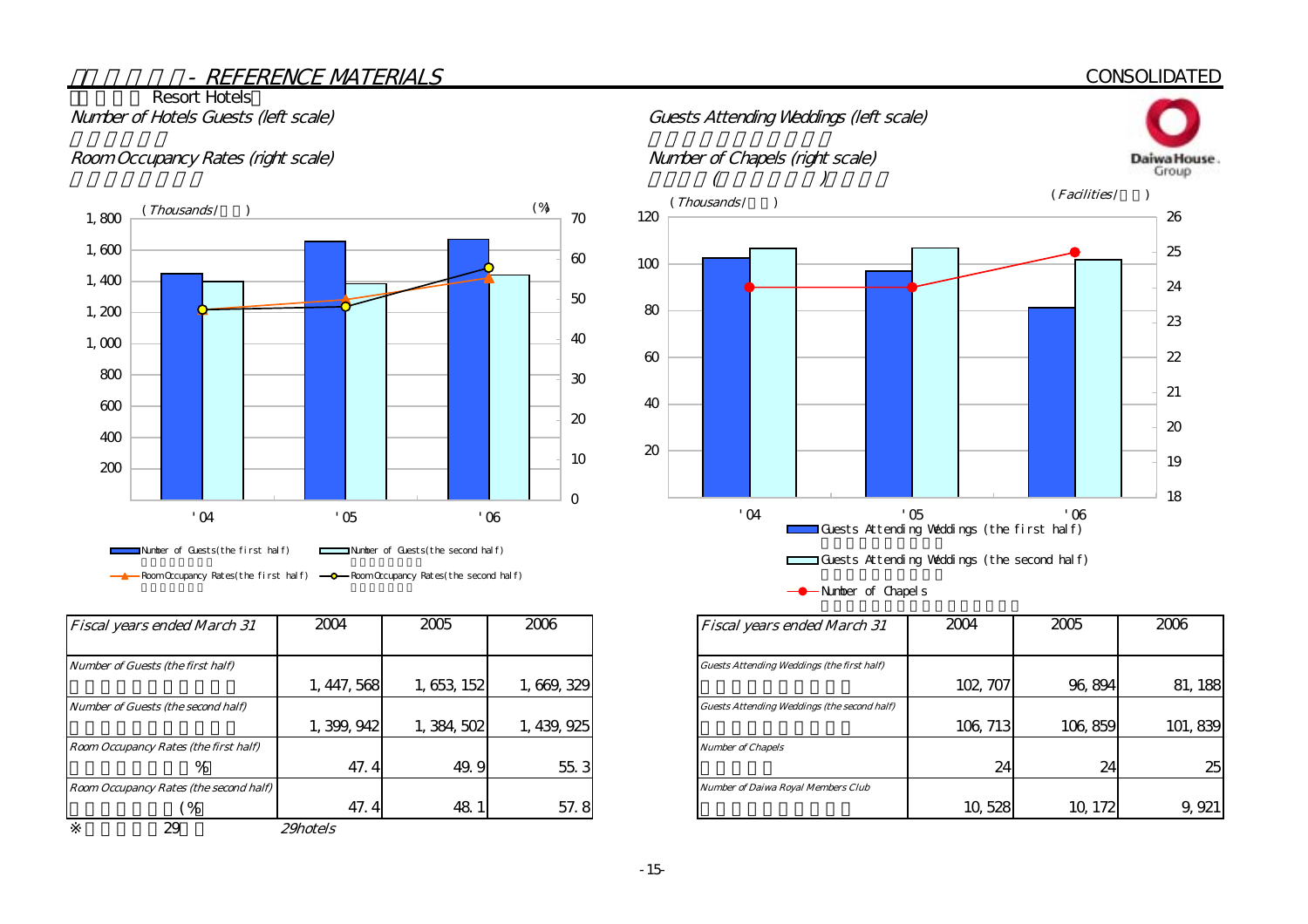

|                         | 2005           | 2005            | 2006           | 2006            |                                   |
|-------------------------|----------------|-----------------|----------------|-----------------|-----------------------------------|
|                         | the first half | the second half | the first half | the second half |                                   |
| <b>Number of Guests</b> |                |                 |                |                 | <b>Net Sales</b>                  |
|                         | 186, 348       | 144, 720        | 191, 718       | 145, 741        |                                   |
| Number of Members       |                |                 |                |                 | <b>Sales Account per Customer</b> |
|                         | 5,729          | 5,576           | 5, 461         | 5,339           |                                   |

| 2005           | 2005            | 2006           | 2006            |                                   | 2005                                   | 2005            | 2006           | 2006            |
|----------------|-----------------|----------------|-----------------|-----------------------------------|----------------------------------------|-----------------|----------------|-----------------|
| the first half | the second half | the first half | the second half |                                   | the first half                         | the second half | the first half | the second half |
|                |                 |                |                 | <b>Net Sales</b>                  |                                        |                 |                |                 |
| 186, 348       | 144, 720        | 191, 718       | 145, 741        |                                   | 2 259                                  | .854            | 2,256          | , 840           |
|                |                 |                |                 | <b>Sales Account per Customer</b> |                                        |                 |                |                 |
| 5,729          | 5,576           | 5, 461         | 5,339           |                                   | 11, 452                                | 11,884          | 11, 216        | 11, 815         |
|                |                 |                |                 | 10                                | <b>Total Values of 10 Golf Cources</b> |                 |                |                 |

Total Values of 10 Golf Cources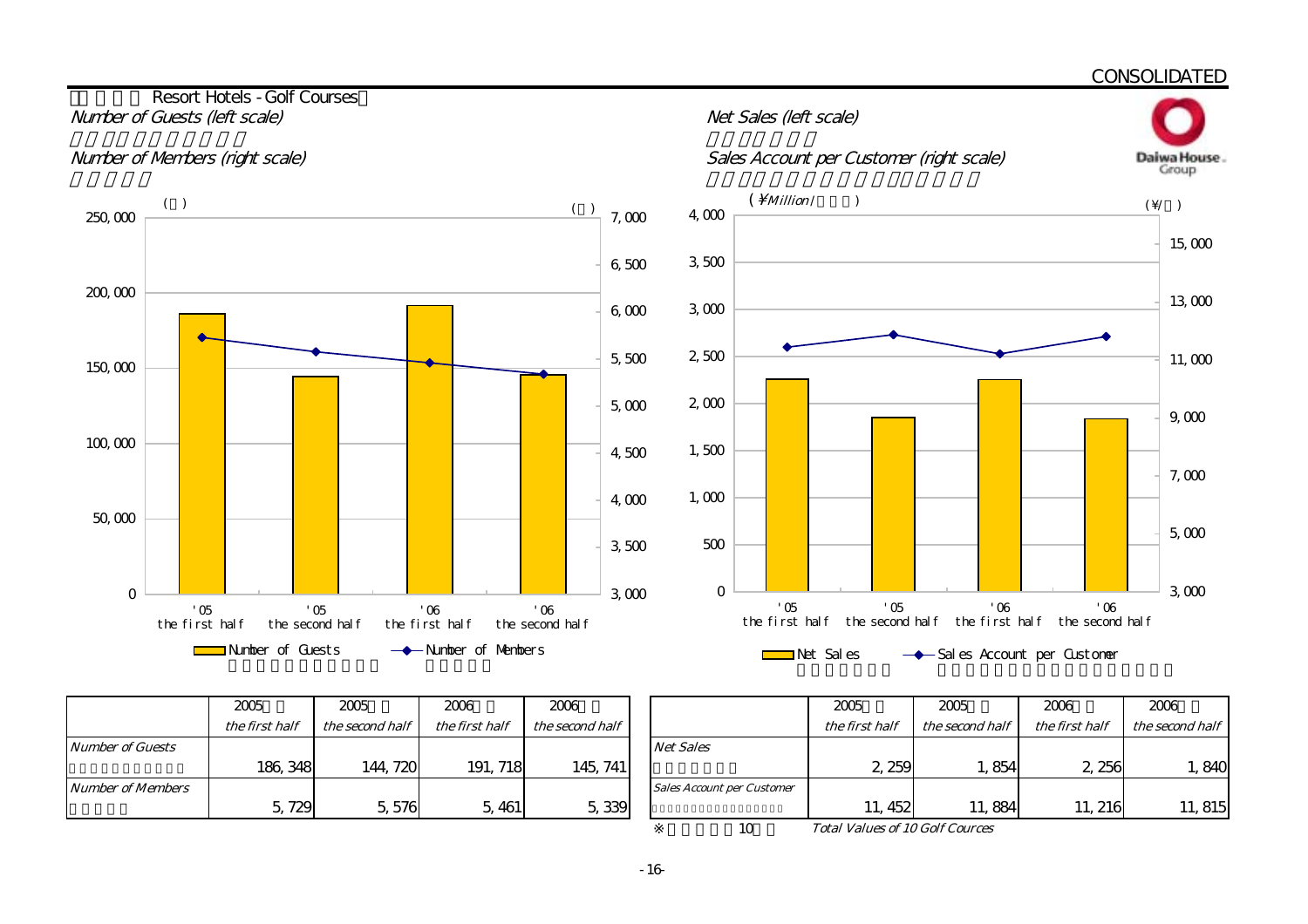#### **CONSOLIDATED**



**The Home Center** 



 $-\blacksquare$  Sales Account per Customer (the second half)

| <b>Fiscal years ended March 31</b>                          | 2004    | 2005    | 2006    | Fiscal years ended March 31 |
|-------------------------------------------------------------|---------|---------|---------|-----------------------------|
| Number of Customers (the first half)(thousands)             |         |         |         | <b>Sales Floor Space</b>    |
|                                                             | 11, 473 | 12,003  | 13, 103 |                             |
| Number of Customers (the second half)(thousands)            |         |         |         | <b>Number of Stores</b>     |
|                                                             | 11,582  | 12, 118 | 12, 101 |                             |
| Sales Account per Customer (the first half)( $\setminus$ )  |         |         |         |                             |
|                                                             | 2,287   | 2, 185  | 2,230   |                             |
| Sales Account per Customer (the second half)( $\setminus$ ) |         |         |         |                             |
|                                                             | 2, 237  | 2,202   | 2,372   |                             |

Excluding Home Renovation



 $\Box$ Sales Floor Space  $\rightarrow$  Number of Stores

| 2004    | 2005    | 2006    | <b>Fiscal years ended March 31</b> | 2004     | 2005     | 2006     |
|---------|---------|---------|------------------------------------|----------|----------|----------|
|         |         |         | <b>Sales Floor Space</b>           |          |          |          |
| 11, 473 | 12,003  | 13, 103 |                                    | 161, 832 | 190, 437 | 196, 192 |
|         |         |         | <b>Number of Stores</b>            |          |          |          |
| 11,582  | 12, 118 | 12, 101 |                                    | 35       | 39       | 40       |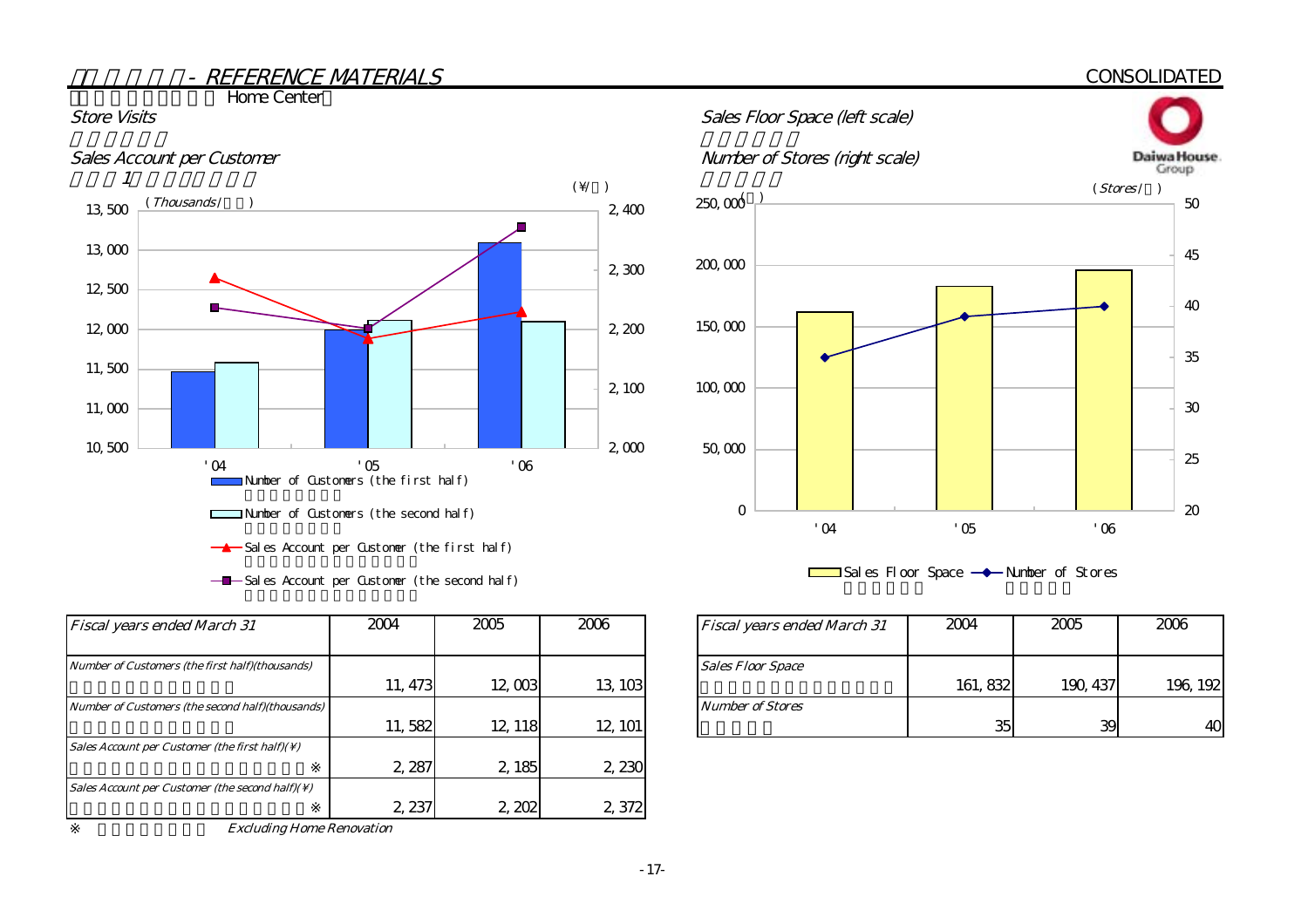

| <b>Fiscal years ended March 31</b>        | 2004 | 2005         | 2006            | <b>Fiscal years ended March 31</b> |
|-------------------------------------------|------|--------------|-----------------|------------------------------------|
| Room Occupancy Rates (the first half)(%)  |      |              |                 | "Daiwa Roynet Hotels"              |
|                                           | 78.9 | 66.5         | 78 <sub>1</sub> |                                    |
| Room Occupancy Rates (the second half)(%) |      |              |                 | <i>"Royton Sapporo"</i>            |
| $\%$                                      | 78.7 | 71<br>$\sim$ | 76.5            |                                    |

|   | 2006 | <b>Fiscal years ended March 31</b> | 2004            | 2005           | 2006                                                     |
|---|------|------------------------------------|-----------------|----------------|----------------------------------------------------------|
|   |      |                                    |                 |                |                                                          |
|   |      | "Daiwa Roynet Hotels"              | $\dot{9}$       | $\mathbf{2}$   | $\mathcal{L}$                                            |
| 5 | 78.  |                                    | 1,795           | 378            | 599                                                      |
|   |      | "Royton Sapporo"                   | (1)             | (1)            | $\left( \begin{smallmatrix} 1 \end{smallmatrix} \right)$ |
| 7 | 76.5 |                                    | 292             | 292            | 292                                                      |
|   |      | "OSAKA DAI-ICHI HOTEL"             |                 | $\ket{1}$      |                                                          |
|   |      |                                    |                 | 448            | 448                                                      |
|   |      | <b>Total</b>                       | 10 <sup>1</sup> | $\overline{4}$ | $\overline{5}$                                           |
|   |      |                                    | 2,087           | 1, 118         | 1,339                                                    |

( )  $The inside of () shows the numbers of each hotels.$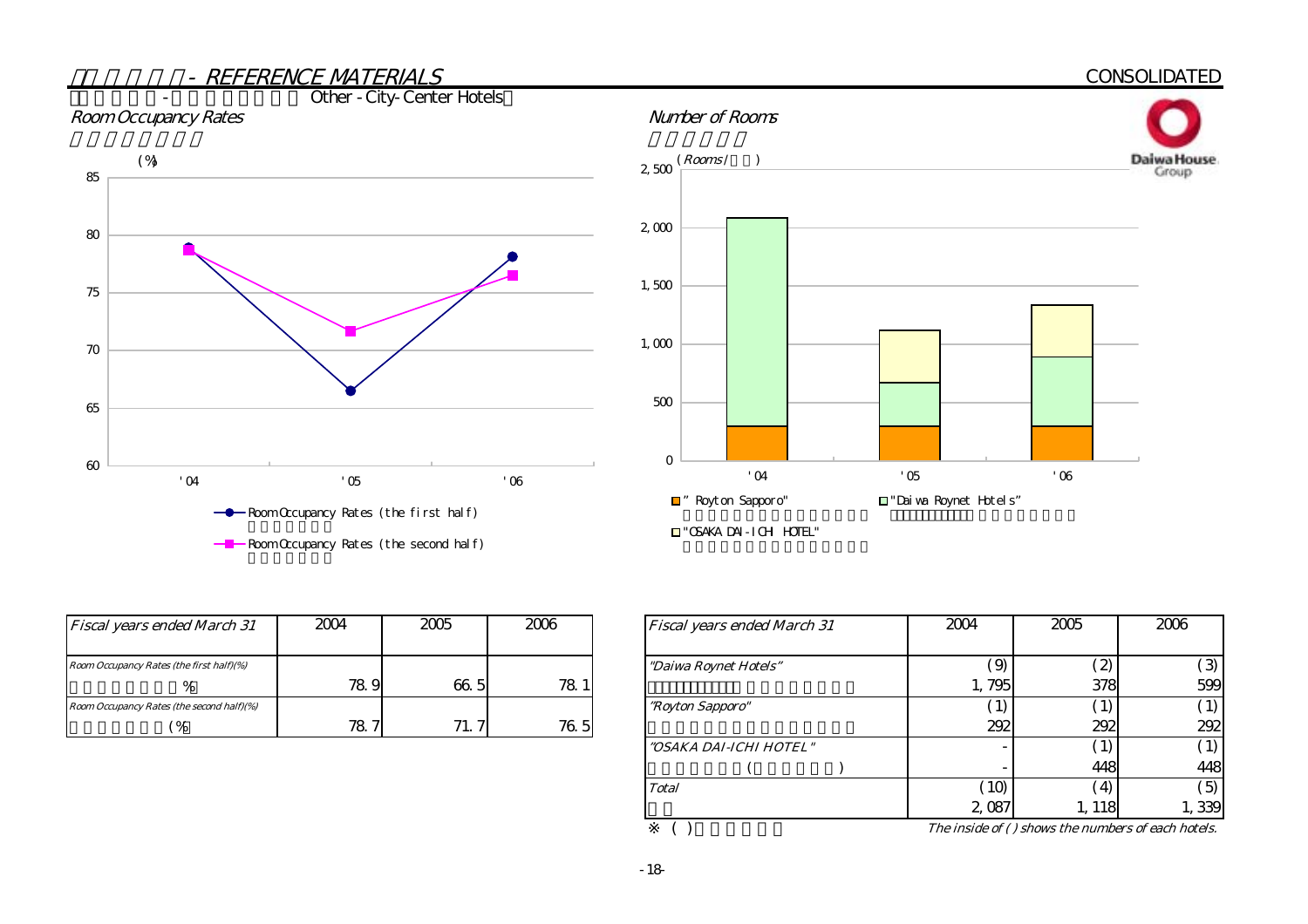## CONSOLIDATED

Daiwa House.

| 2005 3        | 2006 3                                            | Comparisons of P/L (Between Fiscal2005 and Fiscal2006) |            |                   |                                        |  |  |  |
|---------------|---------------------------------------------------|--------------------------------------------------------|------------|-------------------|----------------------------------------|--|--|--|
|               |                                                   |                                                        |            | (単位:百万円 ¥Million) |                                        |  |  |  |
|               |                                                   | 2005                                                   | 2006       | 増減                |                                        |  |  |  |
|               |                                                   | 3                                                      | 3          | Increase/decrease |                                        |  |  |  |
| 住宅事業          | -Housing                                          | 854, 574                                               | 909, 587   | 55,013            | 集合住宅・マンションの販売増、大和リビング等の増収              |  |  |  |
| 商業建築事業        | -Commercial Construction                          | 363, 830                                               | 445, 251   | 81, 421           | 大和工商リースの子会社化通期で寄与、大型商業施設・物流施設の販売増による増収 |  |  |  |
| リゾート・スポーツ施設事業 | -Resort & Fitness club                            | 55,748                                                 | 66, 482    | 10,734            | 日本体育施設運営の子会社化による増収                     |  |  |  |
| ホームセンター事業     | -Home Center                                      | 59, 164                                                | 63, 273    | 4,109             |                                        |  |  |  |
| その他事業         | -Others                                           | 104, 129                                               | 121,982    | 17,853            |                                        |  |  |  |
| 消去            | -Eliminations                                     | $-71,533$                                              | $-77,594$  |                   |                                        |  |  |  |
|               | Sales                                             | 1,365,913                                              | 1,528,983  | 163,069           | 増収 (前年比+11.9%)                         |  |  |  |
|               | Cost of Sales                                     | 1,082,132                                              | 1,213,644  | 131,511           |                                        |  |  |  |
|               | Selling General & Administrative Expenses         | 215,932                                                | 235,266    | 19,334            |                                        |  |  |  |
| 住宅事業          | -Housing                                          | 50,046                                                 | 50,965     | 919               |                                        |  |  |  |
| 商業建築事業        | -Commercial Construction                          | 27, 420                                                | 39, 517    | 12,096            | 大和工商リースの子会社化通期で寄与、大型商業施設·物流施設の販売増による増益 |  |  |  |
| リゾート・スポーツ施設事業 | -Resort & Fitness club                            | 1,507                                                  | 635        | $-871$            |                                        |  |  |  |
| ホームセンター事業     | -Home Center                                      | 100                                                    | 1,106      | 1,006             |                                        |  |  |  |
| その他事業         | -Others                                           | 3,534                                                  | 4,558      | 1,024             |                                        |  |  |  |
| 全社及び消去        | -Eliminations                                     | $-14,760$                                              | $-16, 711$ |                   |                                        |  |  |  |
|               | <b>Operating Income</b>                           | 67,849                                                 | 80,072     | 12,223            | 増益 (前年比+18.0%)                         |  |  |  |
| 営業外収益         | <b>Non-Operating Income</b>                       | 11,860                                                 | 29,063     | 17,202            | 退職給付数理差異益の増加 (195億円)                   |  |  |  |
| (うち持分法投資利益)   | <b>Equity in Earnings of Associated Companies</b> | (1, 610)                                               | (350)      | $(-1, 260)$       | 大和工商リースの子会社化による減少                      |  |  |  |
| 営業外費用         | <b>Non-operating Expense</b>                      | 5,500                                                  | 6,062      | 561               |                                        |  |  |  |
|               | <b>Ordinary Income</b>                            | 74,209                                                 | 103073     | 28,864            | 增益 (前年比+38.9%)                         |  |  |  |
| 特別利益          | Non-Operating Income (extraordinary profit)       | 2,130                                                  | 2,422      | 292               |                                        |  |  |  |
| 特別損失          | <b>Non-Operating Expense (extraordinary loss)</b> | 13, 231                                                | 23, 340    | 10, 109           |                                        |  |  |  |
|               | <b>Income before Tax</b>                          | 63,108                                                 | 82,155     | 19,046            |                                        |  |  |  |
| 法人税等          | <b>Income Tax</b>                                 | 20,356                                                 | 33, 645    | 13, 289           |                                        |  |  |  |
| 少数株主利益        | <b>Minority Income</b>                            | 2,489                                                  | 3,325      | 836               | 大和工商リースの子会社化により増加                      |  |  |  |
|               | Net Income                                        | 40,262                                                 | 45,184     | 4,921             | 増益 (前年比+12.2%)                         |  |  |  |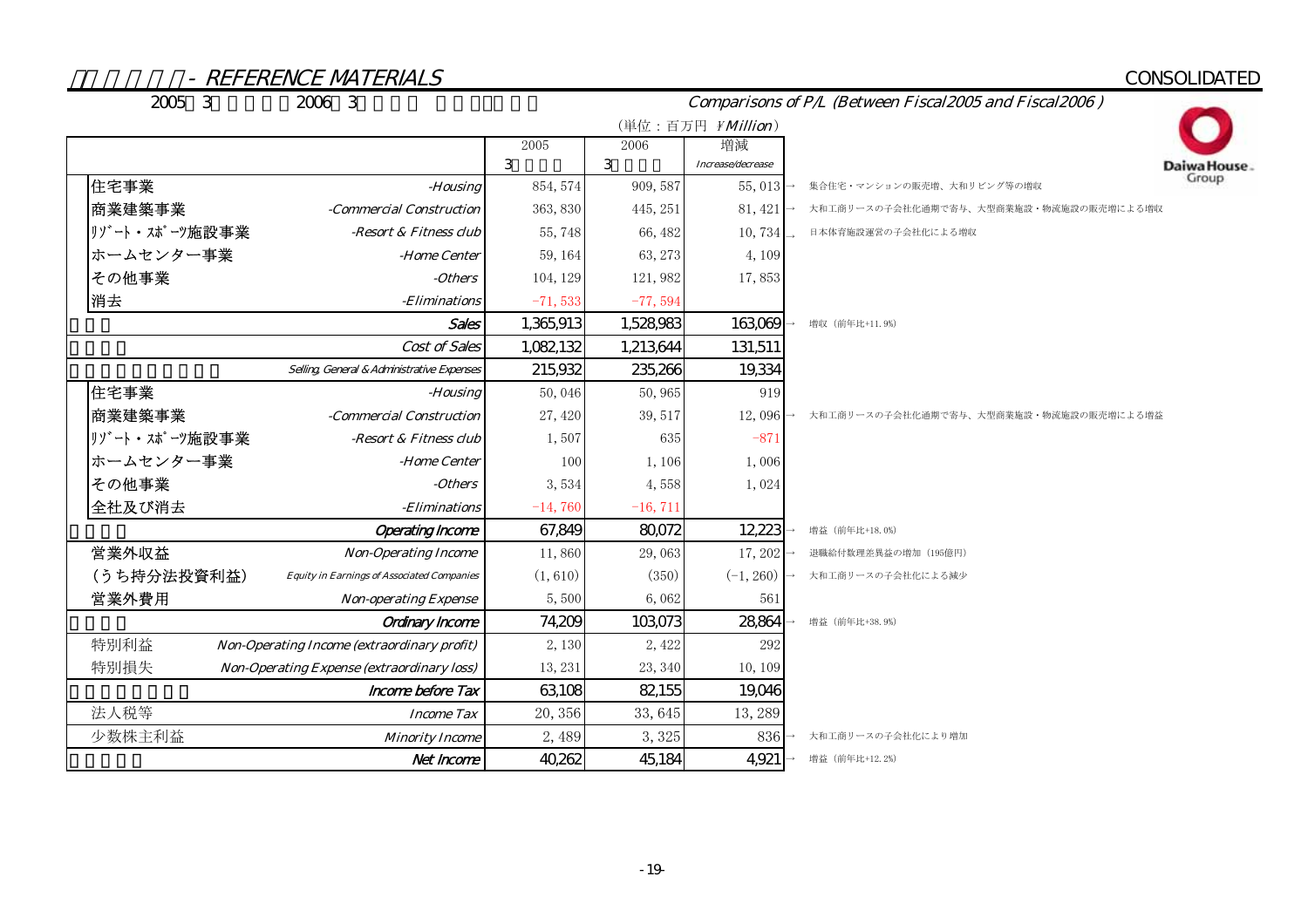#### CONSOLIDATED

2006年3月期中間時修正計画/2006年3月期実績 連結PL比較表

Comparisons of P/L (Between the Plan and the Result of Fiscal 2006 )

|                                                                  |             |             | (単位:百万円 ¥Million) |    |     |             |
|------------------------------------------------------------------|-------------|-------------|-------------------|----|-----|-------------|
|                                                                  | 2006        | 2006        | 増減                |    |     |             |
|                                                                  |             | 3           | Increase/decrease |    |     |             |
| 住宅事業<br>-Housing                                                 | 897,000     | 909, 587    | 12,587            |    |     | Daiwa<br>Gr |
| 商業建築事業<br>-Commercial Construction                               | 430,000     | 445, 251    | 15, 251           |    |     |             |
| リゾート・スポーツ施設事業<br>-Resort & Fitness club                          | 66,500      | 66, 482     | $-18$             |    |     |             |
| ホームセンター事業<br>-Home Center                                        | 64,000      | 63, 273     | $-727$            |    |     |             |
| その他事業<br>-Others                                                 | 120,000     | 121,982     | 1,982             |    |     |             |
| 消去<br>-Eliminations                                              | $-77,500$   | $-77,594$   |                   |    |     |             |
| Sales                                                            | 1,500,000   | 1,528,983   | 28,983            |    |     |             |
| Cost of Sales                                                    | 1, 188, 000 | 1, 213, 644 | 25,644            |    |     |             |
| Selling General & Administrative Expenses                        | 234,000     | 235, 266    | 1,266             |    |     |             |
| 住宅事業<br>-Housing                                                 | 48, 200     | 50,965      | 2,765             |    |     |             |
| 商業建築事業<br>-Commercial Construction                               | 37,000      | 39, 517     | 2,517             |    |     |             |
| リゾート・スポーツ施設事業<br>-Resort & Fitness club                          | 1,500       | 635         | $-865$            |    |     |             |
| ホームセンター事業<br>-Home Center                                        | 1,300       | 1,106       | $-194$            |    |     |             |
| その他事業<br>-Others                                                 | 5,000       | 4,558       | $-442$            |    |     |             |
| 全社及び消去<br>-Eliminations                                          | $-15,000$   | $-16, 711$  |                   |    |     |             |
| <b>Operating Income</b>                                          | 78,000      | 80,072      | 2,072             |    |     |             |
| 営業外収益<br><b>Non-Operating Income</b>                             | 6,700       | 29,063      | 22, 363           |    | 217 |             |
| (うち持分法投資利益)<br><b>Equity in Earnings of Associated Companies</b> | (250)       | (350)       | (100)             |    |     |             |
| 営業外費用<br><b>Non-operating Expense</b>                            | 4,700       | 6,062       | 1,362             |    |     |             |
| Ordinary Income                                                  | 80,000      | 103,073     | 23,073            |    |     |             |
| 特別利益<br>Non-Operating Income (extraordinary profit)              | 5,000       | 2,422       | $-2,578$          |    |     |             |
| 特別損失<br><b>Non-Operating Expense (extraordinary loss)</b>        | 11,000      | 23, 340     | $12,340 -$        | 60 |     | 55          |
| Income before Tax                                                | 74,000      | 82, 155     | 8,155             |    |     |             |
| 法人税等<br><b>Income Tax</b>                                        | 29,000      | 33,645      | 4,645             |    |     |             |
| 少数株主利益<br><b>Minority Income</b>                                 | 4,000       | 3,325       | $-675$            |    |     |             |
| Net Income                                                       | 41,000      | 45, 184     | $4,184 -$         |    |     |             |

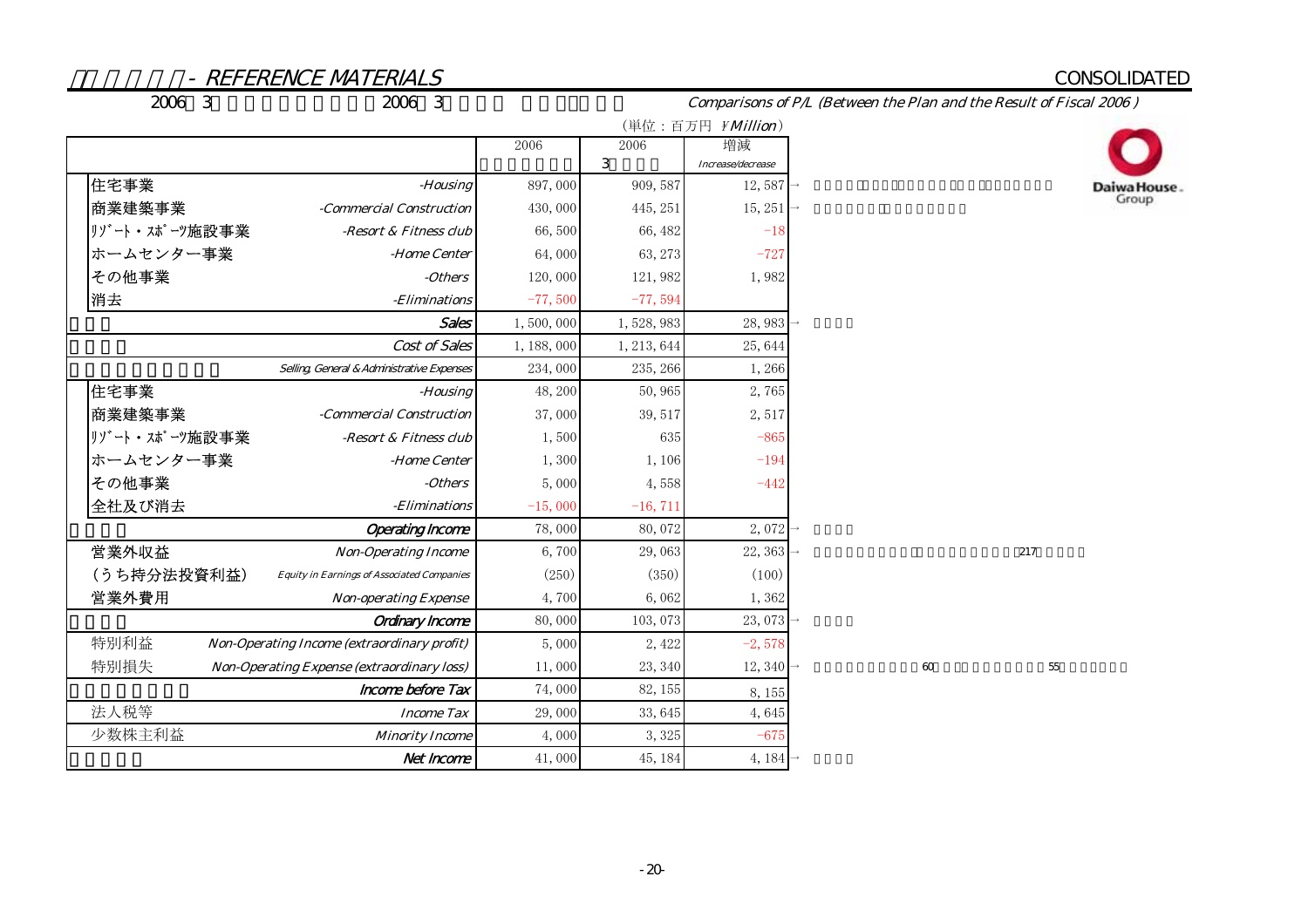Indexes of Main Subsidiaries' Financial Statements – Million





|                                   | <b>Fiscal Years ended</b> | <b>Net Sales</b>     | <b>Operating Income</b> | <b>Ordinary Income</b> | Net Income      | <b>Total Assets</b>  | <b>Shareholders' Equity</b> | <b>Interest Bearing Debt</b> |
|-----------------------------------|---------------------------|----------------------|-------------------------|------------------------|-----------------|----------------------|-----------------------------|------------------------------|
| Daiwa Kosho Lease                 | 2005/3<br>2006/3          | 110, 720<br>121, 282 | 7,156<br>8,076          | 7,175<br>9,833         | 4,014<br>4,335  | 220, 581<br>245, 409 | 93,560<br>98, 914           |                              |
| Daiwa Rakuda Industry             | 2005/3<br>2006/3          | 39, 549<br>41, 483   | 1, 165<br>2,262         | 1,243<br>2,315         | 779<br>891      | 36, 554<br>38, 972   | 21, 737<br>23,689           |                              |
| <b>Daiwa Logistics</b>            | 2005/3<br>2006/3          | 28, 375<br>32, 228   | 1,307<br>1,098          | 1,373<br>1, 159        | 704<br>627      | 21, 851<br>22,694    | 14, 261<br>14, 206          | 3000<br>3000                 |
| Daiwa Service                     | 2005/3<br>2006/3          | 18,665<br>21,536     | 761<br>953              | 817<br>980             | 213<br>697      | 8,086<br>8,113       | 2,992<br>3,992              |                              |
| Daiwa Living                      | 2005/3<br>2006/3          | 73, 378<br>90, 993   | 3,737<br>4,470          | 3,911<br>4,638         | 2, 287<br>2,636 | 33, 474<br>40,686    | 7,842<br>10, 454            |                              |
| <b>Daiwa Information Services</b> | 2005/3<br>2006/3          | 21,705<br>24,084     | 1, 274<br>1,498         | 1, 479<br>1,888        | 884<br>291      | 35,097<br>42, 731    | 4,342<br>4,598              |                              |
| Daiwa Royal                       | 2005/3<br>2006/3          | 24,095<br>30, 678    | 1,805<br>2,695          | 2,086<br>3,026         | 789<br>1,618    | 51, 467<br>54, 371   | 1,807<br>3,364              | 4,911<br>2,109               |
| Nihon Jyutaku Ryutu               | 2005/3<br>2006/3          | 13, 753<br>15, 297   | 432<br>754              | 441<br>770             | 105<br>370      | 8,953<br>9, 447      | 2, 281<br>2,666             |                              |
| <b>Royal Home Center</b>          | 2005/3<br>2006/3          | 58, 266<br>61, 770   | 115<br>1,223            | 262<br>1,724           | 228<br>1, 147   | 40, 769<br>40, 319   | 30,995<br>32, 143           | 1,000                        |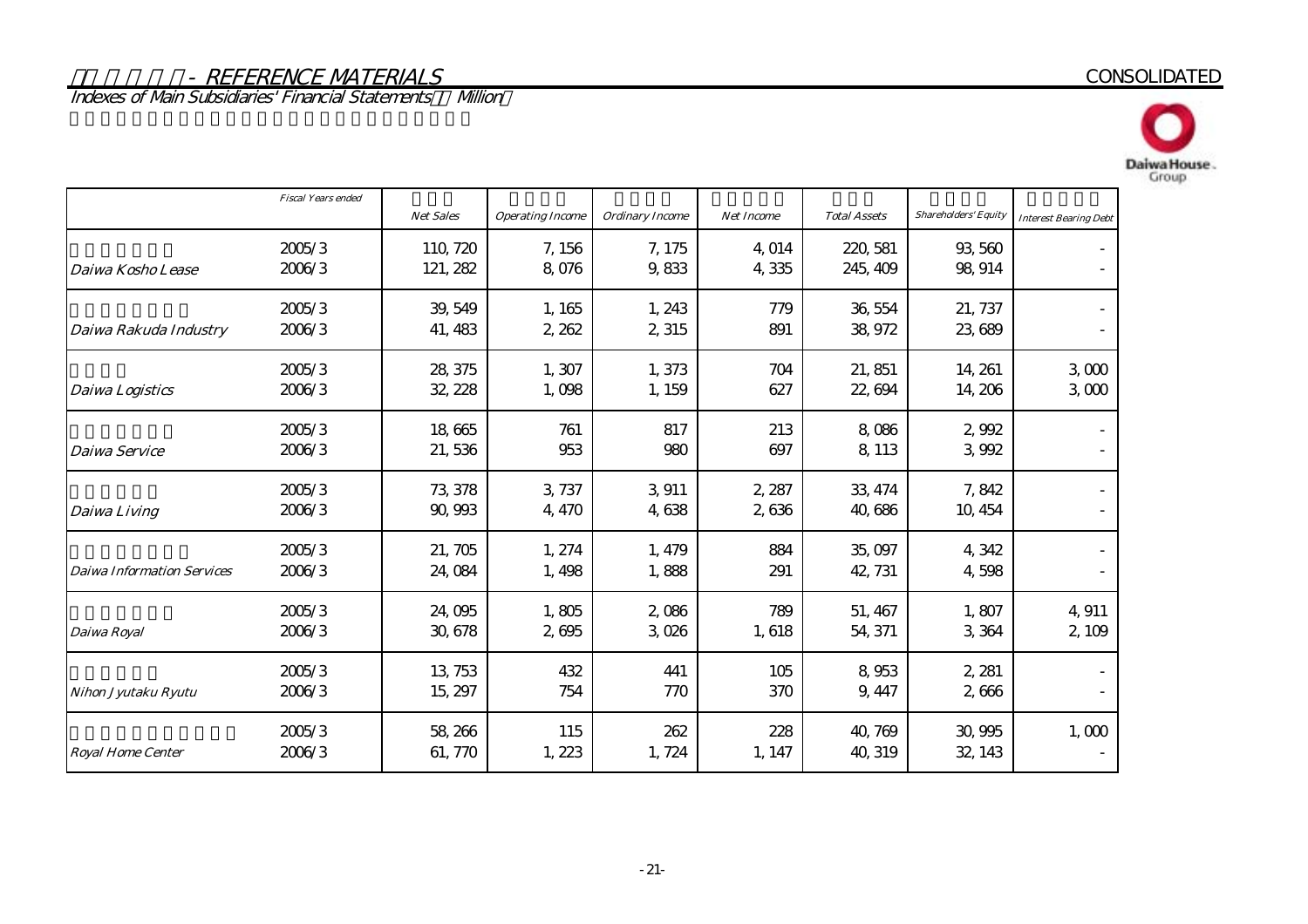#### ANALYSIS OF OPERATIONS

#### NON-CONSOLIDATED



| <b>Fiscal years ended March 31</b>          | 2002        | 2003        | 2004        | 2005      | 2006        | 2007        |
|---------------------------------------------|-------------|-------------|-------------|-----------|-------------|-------------|
|                                             |             |             |             |           |             |             |
| $Net Sales ( \Million)$                     |             |             |             |           |             |             |
|                                             | 1, 081, 079 | 1, 042, 920 | 1, 081, 312 | 1,092,383 | 1, 138, 461 | 1, 170, 000 |
| <i><b>Operating Income ( \ Million)</b></i> |             |             |             |           |             |             |
|                                             | 38, 711     | 33, 143     | 49,390      | 52, 120   | 54,466      | 55,200      |
| <i><b>Ordinary Income ( \ Million)</b></i>  |             |             |             |           |             |             |
|                                             | 36,604      | 30,636      | 60, 405     | 57,070    | 72,666      | 56,500      |
| <i>Net Income(Loss)</i> ( \ <i>Million)</i> |             |             |             |           |             |             |
|                                             | 1,027       | $-99.642$   | 32, 270     | 34, 436   | 35, 351     | 32,000      |

-22-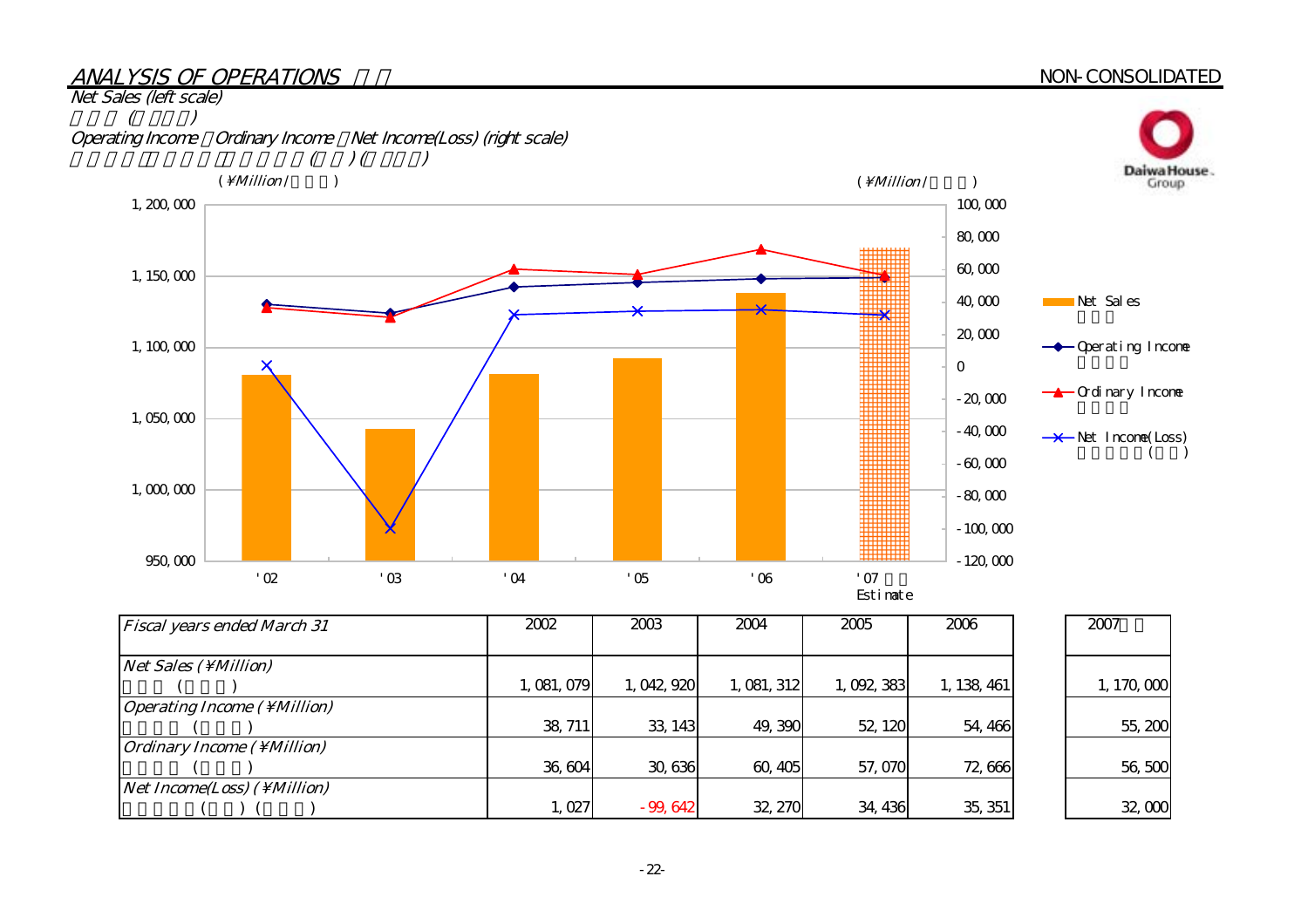#### <u>NON-CONSOLIDATED</u>



| <b>Fiscal years ended March 31</b> | 2002      | 2003        | 2004        | 2005      | 2006        |
|------------------------------------|-----------|-------------|-------------|-----------|-------------|
|                                    |           |             |             |           |             |
| <b>Single-Family Houses</b>        | 281, 491  | 277, 826    | 288, 226    | 297, 715  | 290, 197    |
| <b>Multi-Family Houses</b>         | 193, 471  | 208,001     | 223,803     | 229, 032  | 243, 181    |
| <b>Stores</b>                      | 128, 499  | 126, 540    | 136, 977    | 150, 957  | 164, 970    |
| <b>Office Buildings, Factories</b> | 98, 748   | 83, 501     | 98,868      | 116, 102  | 120, 467    |
| <b>Real Estate</b>                 | 283, 819  | 239, 583    | 219, 638    | 240, 015  | 260, 677    |
| <b>Resort Hotels</b>               | 49,589    | 55, 311     | 56, 568     | 58, 562   | 58,969      |
| <b>Home Center</b>                 | 45, 463   | 52, 159     | 57, 232     |           |             |
| Total                              | 1,081,079 | 1, 042, 920 | 1, 081, 312 | 1,092,383 | 1, 138, 461 |

|                           | <i>Million</i> ) |
|---------------------------|------------------|
|                           | 2007             |
|                           |                  |
| 87                        | 286,000          |
| $\overline{\text{}}$      | 252,000          |
| $\overline{\mathfrak{c}}$ | 173,000          |
| $\overline{7}$            | 125,000          |
| 7                         | 274,000          |
| g                         | 60,000           |
|                           |                  |
| $\overline{\mathbf{1}}$   | 1, 170, 000      |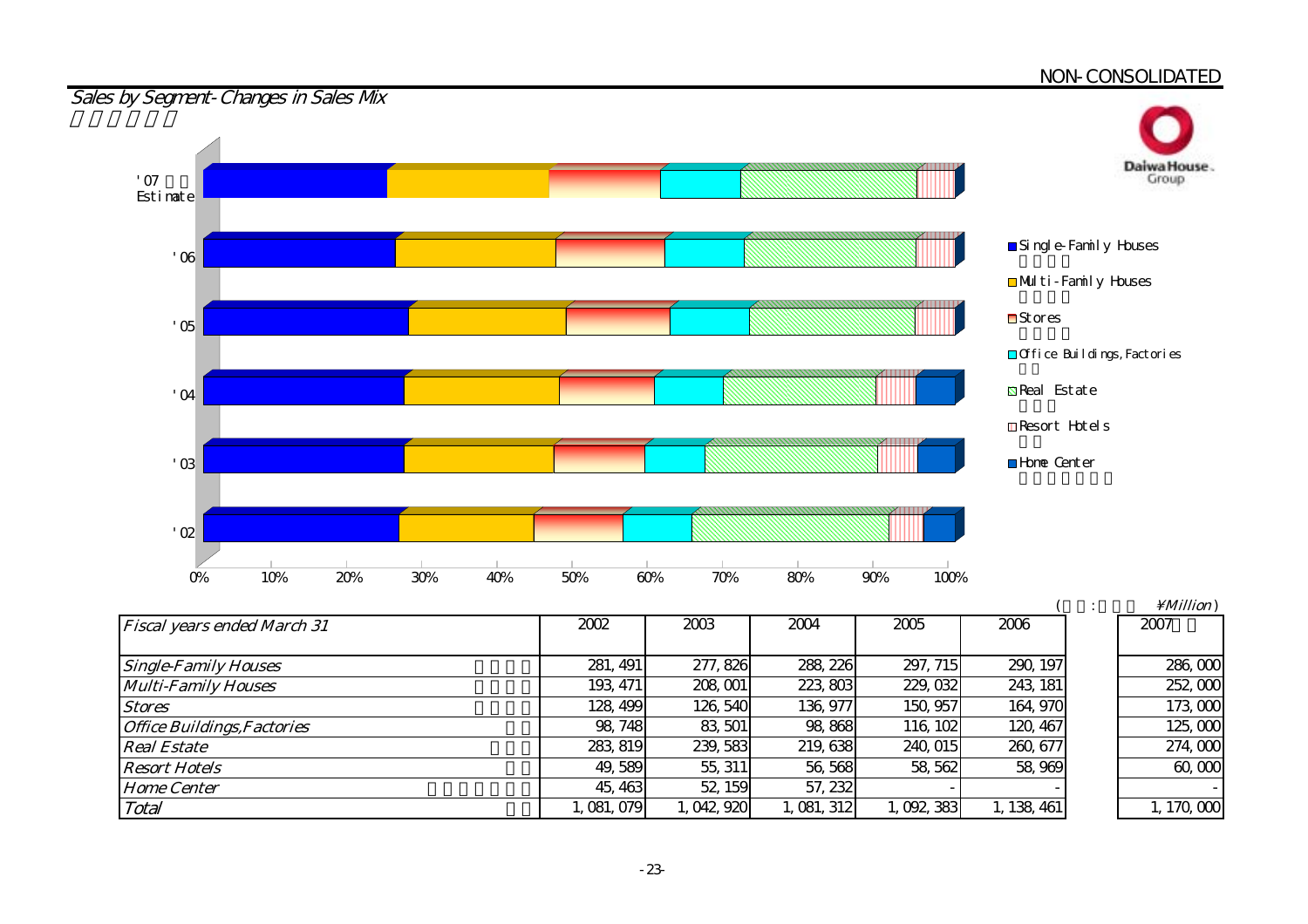#### <u>NON-CONSOLIDATED</u>





| <b>Fiscal years ended March 31</b> | 2002 | 2003 | 2004 | 2005 | 2006 | 2007           |
|------------------------------------|------|------|------|------|------|----------------|
|                                    |      |      |      |      |      |                |
| <b>Single-Family Houses</b>        | 24.3 | 23.9 | 24.6 | 23.5 | 23 1 | $\alpha$       |
| <b>Multi-Family Houses</b>         | 24.0 | 24.6 | 24.2 | 23.9 | 239  | $\mathbf{z}$   |
| <b>Stores</b>                      | 21.9 | 21.7 | 20.9 | 19.9 | 20.8 | $\alpha$       |
| <b>Office Buildings, Factories</b> | 12.8 | 14.5 | 14.6 | 14.8 | 169  | 16             |
| <b>Real Estate</b>                 | 14.6 | 12.4 | 15.7 | 15.7 | 160  | 16             |
| <b>Resort Hotels</b>               | 28.4 | 27.7 | 27.4 | 29.3 | 28.9 | $\mathbf{z}$   |
| <b>Home Center</b>                 | 30.7 | 29.  | 28.7 |      |      |                |
| Total                              | 20.8 | 20.8 | 21.7 | 20.8 | 20.9 | $\overline{2}$ |

| 2007 |                 |
|------|-----------------|
|      | 23 2            |
|      | 23.<br>Ö        |
|      | 20.8            |
|      | 16 <sub>9</sub> |
|      | 16.             |
|      | 28              |
|      |                 |
|      | っ               |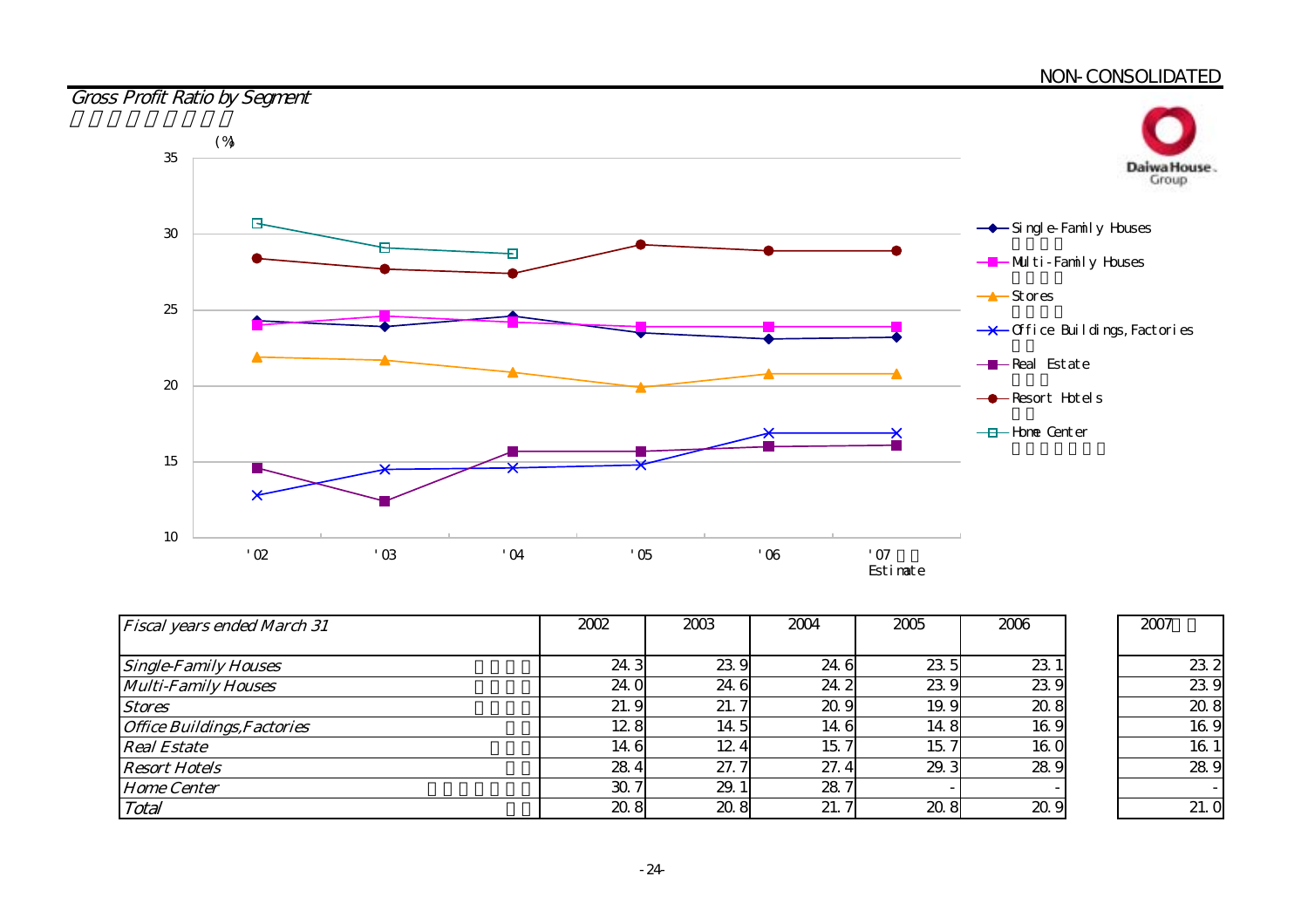# ANALYSIS OF FINANCIAL POSITION

Shareholders' Equity / Total Assets

47

48

49

50

51

52

53

54

55

 NON-CONSOLIDATED Fixed Assets / Shareholders' Equity Daiwa House.<br>Group  $(\%)$  (%) and (%) and (%) and (%) and (%) and (%) and (%) and (%) and (%) and (%) and (%) and (%) and (%) and (%) and (%) and (%) and (%) and (%) and (%) and (%) and (%) and (%) and (%) and (%) and (%) and (%) and (%) and 180 160 140 120100 80 6040 20 0'02 '03 '04 '05 '06

Shareholders' Equity/Total Assets

'02 '03 '04 '05 '06

| → Liquid Ratio – Fixed Ratio |  |
|------------------------------|--|
|------------------------------|--|

| <b>Fiscal years ended March 31</b>          | 2002  | 2003  | 2004  | 2005  | 2006  |
|---------------------------------------------|-------|-------|-------|-------|-------|
|                                             |       |       |       |       |       |
| Shareholders' Equity/Total Assets(%)        |       |       |       |       |       |
|                                             | 54.2  | 50.   | 506   | 50.2  | 49.6  |
| Liquid Ratio(%)                             |       |       |       |       |       |
|                                             | 152.5 | 165.6 | 170.3 | 1566  | 136.4 |
| <b>Fixed Assets/Shareholders' Equity(%)</b> |       |       |       |       |       |
| ′%                                          | 99.8  | 114.2 | 103 5 | 104.2 | 110.5 |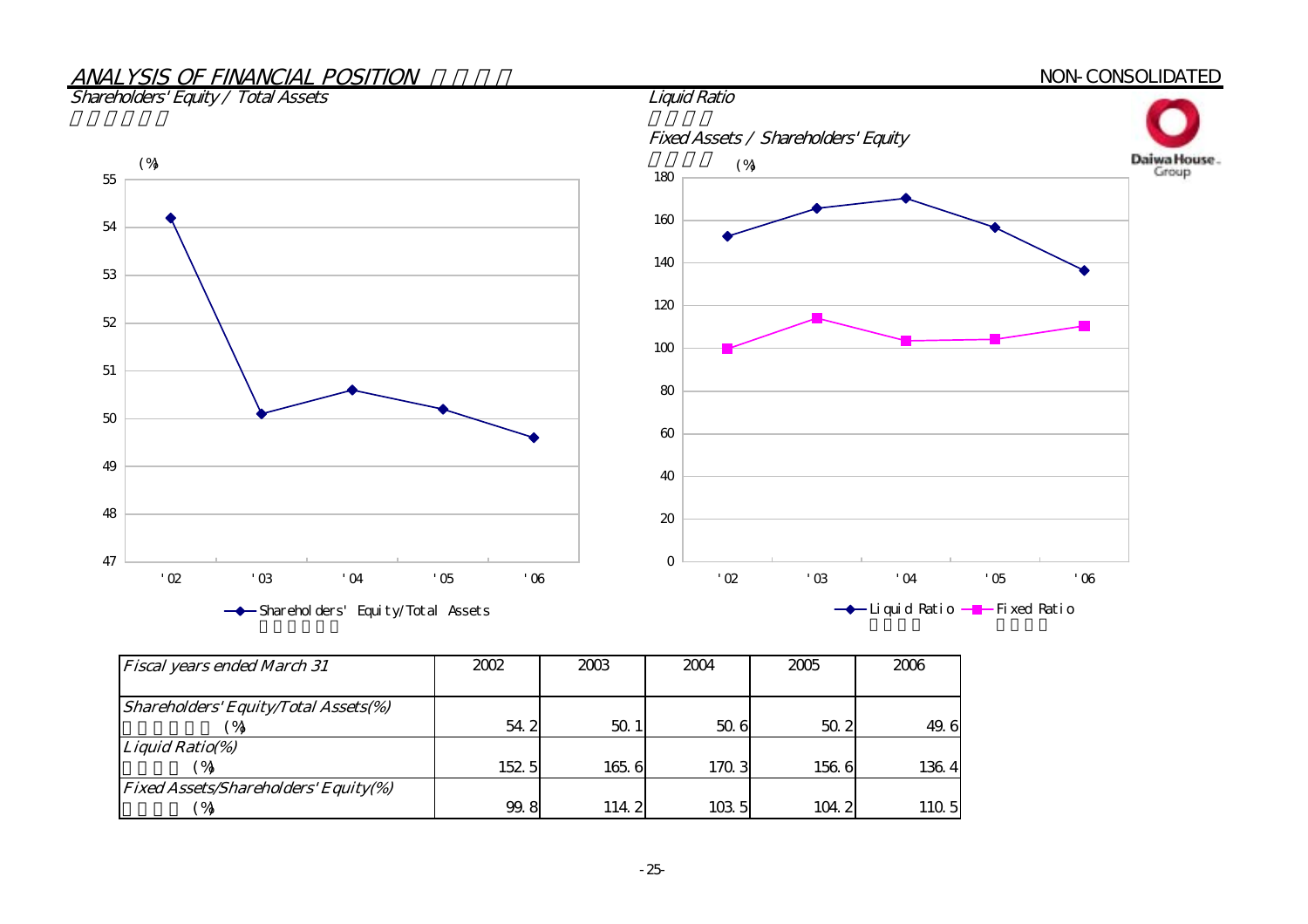#### <u>NON-CONSOLIDATED</u> Return on Equity Shareholders' Equity per Share (left scale)  $($ Net Income(Loss) per Share (right scale)  $($  )(  $)$ Daiwa House.<br>Group  $(\vee)$  ( $\vee$ ) ( $\vee$ ) 1,200 10 100 5 1,000 50 0800 0 -5 600 -50 -10 400 $-100$ -15 200 -150 -20 -25 0 -200 '02 '03 '04 '05 '06 '02 '03 '04 '05 '06 Return on Equity Shareholders' Equity per Share  $\rightarrow$  Net Income(loss) per Share

| <b>Fiscal years ended March 31</b>                            | 2002    | 2003      | 2004  | 2005  | 2006  |
|---------------------------------------------------------------|---------|-----------|-------|-------|-------|
| <i>Return on Equity(%)</i>                                    |         |           |       |       |       |
|                                                               | Q 2     | $-19.3$   | 6.9   | 7.2   | 6.9   |
| <i>Shareholders' Equity per Share(<math>\setminus</math>)</i> |         |           |       |       |       |
|                                                               | 1,036.7 | 842.4     | 845.3 | 896.2 | 971.3 |
| <i>Net Income(loss) per Share(<math>\setminus</math>)</i>     |         |           |       |       |       |
|                                                               | 1.87    | $-181.01$ | 58 64 | 62 35 | 63 91 |

 $($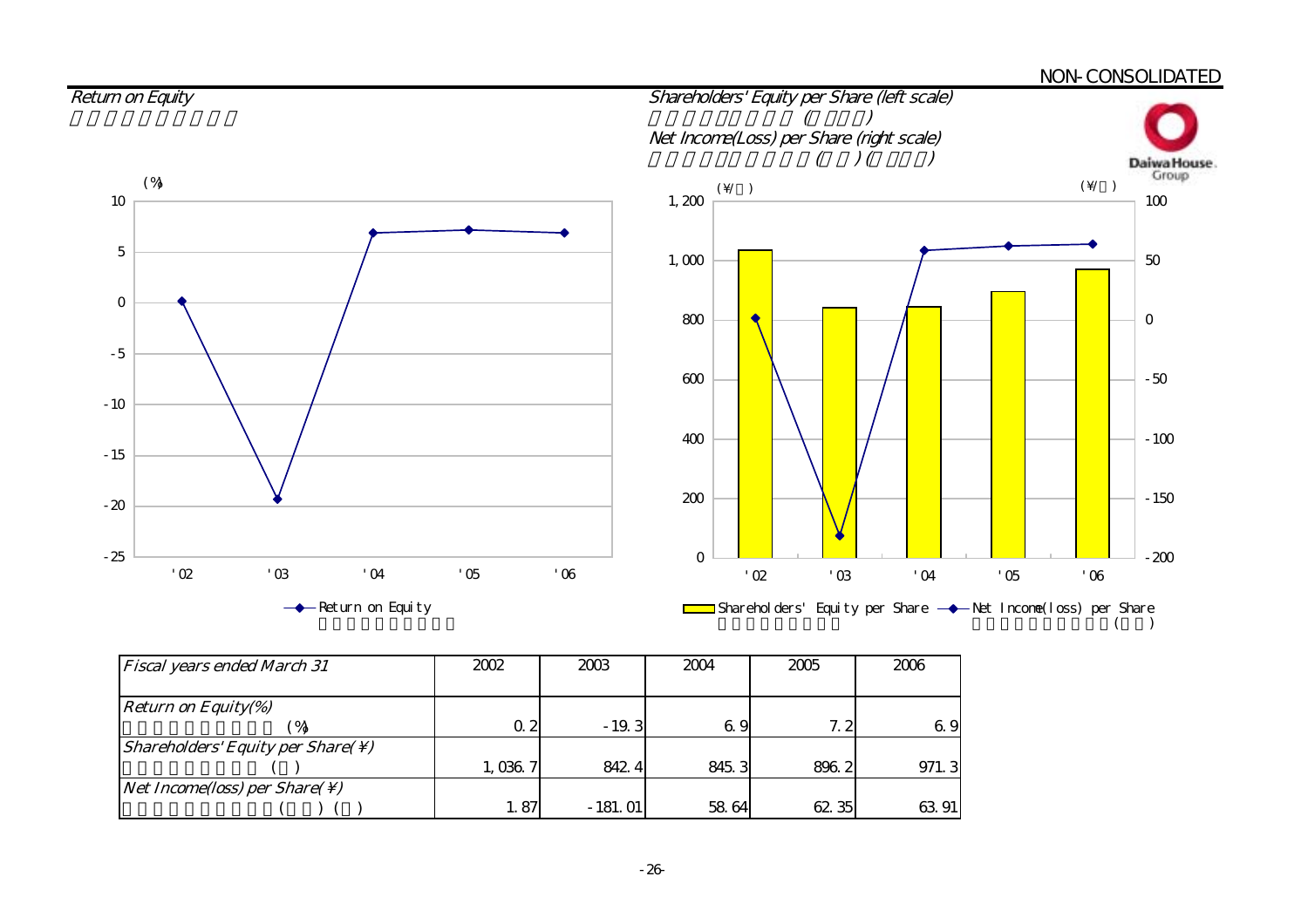### FINANCIAL STATEMENTS NON-CONSOLIDATED

Daiwa House. Group

Non-Consolidated Balance Sheets (¥ Million)  $(1)$ March 31 <*Assets* > Current Assets 流動資産 Cash & Time Deposits Trade Notes & Accounts Receivable Marketable Securities Inventories**Other**  Allowance for Doubtful Accounts Total Current Assets $\mathcal{L}$  , and the contract of the contract of the contract of the contract of the contract of the contract of the contract of the contract of the contract of the contract of the contract of the contract of the contract o Fixed Assets 固定資産 Tangible Fixed Assets Intangible Fixed Assets Investments & Other AssetsTotal Fixed Assets 固定資産合計 Deffered Assets Total Assets 資産合計 $\langle$ Liabilities  $>$ Current Liabilities 流動負債 Trade Notes & Accounts Payable Short-Term Debt Bonds Due within One Year Accrued Expenses Accrued Income Taxes**Other** Total Current Liabilities $\bullet$  . The contract of the contract of the contract of the contract of the contract of the contract of the contract of the contract of the contract of the contract of the contract of the contract of the contract of the co Long-Term Liabilities Bonds **Other** Total ong- erm Liabilities Total Liabilities $\bullet$ <shareholders' Equity > Common Stock Capital Surplus Retained Earnings Land Revaluation Difference Net Unrealized Gain on Available-for-Sale Securities Treasury Stock Total Shareholders' Equity Total Liabilities & Shareholders' Equity 483,851 396,442 437,745 468,299 487,881 391,127 310,930 305,440 298,721  $-1,699$   $-1,910$   $-1,652$   $-1,549$ 24,599 29,571 29,618 38,528 347,376 37,972 -2,072 281,968 247,460 260,028 304,752 79,945 65,364 57,707 54,955 48,890 46,622 39,240  $2002$ 121,275 66,365 100,861  $2003$  $2004$   $2005$   $2006$ 6,337 6,105 5,877 6,244 171,998 212,614 169,951 208,960 569,462 529,649 481,269 513,926 339,110 7,423 243,958 590,492 1,053,314 926,092 919,015 982,225 1,078,374 164,203 102,552 113,232 130,398  $52,000$ 5,763 12,965 9,340 11,598 4,520 12,015 8,033 95,328 119,368 122,448 149,032 317,294 239,408 257,036 299,063 189,987 189,987 165,164 165,164 223,087 223,087 138,143 8,929 9,274 201,392 357,740 186,181 186,181 482,459 462,495 453,917 489,050 543,921 196,880 196,880 110,120 110,120 110,120 110,120 110,120 147, 755 147, 755 147, 756 147, 759 147, 761 372,429 266,397 284,739 293,964 -60,929 -61,495 -89,343 -72,385 1, 521 1, 055 12, 171 14, 197 29, 769  $-67,709$ 315,157  $-645$ 534,453 982,225 1,078,374 493,174 -347 -481 465,097 926,092 919,015 463,596 -42 -237 570,855 1,053,314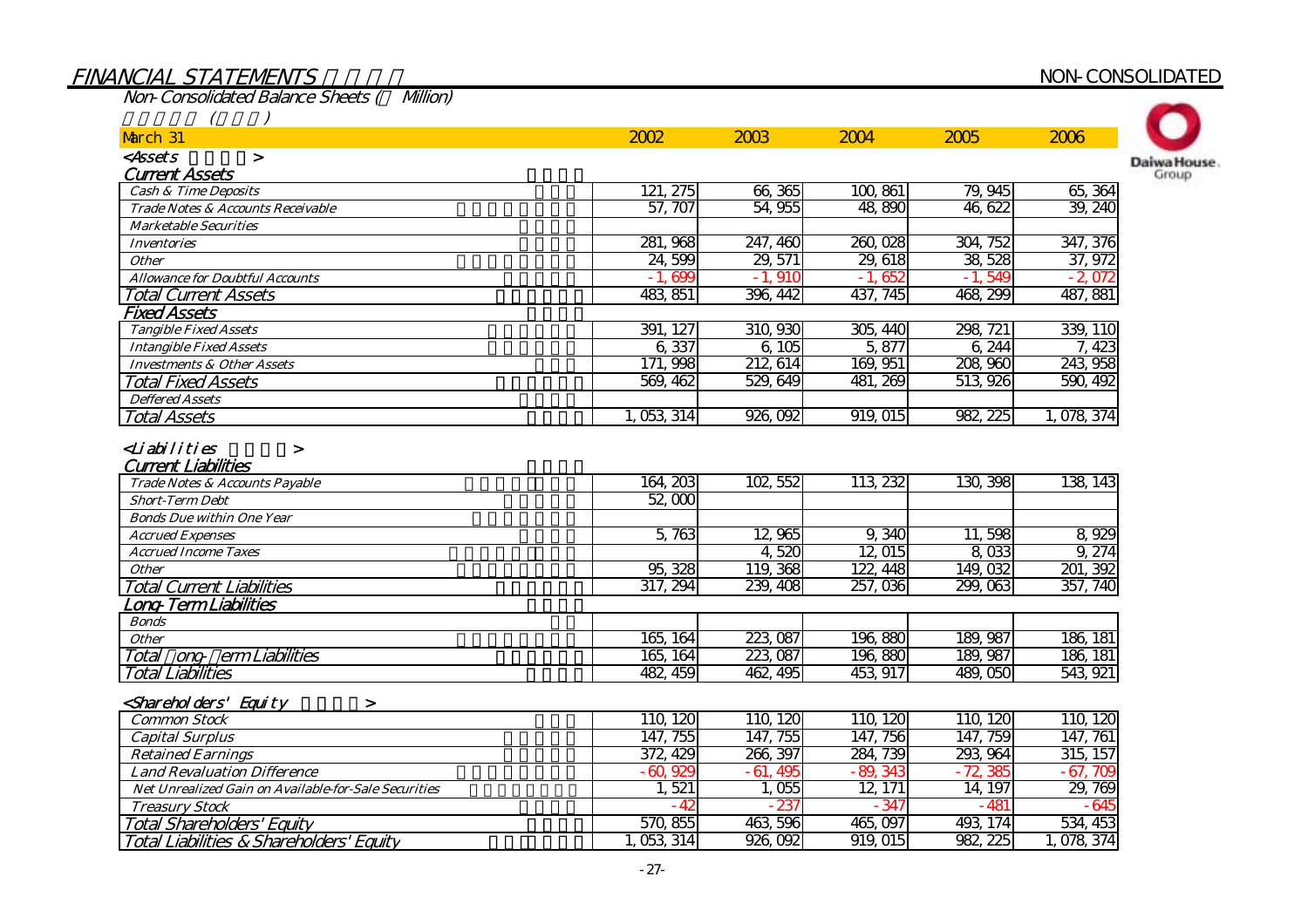#### <u>NON-CONSOLIDATED</u>

| Non-Consolidated Statements of Income ( | Milion) |
|-----------------------------------------|---------|
|-----------------------------------------|---------|

| March 31                                                                      | 2002        | 2003       | 2004        | 2005      | 2006        | Daiwa House |
|-------------------------------------------------------------------------------|-------------|------------|-------------|-----------|-------------|-------------|
| <qperating &="" expense<br="" incone="">&gt;</qperating>                      |             |            |             |           |             | Group       |
| <b>Net Sales</b>                                                              | 1, 081, 079 | 1,042,920  | 1, 081, 312 | 1,092,383 | 1, 138, 461 |             |
| <b>Cost of Sales</b>                                                          | 855, 807    | 825, 573   | 846, 880    | 865, 463  | 899, 986    |             |
| Selling, General & Administrative Expenses                                    | 186, 560    | 184, 203   | 185, 041    | 174, 798  | 184,009     |             |
| <b>Operating Income</b>                                                       | 38, 711     | 33, 143    | 49, 390     | 52, 120   | 54, 466     |             |
|                                                                               |             |            |             |           |             |             |
| <non-qperating &="" expense<br="" incone=""><math>\geq</math></non-qperating> |             |            |             |           |             |             |
| <b>Interest &amp; Dividend Income</b>                                         | 1,288       | 1,328      | 1,371       | 1,959     | 2, 146      |             |
| <b>Interest Expenses</b>                                                      | 269         | 621        | 209         | 231       | 229         |             |
| Ordinary Income                                                               | 36, 604     | 30, 636    | 60,405      | 57,070    | 72,666      |             |
| Income(Loss) before Taxes                                                     | 3,286       | $-164,081$ | 57,218      | 48, 492   | 56, 395     |             |
| <b>Income Taxes</b>                                                           | 2,258       | $-64,438$  | 24, 947     | 14,056    | 21, 044     |             |
| Net Income(Loss)                                                              | 1,027       | $-99,642$  | 32, 270     | 34, 436   | 35, 351     |             |
|                                                                               |             |            |             |           |             |             |
| Net Income(Loss) per Share $( \setminus )$                                    | 1.87        | $-181.01$  | 58 64       | 62.35     | 63 91       |             |
| Cash Dividends per Share $(\setminus)$                                        | 10.00       | 10.00      | 15.00       | 17.00     | 20.00       |             |
| Pay-out Ratio (%)                                                             | 535.8       |            | 25.6        | 27.3      | 31.3        |             |
|                                                                               |             |            |             |           |             |             |
| Non-Operating Inc. & Exp. - Net                                               | 18          | 707        | 1,162       | 1,727     | 1,916       |             |
| Number of Outstanding Shares (Thousand of Share)                              | 550, 610    | 550, 321   | 550, 215    | 550, 102  | 549, 991    |             |
| <b>Number of Employees</b>                                                    | 12, 299     | 11, 471    | 11, 293     | 11, 462   | 11, 921     |             |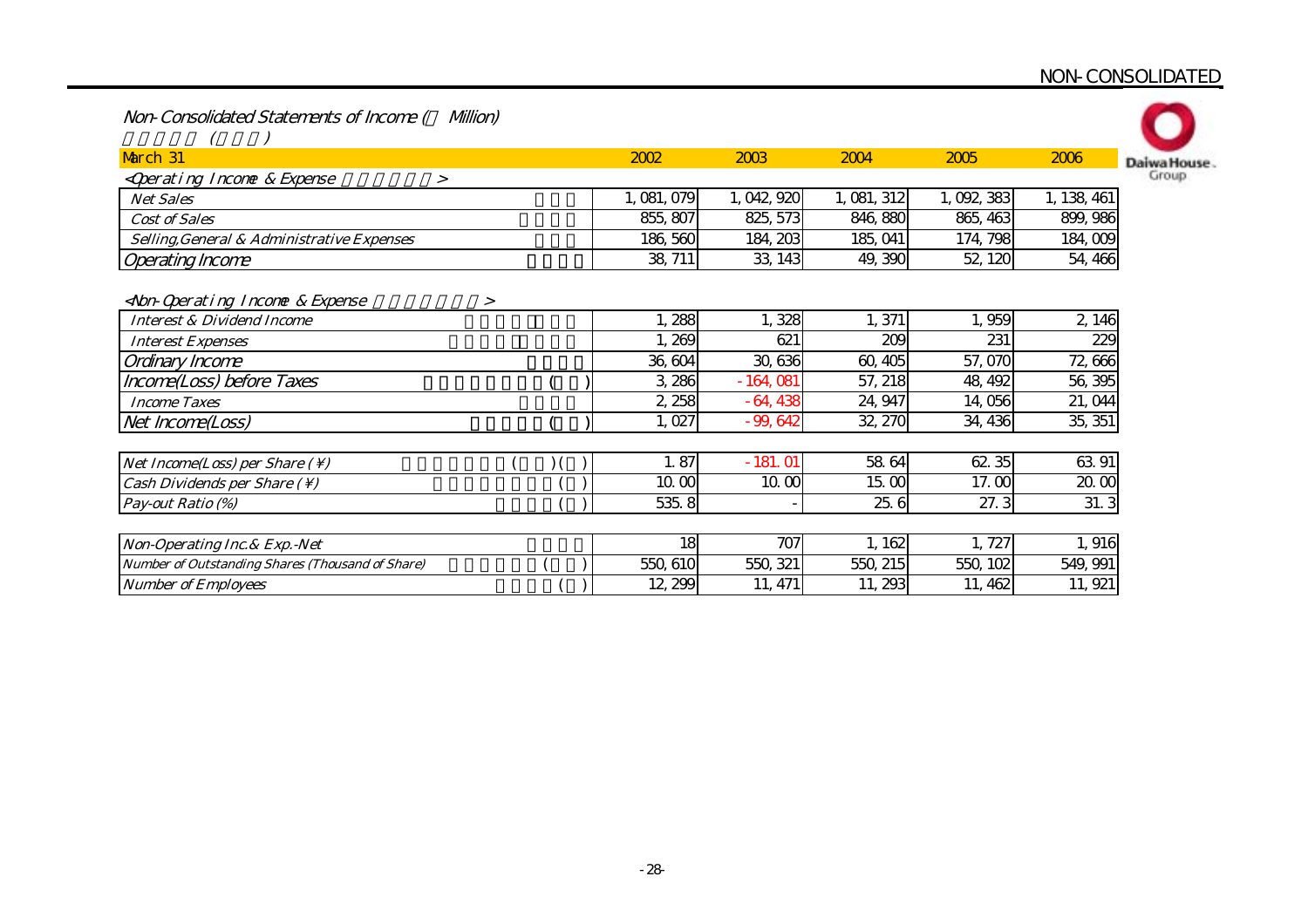#### NON-CONSOLIDATED

Housing

| - Channels of Orders               |      |      |      | - Sales per Unit                    | Million /    |
|------------------------------------|------|------|------|-------------------------------------|--------------|
| <b>Fiscal years ended March 31</b> | 2004 | 2005 | 2006 | 2004<br>Fiscal years ended March 31 | 2006<br>2005 |
| <b>Model Houses</b>                | 28   | 28   | 27   | <b>Steel-Frame</b><br><b>280</b>    | 30.2<br>288  |
| Referral Orders                    | 47   | 47   | 48   | <b>Wood-Frame</b><br>24.9           | 28.4<br>26.3 |
| Campaign                           | 11   | 12   | 11   | <b>Single-Family Houses</b><br>27.8 | 30.1<br>28 6 |
| <b>Others</b>                      | 14   | 13   | 14   | <b>Steel-Frame</b><br>85            | 88<br>86     |
| -Percentage of Re-builders         |      |      |      | <b>Wood-Frame</b><br>6.9            | 82<br>80     |

| - Fel cel liage of Re-Duille 3     |      |      |      |  |                            |
|------------------------------------|------|------|------|--|----------------------------|
| <b>Fiscal years ended March 31</b> | 2004 | 2005 | 2006 |  | <b>Multi-Family Houses</b> |
| <i>Percentage of Re-builders</i>   | ഹ    | ∽    | ∼    |  | <b>Steel-Frame</b>         |

#### 住宅展示場 -Model Houses

| <b>Fiscal years ended March 31</b> | 2004     | 2005     | 2006     | <b>Single-Family Houses for Sale</b> |
|------------------------------------|----------|----------|----------|--------------------------------------|
| Number of Model Houses             |          |          |          |                                      |
|                                    | 328      | 313      | 296      | -Area per Un                         |
| <b>Model House Visits</b>          |          |          |          | <b>Fiscal years ended March 31</b>   |
|                                    | 147, 056 | 144, 329 | 136, 406 |                                      |
| <i>Visits per Model House</i>      |          |          |          | <b>Steel-Frame</b>                   |
|                                    | 448      | 461      | 460      |                                      |

| $\%$<br>- Percentage of Buyers Who Applied for Loan from H.L.C |
|----------------------------------------------------------------|
|----------------------------------------------------------------|

| <b>Fiscal years ended March 31</b> | 2004 | 2005 | 2006 | <b>Single-Family Houses</b> |
|------------------------------------|------|------|------|-----------------------------|
|                                    |      |      |      |                             |
| <b>Single-Family Houses</b>        | 14   |      |      | <b>Steel-Frame</b>          |
| Multi-Famili Houses                |      |      | ∼    | <b>Wood-Frame</b>           |
|                                    |      | 15   |      |                             |

| -Sales per Unit                      | <i>Million</i> / |      |       |
|--------------------------------------|------------------|------|-------|
| Fiscal years ended March 31          | 2004             | 2005 | 2006  |
| <b>Steel-Frame</b>                   | 28. O            | 28.8 | 30.2  |
| <b>Wood-Frame</b>                    | 24.9             | 26.3 | 28.4  |
| <b>Single-Family Houses</b>          | 27.8             | 28.6 | 30.1  |
| <b>Steel-Frame</b>                   | 8.5              | 86   | 88    |
| <b>Wood-Frame</b>                    | 69               | 80   | 82    |
| <b>Multi-Family Houses</b>           | 85               | 86   | 88    |
| <b>Steel-Frame</b>                   | 21.8             | 22.2 | 22.8  |
| <b>Wood-Frame</b>                    | 21.1             | 21.9 | 22. 2 |
| <b>Single-Family Houses for Sale</b> | 21.6             | 22.1 | 22. 7 |

| -Area per Unit                       |       |       |       |
|--------------------------------------|-------|-------|-------|
| <b>Fiscal years ended March 31</b>   | 2004  | 2005  | 2006  |
| <b>Steel-Frame</b>                   | 1437  | 1430  | 145.0 |
| <b>Wood-Frame</b>                    |       |       |       |
|                                      | 134.8 | 137.8 | 137.3 |
| <b>Single-Family Houses</b>          | 143 1 | 1426  | 144.6 |
| <b>Steel-Frame</b>                   | 51.5  | 49.4  | 50.8  |
| <i><b>Wood-Frame</b></i>             | 48.9  | 55.6  | 54. Q |
| <b>Multi-Family Houses</b>           | 51.4  | 49.5  | 50.8  |
| <b>Steel-Frame</b>                   | 128.5 | 126.8 | 124.7 |
| <b>Wood-Frame</b>                    | 126 6 | 125.0 | 123.0 |
| <b>Single-Family Houses for Sale</b> | 128.1 | 126.4 | 124.4 |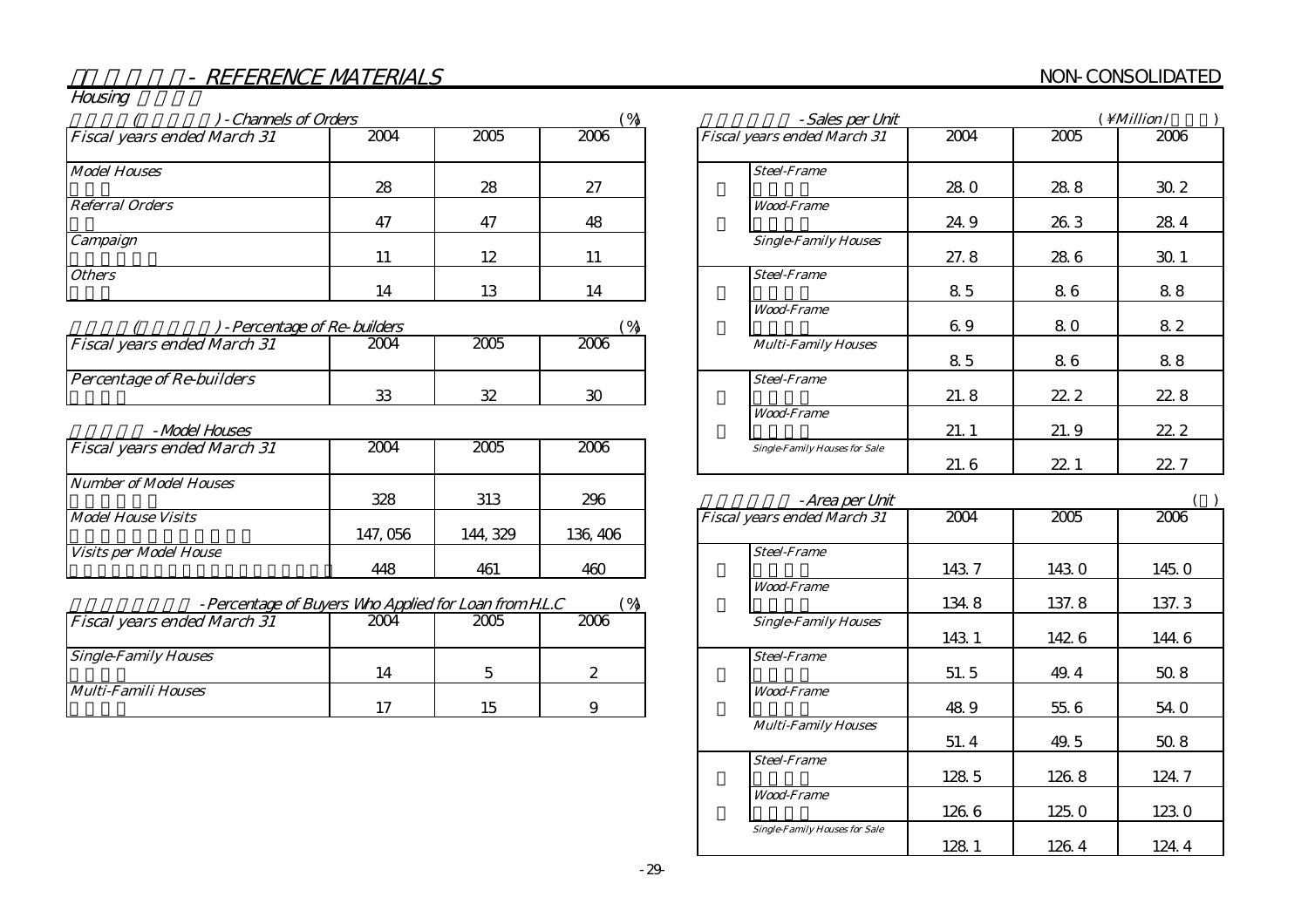Condominiums

(b) - Order Received (Allion)

|               | 2005         |                   |                     |               |                |  |  |  |
|---------------|--------------|-------------------|---------------------|---------------|----------------|--|--|--|
| Division      |              |                   |                     |               |                |  |  |  |
|               | <b>Units</b> | <b>Floor Area</b> | <b>Total Amount</b> | Area per Unit | Order per Unit |  |  |  |
| Hokkaido      |              |                   |                     |               |                |  |  |  |
|               | 294          | 25, 557           | 7,005               | 86.9          | 238            |  |  |  |
| <b>Tohoku</b> |              |                   |                     |               |                |  |  |  |
|               | 640          | 49,950            | 16,559              | 78.1          | 25.9           |  |  |  |
| Kanto         |              |                   |                     |               |                |  |  |  |
|               | 1,335        | 99, 414           | 51,946              | 74.5          | 38.9           |  |  |  |
| <b>Chubu</b>  |              |                   |                     |               |                |  |  |  |
|               | 524          | 48,053            | 18,883              | 91.7          | 36.0           |  |  |  |
| Kinki         |              |                   |                     |               |                |  |  |  |
|               | 918          | 71, 907           | 27, 519             | 783           | 30.0           |  |  |  |
| Chugoku       |              |                   |                     |               |                |  |  |  |
|               | 49           | 3,950             | 1,409               | 80.6          | 28.8           |  |  |  |
| Kyusyu        |              |                   |                     |               |                |  |  |  |
|               | 431          | 34, 942           | 13,930              | 81.1          | 32.3           |  |  |  |
| Total         |              |                   |                     |               |                |  |  |  |
|               | 4, 191       | 333.              | 137, 252            | 79.6          | 32.7           |  |  |  |

|               | 2006  |                   |                     |               |                |  |  |  |
|---------------|-------|-------------------|---------------------|---------------|----------------|--|--|--|
| Division      |       |                   |                     |               |                |  |  |  |
|               | Units | <i>Floor Area</i> | <b>Total Amount</b> | Area per Unit | Order per Unit |  |  |  |
| Hokkaido      |       |                   |                     |               |                |  |  |  |
|               | 804   | 62,072            | 20, 451             | 77.2          | 25.4           |  |  |  |
| <b>Tohoku</b> |       |                   |                     |               |                |  |  |  |
|               | 689   | 53, 795           | 17,536              | 78.1          | 25.5           |  |  |  |
| <b>Kanto</b>  |       |                   |                     |               |                |  |  |  |
|               | 1,357 | 103,905           | 55, 533             | 76.6          | 40.9           |  |  |  |
| Chubu         |       |                   |                     |               |                |  |  |  |
|               | 582   | 50, 490           | 20, 618             | 86.8          | 35.4           |  |  |  |
| Kinki         |       |                   |                     |               |                |  |  |  |
|               | 913   | 70,336            | 26, 537             | 77.0          | 29.            |  |  |  |
| Chugoku       |       |                   |                     |               |                |  |  |  |
|               | 81    | 5,847             | 2, 254              | 72.2          | 27.8           |  |  |  |
| Kyusyu        |       |                   |                     |               |                |  |  |  |
|               | 463   | 40,072            | 15,819              | 86.6          | 34.2           |  |  |  |
| Total         |       |                   |                     |               |                |  |  |  |
|               | 889   | 386, 516          | 158<br>749          | 79.           | 32.5           |  |  |  |

( ) - Sales ( Million)

|               | 2005         |                   |                     |               |                |  |  |  |
|---------------|--------------|-------------------|---------------------|---------------|----------------|--|--|--|
| Division      |              |                   |                     |               |                |  |  |  |
|               | <b>Units</b> | <b>Floor Area</b> | <b>Total Amount</b> | Area per Unit | Order per Unit |  |  |  |
| Hokkaido      |              |                   |                     |               |                |  |  |  |
|               | 264          | 22, 943           | 6,323               | 86.9          | 24.0           |  |  |  |
| <b>Tohoku</b> |              |                   |                     |               |                |  |  |  |
|               | 471          | 35, 924           | 11,587              | 76.3          | 24.6           |  |  |  |
| Kanto         |              |                   |                     |               |                |  |  |  |
|               | 1,338        | 98,509            | 53, 149             | 736           | 39.7           |  |  |  |
| Chubu         |              |                   |                     |               |                |  |  |  |
|               | 357          | 31, 781           | 11, 185             | 89.0          | 31.3           |  |  |  |
| Kinki         |              |                   |                     |               |                |  |  |  |
|               | 954          | 73,866            | 31, 268             | 77.4          | 32.8           |  |  |  |
| Chugoku       |              |                   |                     |               |                |  |  |  |
|               | 10           | 907               | 302                 | 90.7          | 30.2           |  |  |  |
| Kyusyu        |              |                   |                     |               |                |  |  |  |
|               | 333          | 28,876            | 10,653              | 86.7          | 32.0           |  |  |  |
| Total         |              |                   |                     |               |                |  |  |  |
|               | З            | 292, 805          | 124, 467            | 786           | 33.4           |  |  |  |

|               | 2006         |                   |                     |               |                      |  |  |  |  |  |  |  |
|---------------|--------------|-------------------|---------------------|---------------|----------------------|--|--|--|--|--|--|--|
| Division      |              |                   |                     |               |                      |  |  |  |  |  |  |  |
|               | <b>Units</b> | <i>Floor Area</i> | <b>Total Amount</b> | Area per Unit | Order per Unit       |  |  |  |  |  |  |  |
| Hokkaido      |              |                   |                     |               |                      |  |  |  |  |  |  |  |
|               | 351          | 31,846            | 8,664               | 90.7          | 24.7                 |  |  |  |  |  |  |  |
| <b>Tohoku</b> |              |                   |                     |               |                      |  |  |  |  |  |  |  |
|               | 823          | 64,850            | 21,668              | 78.8          | 26.3                 |  |  |  |  |  |  |  |
| <b>Kanto</b>  |              |                   |                     |               |                      |  |  |  |  |  |  |  |
|               | 1,265        | 98,022            | 50, 945             | 77.5          | 40.3                 |  |  |  |  |  |  |  |
| Chubu         |              |                   |                     |               |                      |  |  |  |  |  |  |  |
|               | 515          | 45, 319           | 19,099              | 88.0          | 37.1                 |  |  |  |  |  |  |  |
| Kinki         |              |                   |                     |               |                      |  |  |  |  |  |  |  |
|               | 941          | 74, 431           | 27, 240             | 79.1          | 28.9                 |  |  |  |  |  |  |  |
| Chugoku       |              |                   |                     |               |                      |  |  |  |  |  |  |  |
|               | 75           | 5,735             | 2,078               | 76.5          | 27.7                 |  |  |  |  |  |  |  |
| Kyusyu        |              |                   |                     |               |                      |  |  |  |  |  |  |  |
|               | 421          | 36, 403           | 14,385              | 86.5          | 34.2                 |  |  |  |  |  |  |  |
| Total         |              |                   |                     |               |                      |  |  |  |  |  |  |  |
|               | 4,391        | 356, 604          | 144,079             | 81.2          | 32 <sub>1</sub><br>8 |  |  |  |  |  |  |  |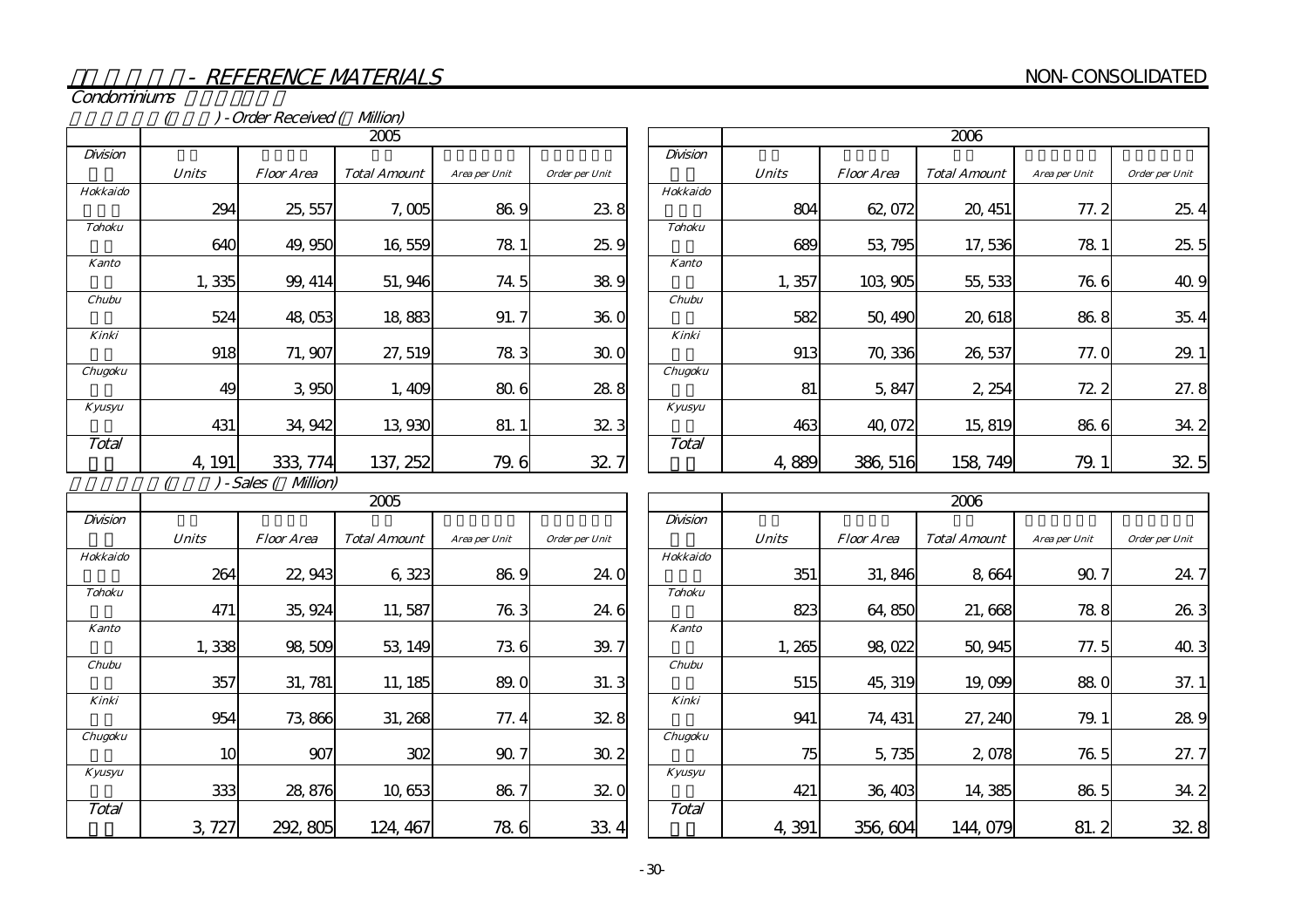#### NON-CONSOLIDATED

Condominiums

| - Stock Completed Construction ( Million) |              |                   |                   |               |  |  |  |  |  |  |  |  |
|-------------------------------------------|--------------|-------------------|-------------------|---------------|--|--|--|--|--|--|--|--|
|                                           |              |                   | 2005              |               |  |  |  |  |  |  |  |  |
| Division                                  |              |                   |                   |               |  |  |  |  |  |  |  |  |
|                                           | <b>Units</b> | <b>Floor Area</b> | <b>Cost Price</b> | Area per Unit |  |  |  |  |  |  |  |  |
| Hokkaido                                  |              |                   |                   |               |  |  |  |  |  |  |  |  |
|                                           | 93           | 8,060             | 1,778             | 86.7          |  |  |  |  |  |  |  |  |
| <b>Tohoku</b>                             |              |                   |                   |               |  |  |  |  |  |  |  |  |
|                                           | 95           | 7,538             | 1,979             | 79.4          |  |  |  |  |  |  |  |  |
| <b>Kanto</b>                              |              |                   |                   |               |  |  |  |  |  |  |  |  |
|                                           | 162          | 13,786            | 6,055             | 85.1          |  |  |  |  |  |  |  |  |
| Chubu                                     |              |                   |                   |               |  |  |  |  |  |  |  |  |
|                                           | 55           | 4,831             | 1,238             | 87.8          |  |  |  |  |  |  |  |  |
| Kinki                                     |              |                   |                   |               |  |  |  |  |  |  |  |  |
|                                           | 43           | 3,768             | 1, 471            | 87.6          |  |  |  |  |  |  |  |  |
| Chugoku                                   |              |                   |                   |               |  |  |  |  |  |  |  |  |
|                                           | -            |                   |                   |               |  |  |  |  |  |  |  |  |
| Kyusyu                                    |              |                   |                   |               |  |  |  |  |  |  |  |  |
|                                           | 35           | 3,363             | 1,000             | 96.1          |  |  |  |  |  |  |  |  |
| Total                                     |              |                   |                   |               |  |  |  |  |  |  |  |  |
|                                           | 483          | 41, 346           | 13, 521           | 85.<br>6      |  |  |  |  |  |  |  |  |

| б                 |               |          | 2006         |                   |                   |               |  |  |  |  |
|-------------------|---------------|----------|--------------|-------------------|-------------------|---------------|--|--|--|--|
|                   |               | Division |              |                   |                   |               |  |  |  |  |
| <b>Cost Price</b> | Area per Unit |          | <b>Units</b> | <b>Floor Area</b> | <b>Cost Price</b> | Area per Unit |  |  |  |  |
|                   |               | Hokkaido |              |                   |                   |               |  |  |  |  |
| 1,778             | 86.7          |          | 12           | 1,223             | 288               | 101.9         |  |  |  |  |
|                   |               | Tohoku   |              |                   |                   |               |  |  |  |  |
| 1,979             | 79.4          |          | 145          | 12, 206           | 3,392             | 84.2          |  |  |  |  |
|                   |               | Kanto    |              |                   |                   |               |  |  |  |  |
| 6,055             | 85.1          |          | 142          | 11,575            | 5,624             | 81.5          |  |  |  |  |
|                   |               | Chubu    |              |                   |                   |               |  |  |  |  |
| 1,238             | 87.8          |          | 50           | 4,951             | 1,963             | 99.0          |  |  |  |  |
|                   |               | Kinki    |              |                   |                   |               |  |  |  |  |
| 1, 471            | 87.6          |          | 61           | 4,736             | 1, 458            | 77.6          |  |  |  |  |
|                   |               | Chugoku  |              |                   |                   |               |  |  |  |  |
|                   |               |          | 5            | 370               | 130               | <b>740</b>    |  |  |  |  |
|                   |               | Kyusyu   |              |                   |                   |               |  |  |  |  |
| 1,000             | 96.1          |          | 77           | 6,388             | 2,068             | 830           |  |  |  |  |
|                   |               | Total    |              |                   |                   |               |  |  |  |  |
| 13, 521           | 85.6          |          | 492          | 41, 449           | 14, 923           | 84.3          |  |  |  |  |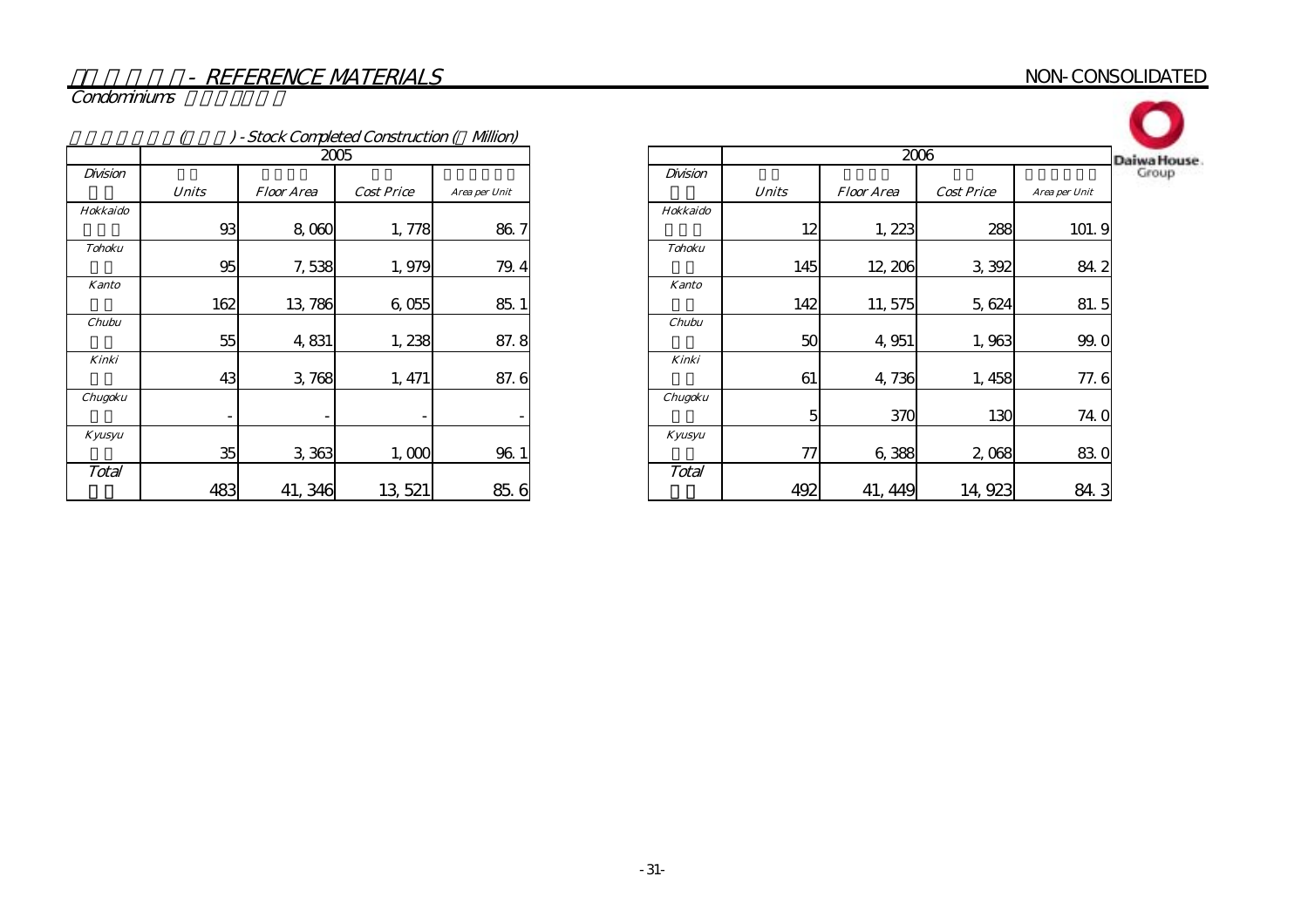

|                                            | 2002   | 2003    | 2004   | 2005   | 2006   |
|--------------------------------------------|--------|---------|--------|--------|--------|
|                                            |        |         |        |        |        |
| <b>Fixed Shareholders(%)</b>               |        |         |        |        |        |
| $4\%$                                      | 50.0   | 45.3    | 34.5   | 35.9   | 36.9   |
| <b>Financiers in Fixed Shareholders(%)</b> |        |         |        |        |        |
| (%                                         | 38.4   | 34.4    | 22.9   | 22.6   | 22.7   |
| <b>Foreigners' Share(%)</b>                |        |         |        |        |        |
| $\frac{9}{6}$                              | 24.7   | 23.5    | 33 4   | 32.2   | 30.6   |
| Individuals' Share (%)                     |        |         |        |        |        |
| $\frac{6}{6}$                              | 12.4   | 12 2    | 10.8   | 10.6   | 9.9    |
| Number of Individual Shareholders          |        |         |        |        |        |
| $\ast$                                     | 18,783 | 17, 381 | 14,584 | 14,359 | 12,793 |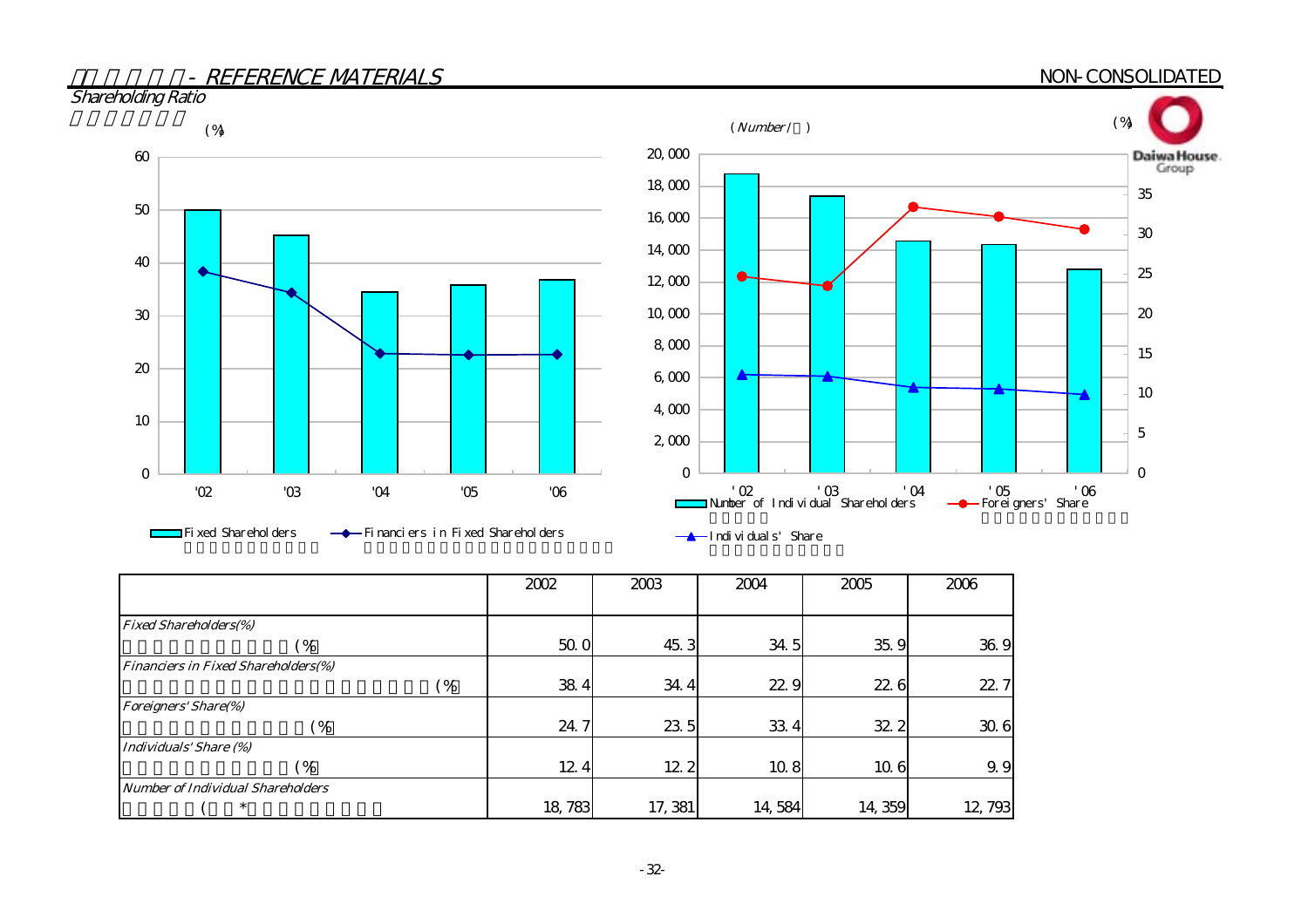$($  : - Unit,  $\qquad$   $\setminus$  100Millions,  $\%$ 

#### - REFERENCE MATERIALS

#### - Order Received by Segment, Sales by Segment

#### - Order Received

|                    |                                      | ('04.4.1 05.331)         |          |                          | $05.41$ $06.331$ |        | $'$ 07. 3. 31)<br>$'$ 06.4.1 |                          |        |         |       |                |        |                |                |
|--------------------|--------------------------------------|--------------------------|----------|--------------------------|------------------|--------|------------------------------|--------------------------|--------|---------|-------|----------------|--------|----------------|----------------|
|                    |                                      | Fiscal 2004              |          |                          | Fiscal 2005      |        | Growth rate(%)               |                          |        |         |       | Growth rate(%) |        |                |                |
|                    |                                      | - Unit                   |          | - Unit                   |                  |        |                              | - Unit                   |        | - Unit  |       | $- Unit$       |        |                |                |
|                    | <b>Single Family Houses</b>          | 9,925                    | 2889     | 9,013                    | 2, 752           | $-9.2$ |                              | 4,650                    | 1, 410 | 4.850   | 1,480 | 9,500          | 2890   | $\overline{4}$ | 5C             |
| Construction       | <b>Multi-Family Houses</b>           | 26,028                   | 2 3 2 8  | 27,845                   | 2596             | 7. Q   |                              | 14, 200                  | 1,300  | 14.600  | 1,370 | 28,800         | 2670   |                | 28             |
|                    | <b>Stores</b>                        | $\overline{\phantom{a}}$ | 1,515    | $\overline{\phantom{0}}$ | 1,626            |        | 7.4                          |                          | 850    |         | 89C   |                | 1,740  |                | 7 <sub>c</sub> |
|                    | <b>Office Buildings, Factories</b>   | $\sim$                   | 1, 159   | $\overline{\phantom{a}}$ | 1,215            |        | 4.8                          |                          | 610    |         | 64C   |                | 1,250  |                | 28             |
|                    | Sub-total                            | 35, 953                  | 7.892    | 36,858                   | 8, 191           | 25     | 38                           | 18 850                   | 4,170  | 19, 450 | 4,380 | 38, 300        | 8,550  | 39             | 4.4            |
|                    | <b>Single Family Houses for Sale</b> | 2059                     | 455      | 1,915                    | 434              | $-7.0$ | $-4.5$                       | 980                      | 220    | 1, 120  | 250   | 2,100          | 470    | 9              | 81             |
| <b>Real Estate</b> | <b>Condominiums</b> for Sale         | 4, 191                   | 945      | 4.889                    | 1,094            | 16.7   | 15.7                         | 2,300                    | 530    | 2600    | 580   | 4,900          | 1, 110 | 0.2            | 1. 4           |
|                    | Land                                 |                          | 1,033    |                          | 1, 147           |        |                              |                          | 570    |         | 600   |                | 1, 170 |                | 2C             |
|                    | <b>Others</b>                        | $\overline{\phantom{a}}$ | $\infty$ | $\sim$                   | 100              |        | 10.9                         | $\overline{\phantom{a}}$ | 50     |         | 50    |                | 100    |                | $-0.2$         |
|                    | Sub-total                            | 6 250                    | 2 524    | 6.804                    | 2 776            | 89     | 10C                          | 3 280                    | l. 370 | 3,720   | 1,480 | 7.000          | 2,850  | 29             | 2e             |
|                    | <b>Resort Hotels</b>                 | $\overline{\phantom{a}}$ | 585      | $\overline{\phantom{a}}$ | 589              |        | $\Omega$                     |                          | 310    |         | 290   |                | 600    |                | 1, 7           |
|                    | <b>Total</b>                         | 42, 203                  | 11,003   | 43 662                   | 11,557           | 35     | 5.0                          | 22, 130                  | 5,850  | 23, 170 | 6,150 | 45,300         | 12,000 | 38             | 38             |

売上高 - Sales

 $($  : - Unit ,  $\rightarrow$  100Millions ,  $\%$ 

|                     |                                      |             | $04.41$ $05.331$ |                          | 054106331          |                        |       |                          |        | 06.4.1 | $'$ 07. 3. 31) |         |        |                |        |
|---------------------|--------------------------------------|-------------|------------------|--------------------------|--------------------|------------------------|-------|--------------------------|--------|--------|----------------|---------|--------|----------------|--------|
|                     |                                      | Fiscal 2004 |                  |                          | <i>Fiscal 2005</i> | Growth rate(%)         |       |                          |        |        |                |         |        | Growth rate(%) |        |
|                     |                                      | - Unit      |                  | - Unit                   |                    |                        |       | - Unit                   |        | - Unit |                | - Unit  |        |                |        |
|                     | <b>Single Family Houses</b>          | 10, 410     | 2977             | 9,641                    | 2 901              | $-7$<br>$\overline{A}$ | 25    | 4,650                    | 1,400  | 4 850  | 1,460          | 9,500   | 2860   |                | $-1.4$ |
| <b>Construction</b> | <b>Multi-Family Houses</b>           | 26,658      | 2,290            | 27,656                   | 2,431              | 37                     | 62    | 13,600                   | 1, 210 | 15,040 | 1, 310         | 28,700  | 2520   | 38             | 3e     |
|                     | <b>Stores</b>                        |             | 1,509            | $\overline{\phantom{a}}$ | 1.649              |                        | 9.3   | $\overline{\phantom{a}}$ | 850    |        | 880            |         | 1.730  |                | 4.9    |
|                     | <b>Office Buildings, Factories</b>   |             | 1, 161           |                          | l, 204             |                        | 38    | $\overline{\phantom{a}}$ | 610    |        | 640            |         | 1,250  |                | 38     |
|                     | Sub-total                            | 37,068      | 7,938            | 37.297                   | 8,188              | 06                     | 32    | 18, 250                  | 4,070  | 19,890 | 4,290          | 38, 200 | 8,360  | 24             | 21     |
|                     | <b>Single Family Houses for Sale</b> | 2 0 6 0     | 455              | 1,944                    | 440                | $-5.6$                 | $-33$ | 980                      | 22C    | 1, 120 | 250            | 2,100   | 470    | 80             | 6.7    |
| - Real Estate       | <b>Condominiums</b> for Sale         | 3.727       | 835              | 4,391                    | 1,000              | 17.8                   | 19.8  | 2,100                    | 47C    | 2600   | 600            | 4.700   | 1.070  | 7. O           | 7. C   |
|                     | Land                                 |             | 1,019            |                          | 1,065              |                        | 45    |                          | 530    |        | 570            |         | 1, 100 |                | 32     |
|                     | <b>Others</b>                        |             | 90               |                          | 100                |                        | 11.3  | $\overline{\phantom{a}}$ | 50     |        | 50             |         | 100    |                | 0.2    |
|                     | Sub-total                            | 5,787       | 2,400            | 6,335                    | 2,606              | 9.5                    | 86    | 3,080                    | l, 270 | 3,720  | 1,470          | 6,800   | 2,740  | 7.3            | 5.1    |
|                     | <b>Resort Hotels</b>                 |             | 585              |                          | 589                |                        | 0.7   | $\overline{\phantom{0}}$ | 310    |        | 290            |         | 600    |                | 1, 7   |
|                     | <b>Total</b>                         | 42,855      | 10,923           | 43, 632                  | 11,384             | 1.8                    | 4.2   | 21,330                   | 5,650  | 23,610 | 6,050          | 45,000  | 11,700 | 31             | 28     |

(note)Ammouts less than 10 million have been eliminated from presentation.  $($ )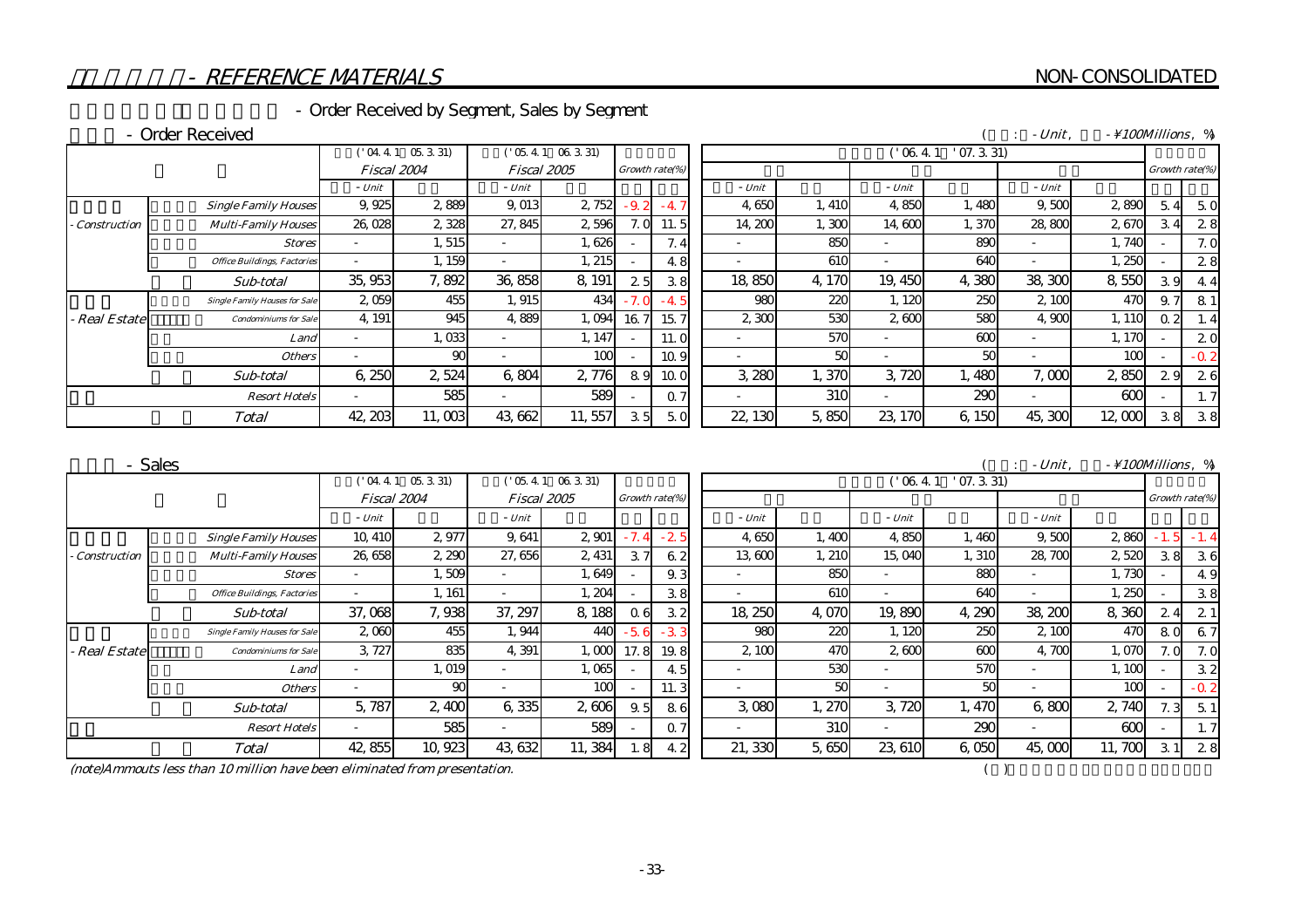## NON-CONSOLIDATED

| 2005 3        | 2006 3                                             | Comparisons of P/L (Between Fiscal2004 and Fiscal2005) |               |                               |          |        |      |       |    |    |  |  |  |
|---------------|----------------------------------------------------|--------------------------------------------------------|---------------|-------------------------------|----------|--------|------|-------|----|----|--|--|--|
|               |                                                    |                                                        |               | $\setminus$ <i>Million</i> )  |          |        |      |       |    |    |  |  |  |
|               |                                                    | 2005                                                   | 2006          |                               |          |        |      |       |    |    |  |  |  |
|               | -Single Family Houses                              | 3<br>297, 715                                          | 3<br>290, 197 | Increase/decrease<br>$-7,518$ | 9,641    | $-769$ |      | 2.5%  |    |    |  |  |  |
| -Construction | -Multi Family Houses                               | 229, 032                                               | 243, 181      | 14, 149                       | 27,656   | $+998$ |      | 6.2%  |    |    |  |  |  |
|               | -Stores                                            | 150, 957                                               | 164, 970      | 14,013                        |          | 9.3%   |      |       |    |    |  |  |  |
|               | -Office Buildings, Factories                       | 116, 102                                               | 120, 467      | 4,365                         |          | 38%    |      |       |    |    |  |  |  |
|               | Sub-total                                          | 793,806                                                | 818815        | 25,009                        |          |        |      |       |    |    |  |  |  |
|               | -Single Family Houses for Sale                     | 45,563                                                 | 44,059        | $-1,504$                      | 1,944    | $-116$ |      | 3.3%  |    |    |  |  |  |
| -Real Estate  | -Condominiums for Sale                             | 83,508                                                 | 100,025       | 16,517                        | 4,391    | $+664$ |      | 19.8% |    |    |  |  |  |
|               | -Land                                              | 101, 939                                               | 106,568       | 4,629                         |          |        |      |       |    |    |  |  |  |
|               | -Others                                            | 9,005                                                  | 10,025        | 1,020                         |          |        |      |       |    |    |  |  |  |
|               | Sub-total                                          | 240,015                                                | 260,677       | 20,662                        |          |        |      |       |    |    |  |  |  |
|               | <b>Resort Hotels</b>                               | 58,562                                                 | 58,969        | 407                           |          |        |      |       |    |    |  |  |  |
|               | <b>Sales</b>                                       | 1,092,383                                              | 1,138,461     | 46,078                        | $+4.2%$  |        |      |       |    |    |  |  |  |
|               | -Single Family Houses                              | 70,010                                                 | 67,086        | $-2,924$                      |          |        |      |       |    |    |  |  |  |
| -Construction | -Multi Family Houses                               | 54, 782                                                | 58,069        | 3,287                         |          |        |      |       |    |    |  |  |  |
|               | $- Stores$                                         | 30,073                                                 | 34, 256       | 4,183                         |          |        |      |       |    |    |  |  |  |
|               | -Office Buildings, Factories                       | 17, 180                                                | 20, 343       | 3,163                         |          |        |      |       |    |    |  |  |  |
|               | Sub-total                                          | 172,045                                                | 179,753       | 7,709                         | 22.0%    | 03     |      |       |    |    |  |  |  |
|               | -Single Family Houses for Sale                     | 9, 112                                                 | 8,601         | $-511$                        |          |        |      |       |    |    |  |  |  |
| -Real Estate  | -Condominiums for Sale                             | 17,309                                                 | 21, 101       | 3,792                         |          |        |      |       |    |    |  |  |  |
|               | -Land                                              | 8,912                                                  | 8,887         | $-25$                         |          |        |      |       |    |    |  |  |  |
|               | -Others                                            | 2,387                                                  | 3,069         | 682                           |          |        |      |       |    |    |  |  |  |
|               | Sub-total                                          | 37,720                                                 | 41,658        | 3,938                         | 160%     | 03     |      |       |    |    |  |  |  |
|               | <b>Resort Hotels</b>                               | 17,154                                                 | 17,063        | $-91$                         |          |        |      |       |    |    |  |  |  |
|               | <b>Gross Profit</b>                                | 226,919                                                | 238,475       | 11,556                        | $+5.1%$  |        |      |       |    |    |  |  |  |
|               | Selling, General & Administrative Expense          | 174, 798                                               | 184,009       | 9, 210                        | $+71$    | $+10$  | $+4$ |       |    |    |  |  |  |
|               | <b>Operating Income</b>                            | 52120                                                  | 54,466        | 2,345                         | $+4.5%$  |        |      |       |    |    |  |  |  |
|               | <b>Non-Operating Income</b>                        | 8,681                                                  | 23, 771       | 15,090                        |          |        | 170  | 19    |    |    |  |  |  |
|               | <b>Non-operating Expense</b>                       | 3,732                                                  | 5, 571        | 1,839                         |          |        |      |       |    |    |  |  |  |
|               | <b>Ordinary Income</b>                             | 57,070                                                 | 72,666        | 15,596                        | $+27.3%$ |        |      |       |    |    |  |  |  |
|               | <b>Non-Operating Income (extraordinary profit)</b> | 3 012                                                  | 1,820         | $-1, 191$                     |          |        |      |       |    |    |  |  |  |
|               | Non-Operating Expense (extraordinary loss)         | 11,589                                                 | 18,091        | 6,501                         | 59       |        | 37   |       | 34 | 23 |  |  |  |
|               | Income before Tax                                  | 48,492                                                 | 56,395        | 7,903                         |          |        |      |       |    |    |  |  |  |
|               | <b>Income Tax</b>                                  | 14,056                                                 | 21,044        | 6,987                         |          |        |      |       |    |    |  |  |  |
|               | Net Income                                         | 34,436                                                 | 35,351        | 916                           | $+2.7%$  |        |      |       |    |    |  |  |  |